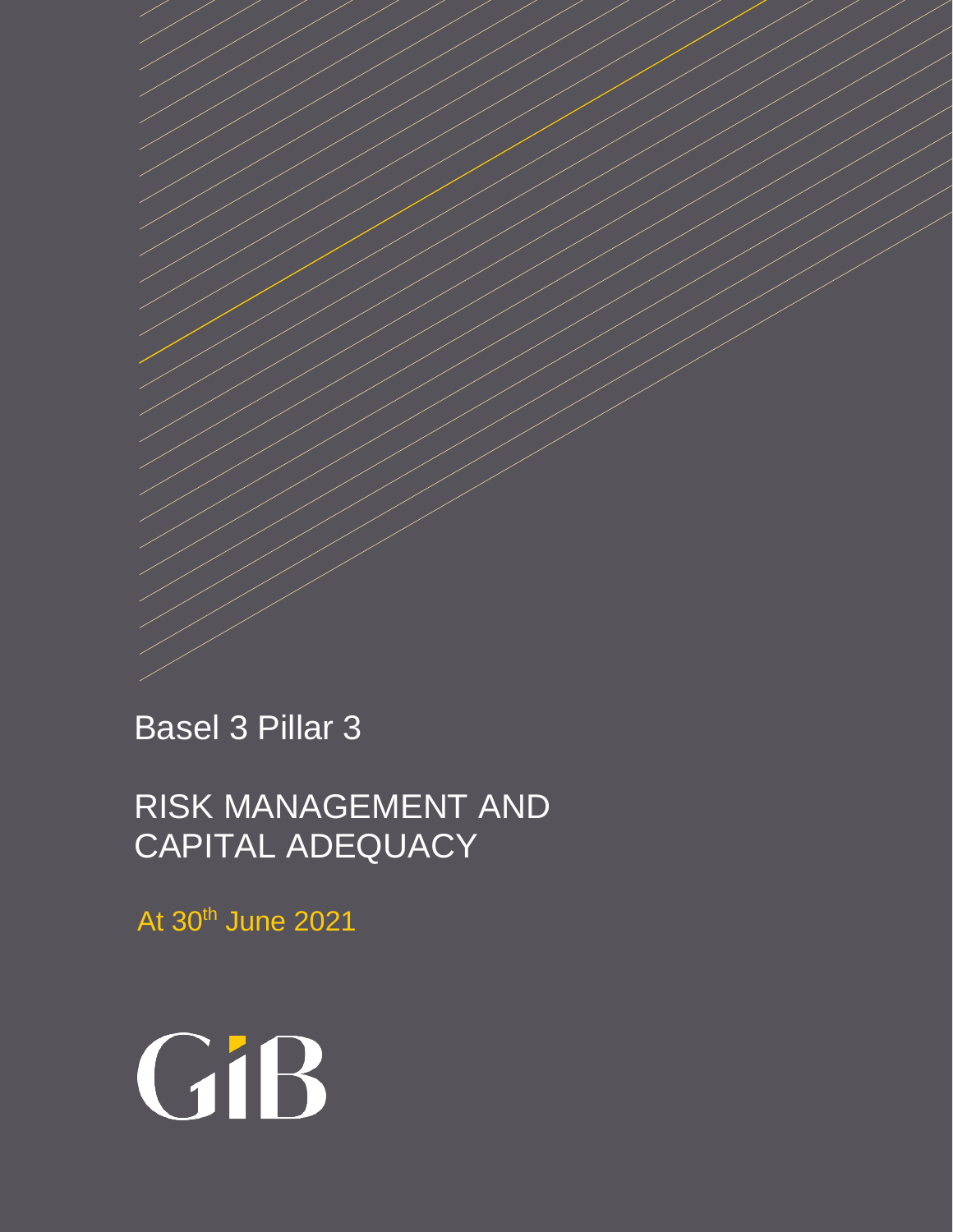# Risk management and capital adequacy report

| <b>Table of contents</b> |                                                          |  |
|--------------------------|----------------------------------------------------------|--|
|                          |                                                          |  |
| 1.                       |                                                          |  |
| 1.1                      |                                                          |  |
| 1.2                      |                                                          |  |
| 1.3                      |                                                          |  |
| 2.                       |                                                          |  |
| 2.1                      |                                                          |  |
| 2.2                      |                                                          |  |
| 2.3                      |                                                          |  |
| 2.4<br>2.5               |                                                          |  |
| 2.6                      |                                                          |  |
| 3.                       | REGULATORY CAPITAL REQUIREMENTS AND THE CAPITAL BASE  10 |  |
| 3.1                      |                                                          |  |
| 3.2                      |                                                          |  |
| 3.3                      |                                                          |  |
| 3.4                      |                                                          |  |
| 3.5                      |                                                          |  |
| 4.                       |                                                          |  |
| 4.1                      |                                                          |  |
| 4.2                      |                                                          |  |
| 4.3                      |                                                          |  |
| 4.4<br>4.5               |                                                          |  |
| 4.6                      |                                                          |  |
| 4.7                      |                                                          |  |
| 4.8                      |                                                          |  |
| 5.                       |                                                          |  |
| 5.1                      |                                                          |  |
| 5.2                      |                                                          |  |
| 5.3                      |                                                          |  |
| 6.                       |                                                          |  |
| 6.1                      |                                                          |  |
| 7.                       |                                                          |  |
| 7.1                      |                                                          |  |
| 7.2                      |                                                          |  |
| 7.3                      |                                                          |  |
| 7.4                      |                                                          |  |
| 8.                       |                                                          |  |
| 8.1                      |                                                          |  |
| 9.                       |                                                          |  |
| 9.1<br>9.2               |                                                          |  |
| 9.3                      |                                                          |  |
| 10.                      |                                                          |  |
|                          |                                                          |  |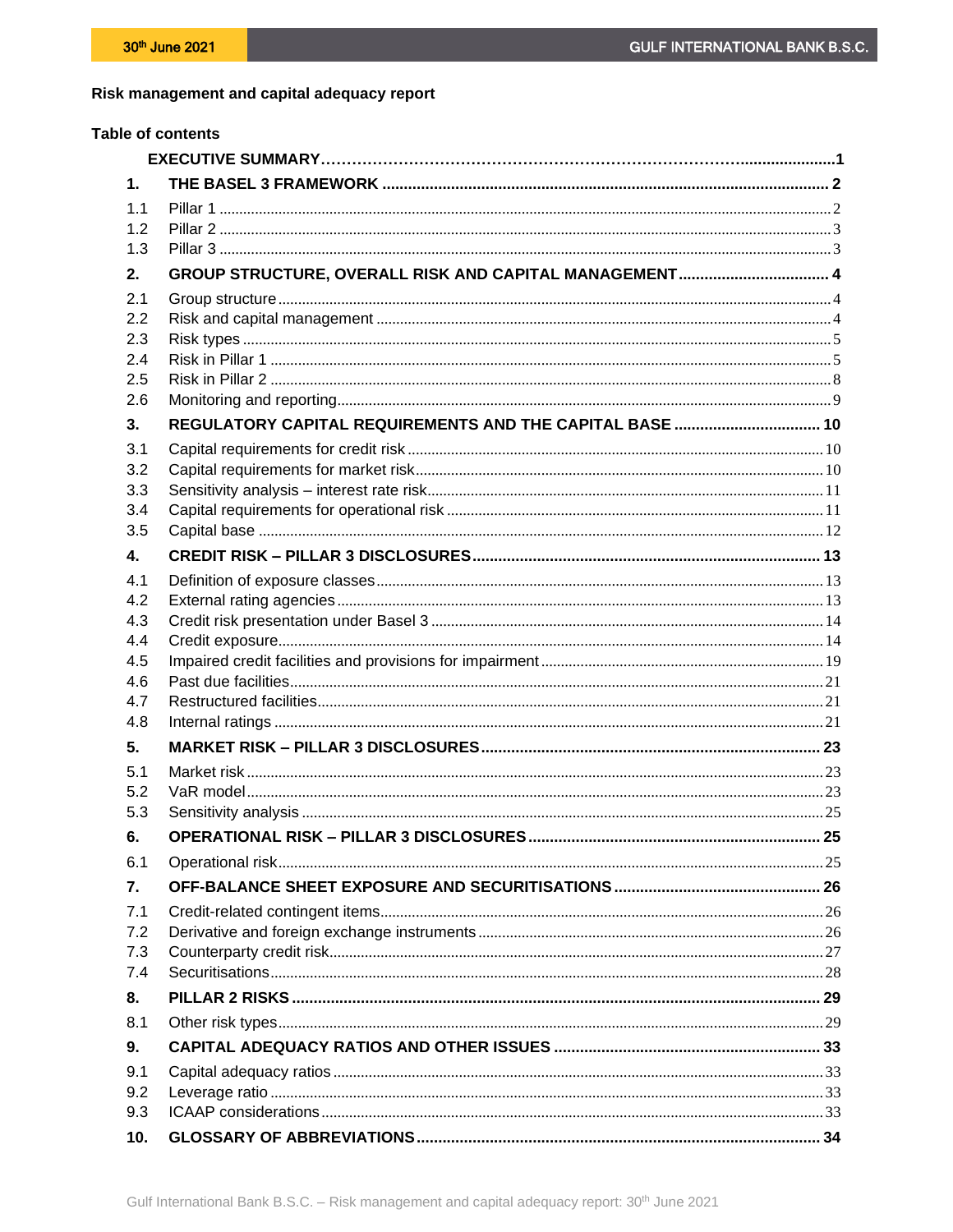#### **Executive summary**

The Central Bank of Bahrain (CBB) Basel 3 guidelines prescribe the capital adequacy framework for banks incorporated in the Kingdom of Bahrain. GIB adopted Basel 3 from 1<sup>st</sup> January 2015 as required by the CBB.

This Risk Management and Capital Adequacy report encompasses the Pillar 3 disclosure requirements prescribed by the CBB based on the Basel Committee's Pillar 3 guidelines. The report contains a description of GIB's risk management and capital adequacy policies and practices, including detailed information on the capital adequacy process.

For regulatory purposes, GIB has adopted the standardised approach for credit risk, market risk and operational risk. The standardised approach for market risk was adopted on 30<sup>th</sup> June 2021 as approved by the CBB from the internal models approach previously used by GIB.

The disclosed tier 1 and total capital adequacy ratios comply with the minimum capital requirements under the CBB's Basel 3 framework.

GIB's total risk-weighted assets at 30<sup>th</sup> June 2021 amounted to US\$16,494.2 million. Credit risk accounted for 94.2 per cent, market risk accounted for 1.4 per cent and operational risk accounted for 4.4 per cent of the total risk-weighted assets. Tier 1 and total regulatory capital were US\$2,616.3 million and US\$2,741.1 million respectively.

At 30th June 2021, GIB's tier 1 and total capital adequacy ratios were 15.9 per cent and 16.6 per cent respectively. GIB's internal target is to maintain a tier 1 capital adequacy ratio above 11.5 per cent and a total capital adequacy ratio in excess of 15.0 per cent.

GIB views the Pillar 3 disclosures as an important contribution to increased risk transparency within the banking industry, and particularly important during market conditions characterised by high uncertainty. In this regard, GIB has provided more disclosure in this report than is required in accordance with the CBB's Pillar 3 guidelines in order to provide the level of transparency that is believed to be appropriate and relevant to the Group's various stakeholders and market participants.

All figures presented in this report are as at 30<sup>th</sup> June 2021 unless otherwise stated.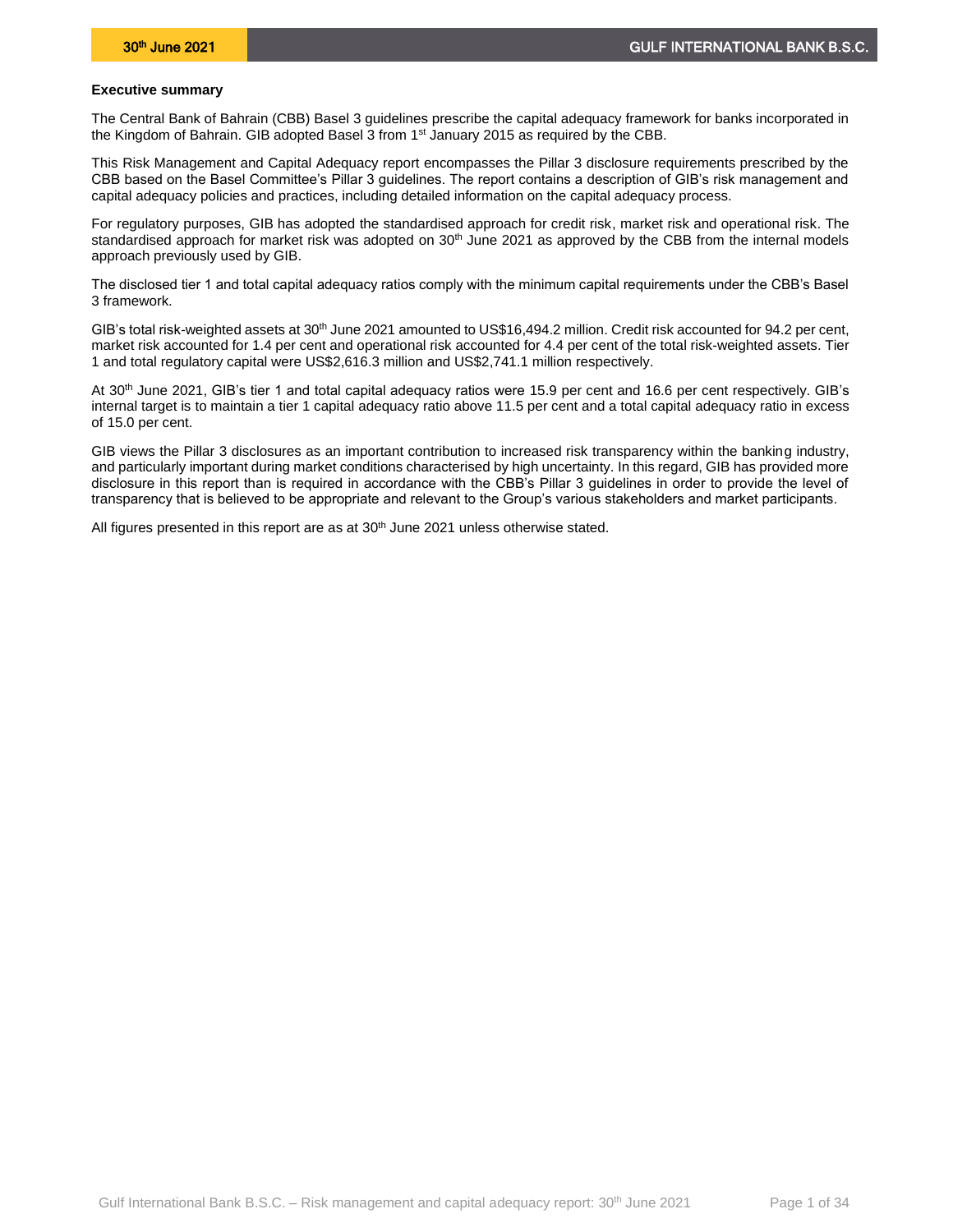# <span id="page-3-0"></span>**1. The Basel 3 framework**

The CBB's Basel 3 framework is based on three pillars, consistent with the Basel 3 framework developed by the Basel Committee, as follows:-

- Pillar 1: the calculation of the risk-weighted assets (RWAs) and capital requirement.
- Pillar 2: the supervisory review process, including the Internal Capital Adequacy Assessment Process (ICAAP).
- <span id="page-3-1"></span>Pillar 3: the disclosure of risk management and capital adequacy information.

#### **1.1 Pillar 1**

Pillar 1 prescribes the basis for the calculation of the regulatory capital adequacy ratio. Pillar 1 sets out the definition and calculations of the RWAs, and the derivation of the regulatory capital base. The capital adequacy ratio is calculated by dividing the regulatory capital base by the total RWAs.

With the introduction of Pillar 2, the CBB will implement a minimum ratio threshold to be determined for each institution individually, as described in more detail in the Pillar 2 section of this report. As at  $30<sup>th</sup>$  June 2021, and pending finalisation of the CBB's Pillar 2 guidelines, all banks incorporated in Bahrain are required to maintain a minimum capital adequacy ratio of 12.5 per cent and a tier 1 ratio of 10.5 per cent.

In the event that the capital adequacy ratio falls below 12.5 per cent, additional prudential reporting requirements apply and a formal action plan setting out the measures to be taken to restore the ratio above the target level is to be formulated and submitted to the CBB.

The table below summarises the approaches available for calculating RWAs for each risk type in accordance with the CBB's Basel 3 capital adequacy framework:-

| Approaches for determining regulatory capital requirements |                          |                          |  |  |  |  |
|------------------------------------------------------------|--------------------------|--------------------------|--|--|--|--|
| <b>Credit risk</b>                                         | <b>Market risk</b>       | <b>Operational risk</b>  |  |  |  |  |
| Standardised approach                                      | Standardised approach    | Basic indicator approach |  |  |  |  |
|                                                            | Internal models approach | Standardised approach    |  |  |  |  |

The approach applied by GIB for each risk type is as follows:-

#### **a) Credit risk**

For regulatory reporting purposes, GIB applies the standardised approach for credit risk.

The RWAs are determined by multiplying the credit exposure by a risk weight factor dependent on the type of counterparty and the counterparty's external rating, where available.

#### **b) Market risk**

For the regulatory reporting purposes, GIB applies the standardised approach for market risk.

# **c) Operational risk**

Under the CBB's Basel 3 capital adequacy framework, all banks incorporated in Bahrain are required to apply the basic indicator approach for operational risk unless approval is granted by the CBB to use the standardised approach. The CBB's Basel 3 guidelines do not permit the use of the advanced measurement approach (AMA) for operational risk. The standardised approach for the calculation of regulatory operational risk capital has been approved by the CBB.

Under the standardised approach, the regulatory capital requirement is calculated based on a range of beta coefficients, ranging from 12 to 18 per cent, applied to the average gross income for the preceding three financial years for each of eight predefined business lines.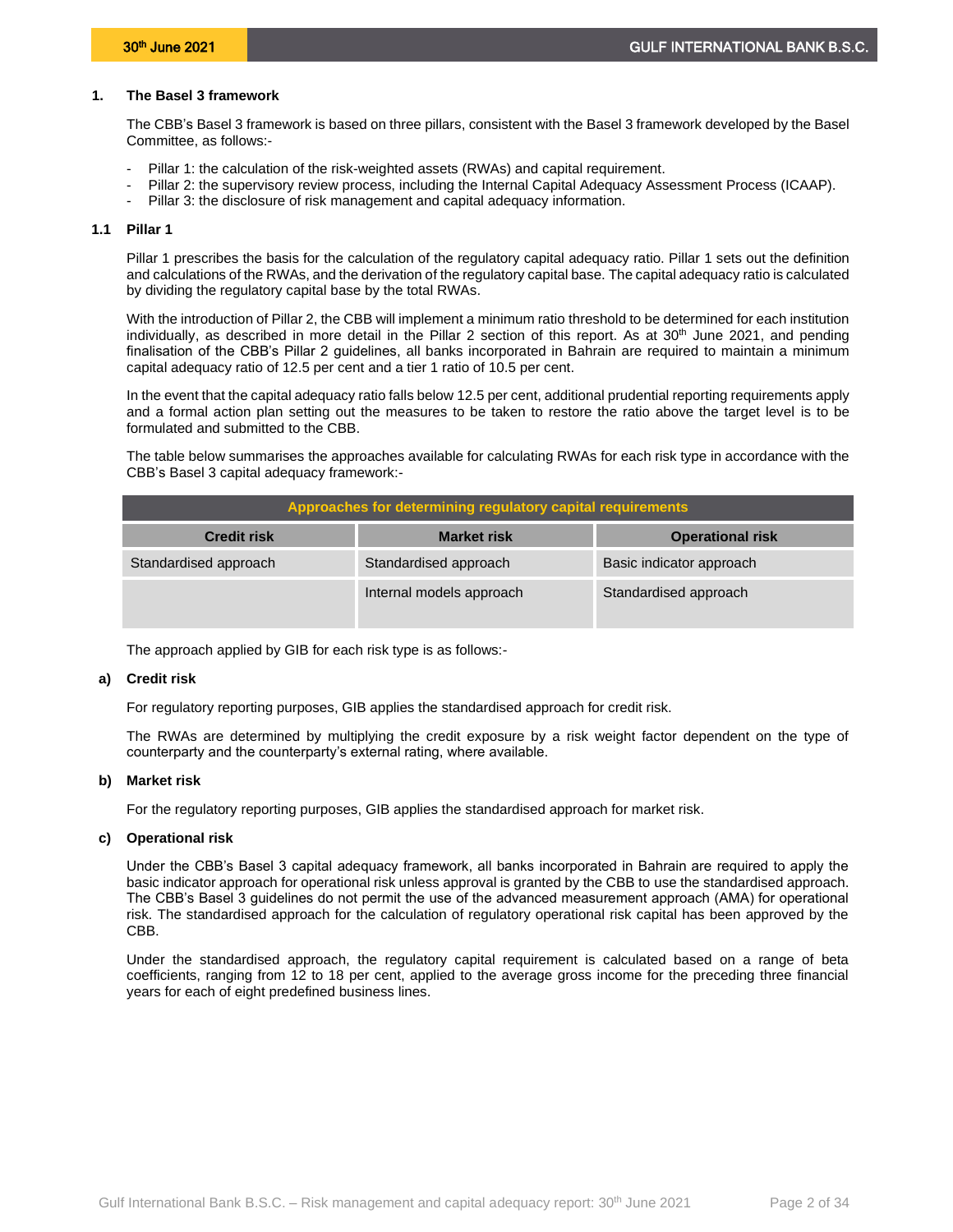# **1. The Basel 3 framework** (continued)

# **1.2 Pillar 2**

<span id="page-4-0"></span>Pillar 2 defines the process of supervisory review of an institution's risk management framework and, ultimately, its capital adequacy.

Under the CBB's Pillar 2 guidelines, each bank is to be individually assessed by the CBB and an individual minimum capital adequacy ratio is to be determined for each bank. The CBB is yet to undertake the assessment exercises, which will allow their setting of higher minimum capital ratios based on the CBB's assessment of the financial strength and risk management practices of the institution. Currently, pending finalisation of the assessment process, all banks incorporated in Bahrain are required to maintain a 12.5 per cent minimum capital adequacy ratio and a tier 1 ratio of 10.5 per cent.

Pillar 2 comprises two processes:-

- an Internal Capital Adequacy Assessment Process (ICAAP), and
- a supervisory review and evaluation process.

The ICAAP incorporates a review and evaluation of risk management and capital relative to the risks to which the bank is exposed. GIB's capital assessment has been developed around its economic capital framework which is designed to ensure that the Group has sufficient capital resources available to meet regulatory and internal capital requirements, even during periods of economic or financial stress. The capital assessment addresses all components of GIB's risk management, from the daily management of more material risks to the strategic capital management of the Group.

The supervisory review and evaluation process represents the CBB's review of the Group's capital management and an assessment of internal controls and corporate governance. The supervisory review and evaluation process is designed to ensure that institutions identify their material risks and allocate adequate capital, and employ sufficient management processes to support such risks.

The supervisory review and evaluation process also encourages institutions to develop and apply enhanced risk management techniques for the measurement and monitoring of risks in addition to the credit, market and operational risks addressed in the core Pillar 1 framework. Other risk types which are not covered by the minimum capital requirements in Pillar 1 include:-.

- liquidity risk
- concentration risk
- interest rate risk in the banking book (IRRBB)
- pension obligation risk
- reputational risk
- information technology risk
- macroeconomic risk
- legal risk
- strategic risk

<span id="page-4-1"></span>These are covered either by capital, or risk management and mitigation processes under Pillar 2.

# **1.3 Pillar 3**

In the CBB's Basel 3 framework, the third pillar prescribes how, when, and at what level information should be disclosed about an institution's risk management and capital adequacy practices.

The disclosures comprise detailed qualitative and quantitative information. The purpose of the Pillar 3 disclosure requirements is to complement the first two pillars and the associated supervisory review process. The disclosures are designed to enable stakeholders and market participants to assess an institution's risk appetite and risk exposures and to encourage all banks, via market pressures, to move toward more advanced forms of risk management.

Under the current regulations, partial disclosure consisting mainly of quantitative analysis is required during half year reporting, whereas full disclosure is required to coincide with the financial year end reporting.

In this report, GIB's disclosures are beyond the minimum regulatory requirements and provide disclosure of the risks to which it is exposed, both on- and off-balance sheet. The disclosures in this report are in addition to the disclosures set out in the consolidated financial statements presented in accordance with International Financial Reporting Standards (IFRS).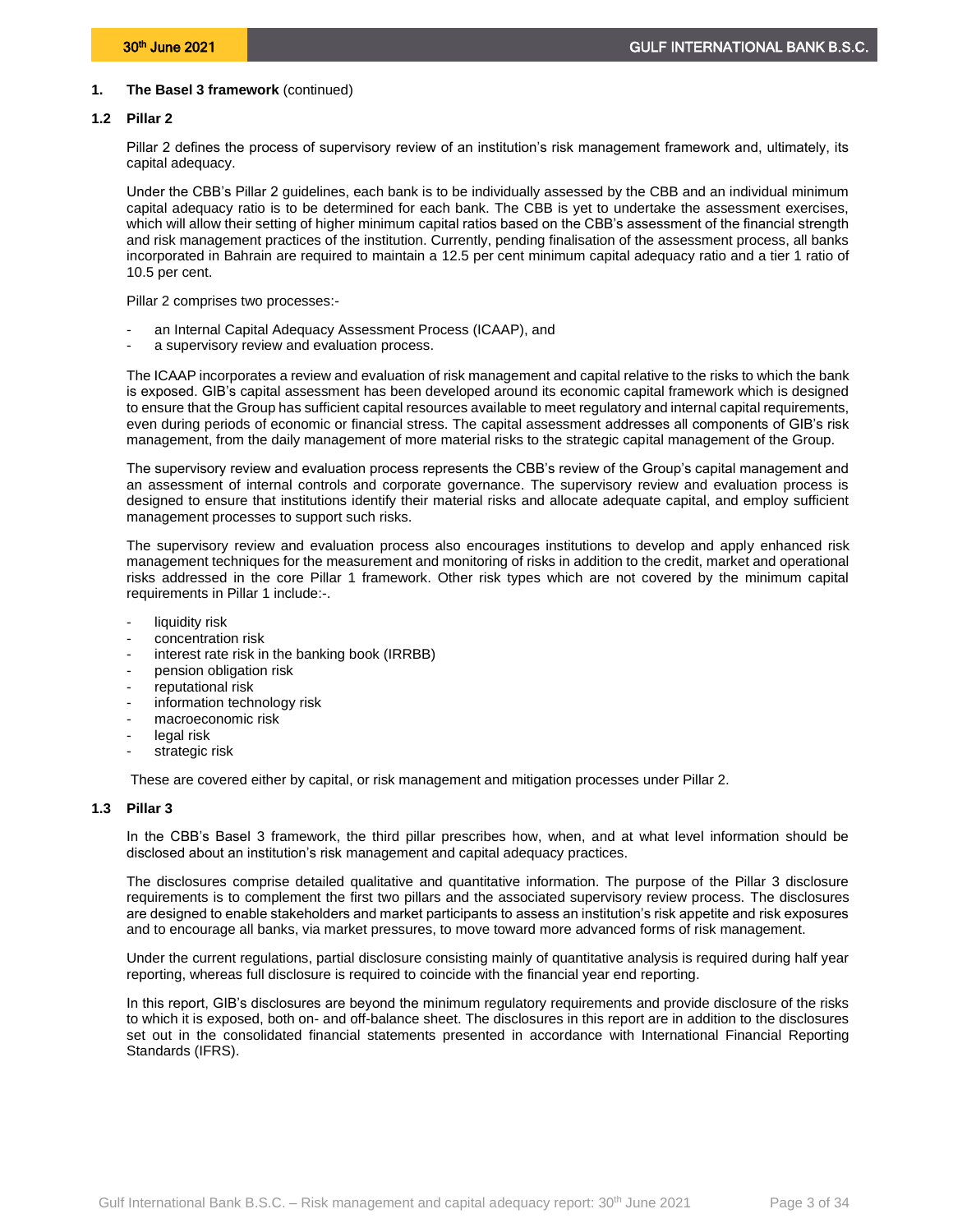# <span id="page-5-0"></span>**2. Group structure, overall risk and capital management**

This section sets out the consolidation principles and the capital base of GIB as calculated in accordance with the Pillar 1 guidelines, and describes the principles and policies applied in the management and control of risk and capital.

# **2.1 Group structure**

<span id="page-5-1"></span>The Group's financial statements are prepared and published on a full consolidation basis, with all subsidiaries being consolidated in accordance with IFRS. For capital adequacy purposes, all subsidiaries are included within the Gulf International Bank B.S.C. Group structure. However, the CBB's capital adequacy methodology accommodates both normal and aggregation forms of consolidation.

Under the CBB capital adequacy framework, subsidiaries reporting under a Basel 3 framework in other regulatory jurisdictions may, at the bank's discretion, be consolidated based on that jurisdiction's Basel 3 framework, rather than based on the CBB's guidelines. Under this aggregation consolidation methodology, the risk-weighted assets of subsidiaries are consolidated with those of the rest of the Group based on the guidelines of their respective regulator to determine the Group's total risk-weighted assets.

GIB's subsidiary, Gulf International Bank – Saudi Arabia (GIBKSA), is regulated by the Saudi Central Bank (SAMA), and has calculated its risk-weighted assets in accordance with SAMA's guidelines which includes GIB Capital (regulated by Capital Market Authority) balances which has become a fully owned subsidiary of GIBKSA as of 1<sup>st</sup> Jan 2021.

GIB's subsidiary, Gulf International Bank (UK) Limited (GIBUK), is regulated by the Financial Conduct Authority (FCA) and the Prudential Regulation Authority (PRA) of the United Kingdom, and has calculated its risk-weighted assets in accordance with the PRA's guidelines.

The principal subsidiaries and basis of consolidation for capital adequacy purposes are as follows:-

| <b>Subsidiary</b>                      | <b>Domicile</b> | Ownership | <b>Consolidation basis</b> |
|----------------------------------------|-----------------|-----------|----------------------------|
| Gulf International Bank - Saudi Arabia | Saudi Arabia    | 50%       | Aggregation                |
| Gulf International Bank (UK) Limited   | United Kingdom  | 100%      | Aggregation                |
| <b>GIB Markets Limited</b>             | Cayman Islands  | 100%      | <b>Full Consolidation</b>  |

<span id="page-5-2"></span>No investments in subsidiaries are treated as a deduction from the Group's regulatory capital.

# **2.2 Risk and capital management**

GIB maintains a prudent and disciplined approach to risk taking by upholding a comprehensive set of risk management policies, processes and limits, employing professionally qualified people with the appropriate skills, investing in technology and training, and actively promoting a culture of sound risk management at all levels. A key tenet of this culture is the clear segregation of duties and reporting lines between personnel transacting business and personnel processing that business. The Group's risk management is underpinned by its ability to identify, measure, aggregate and manage the different types of risk it faces.

The Board of Directors has created from among its members a Board Risk Policy Committee to review the Group's risk taking activities and report to the Board in this regard. The Board has the ultimate responsibility for setting the overall risk parameters and tolerances within which the Group conducts its activities, including responsibility for setting the capital ratio targets. The Board reviews the Group's overall risk profile and significant risk exposures as well as the Group's major risk policies, processes and controls.

The Management Committee, chaired by the Chief Executive Officer (CEO), has the primary responsibility for sanctioning risk taking policies and activities within the tolerances defined by the Board. The Group Risk Committee assists the Management Committee in performing its risk related functions.

The Group Risk Committee, under the chairmanship of the Chief Risk Officer (CRO) and comprising the Group's most senior risk professionals, provides a forum for the review and approval of new products, risk measurement methodologies and risk control processes. The Group Risk Committee also reviews all risk policies and limits that require approval by the Management Committee. The Assets and Liabilities Committee (ALCO), chaired by the Chief Financial Officer (CFO), provides a forum for the review of asset and liability activities within GIB. It co-ordinates the asset and liability functions and serves as a link between the funding sources and usage in the different business areas.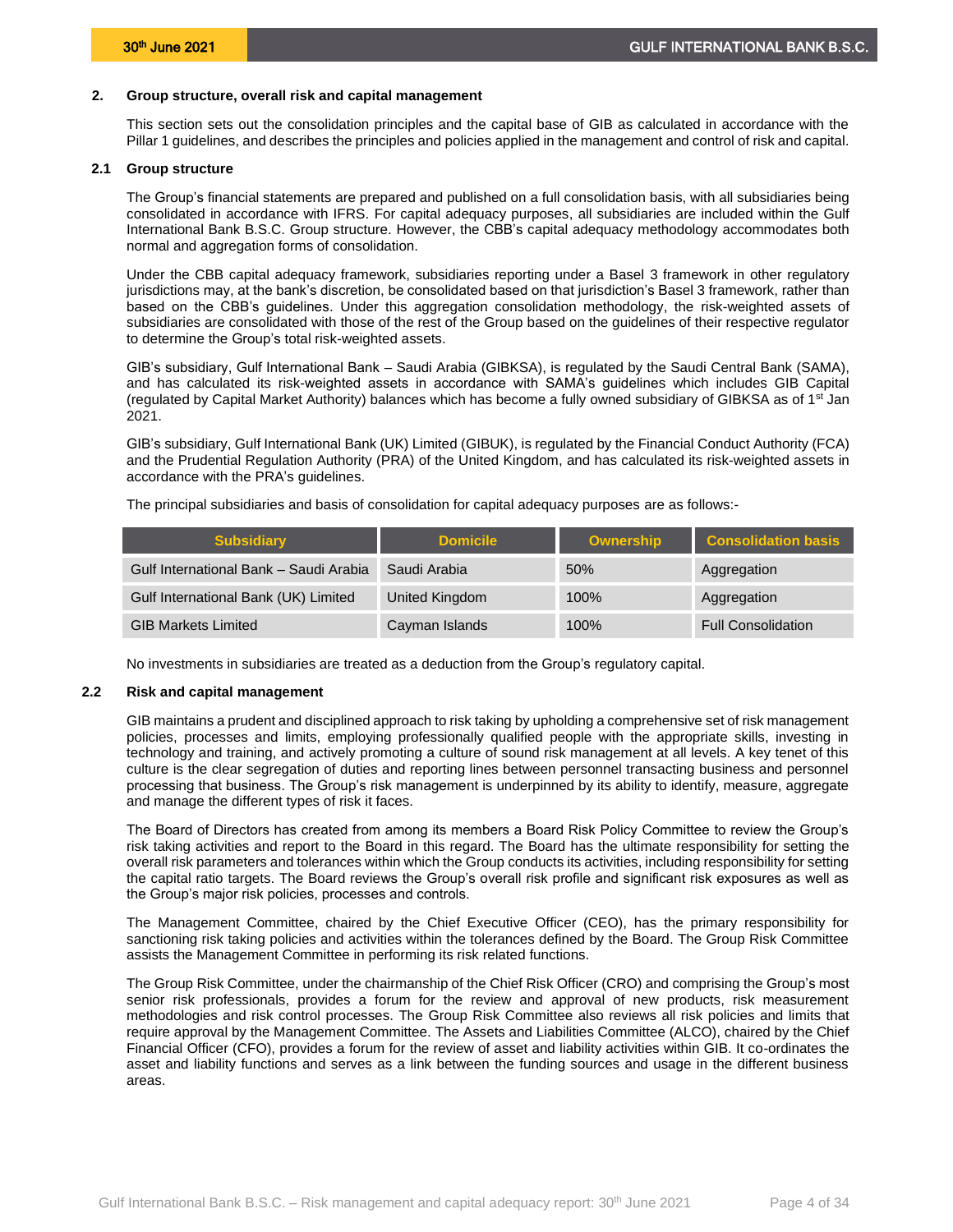### **2.2 Risk and capital management** (continued)

From a control perspective, the process of risk management is facilitated through a set of independent functions, which report directly to senior management. These functions include Credit Risk, Market Risk, Operational Risk, Financial Control and Internal Audit. This multi-faceted approach aids the effective management of risk by identifying, measuring and monitoring risks from a variety of perspectives.

Internal Audit is responsible for carrying out a risk-based programme of work designed to provide assurance that assets are being safeguarded. This involves ensuring that controls are in place and working effectively in accordance with Group policies and procedures as well as with laws and regulations. The work carried out by Internal Audit includes providing assurance on the effectiveness of the risk management functions, as well as that of controls operated by the business units. The Board Audit Committee approves the annual audit plan and also receives regular reports of the results of audit work.

The Group's policy is to maintain a strong capital base so as to maintain investor, creditor and market confidence and to sustain future business development. The Group manages its capital structure and makes adjustments to the structure taking account of changes in economic conditions and strategic business plans. The capital structure may be adjusted through the dividend payout or the issue of new shares.

The CFO is responsible for the capital planning process. Capital planning includes capital adequacy reporting and the Internal Capital Adequacy Assessment Process (ICAAP). The CFO is also responsible for the balance sheet management framework.

| <b>Board of Directors</b>                                          |                                                |  |                                                            |  |  |
|--------------------------------------------------------------------|------------------------------------------------|--|------------------------------------------------------------|--|--|
| <b>Board Audit Committee</b><br><b>Board Risk Policy Committee</b> |                                                |  |                                                            |  |  |
| <b>Chief Executive Officer</b>                                     |                                                |  |                                                            |  |  |
| <b>Management Committee</b><br>(Chairman: CEO)                     | <b>Group Risk Committee</b><br>(Chairman: CRO) |  | <b>Assets and Liabilities Committee</b><br>(Chairman: CFO) |  |  |

The governance structure for risk and capital management is set out in the table below:-

The risk, liquidity and capital management responsibilities are set out in the table below:-

| <b>Chief Executive Officer</b>                                     |                                                                                                                                    |  |  |  |  |
|--------------------------------------------------------------------|------------------------------------------------------------------------------------------------------------------------------------|--|--|--|--|
| <b>Chief Financial Officer</b><br>(CFO)                            | <b>Chief Risk Officer</b><br>(CRO)                                                                                                 |  |  |  |  |
| Balance sheet management framework<br>Capital management framework | Risk management framework and policies<br>Group credit control<br>Credit risk<br>Market risk<br>Operational risk<br>Liquidity risk |  |  |  |  |

# **2.3 Risk types**

<span id="page-6-0"></span>The major risks associated with the Group's business activities are credit, market, operational and liquidity risk. These risks together with a commentary on the way in which the risks are managed and controlled are set out in the following sections, based on the Basel 3 pillar in which the risks are addressed.

# **2.4 Risk in Pillar 1**

<span id="page-6-1"></span>Pillar 1, which forms the basis for the calculation of the regulatory capital requirement, addresses three specific risk types: credit, market and operational risk.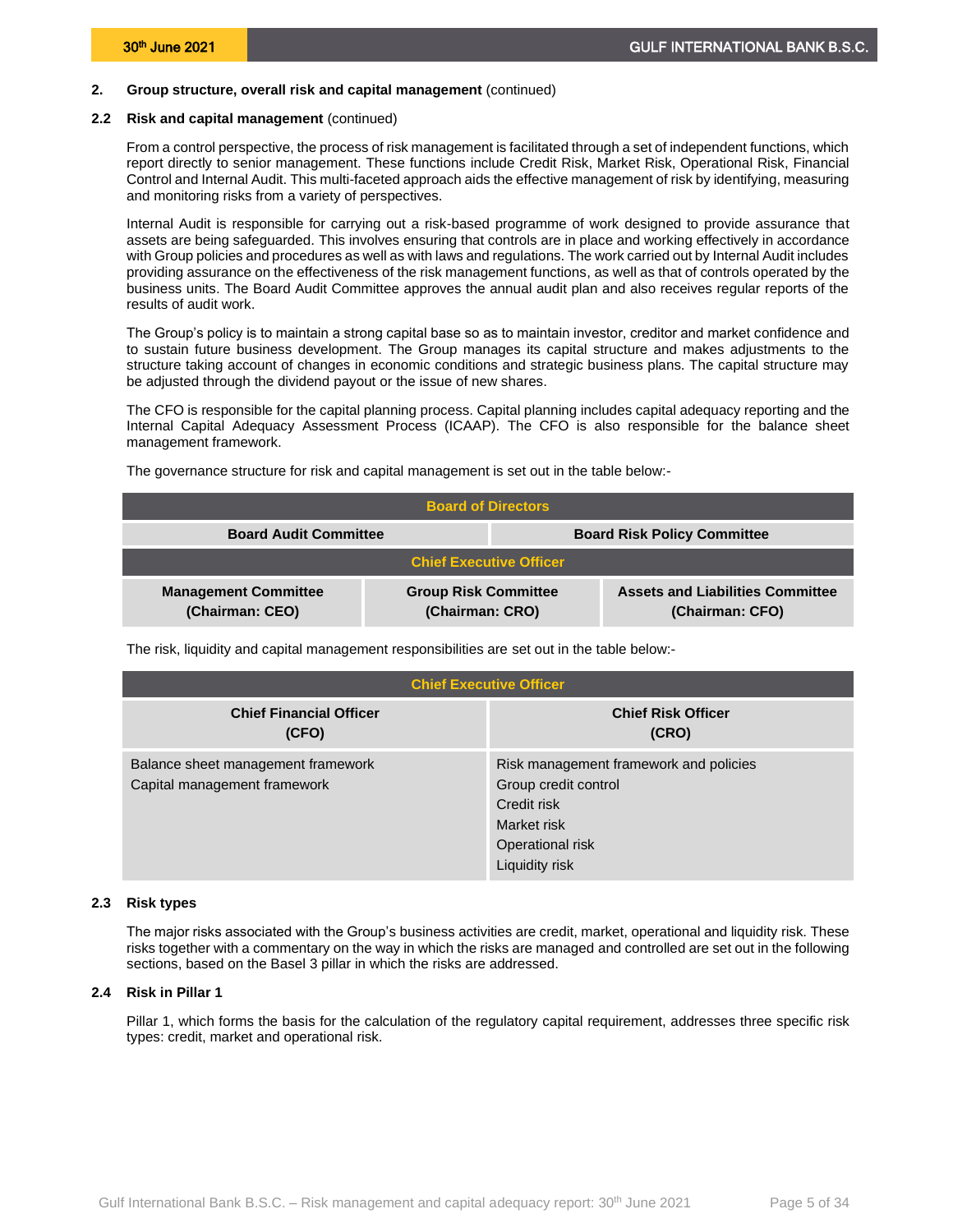# **2.4 Risk in Pillar 1** (continued)

30th June 2021

### **a) Credit risk**

Credit risk is the risk that a customer, counterparty or an issuer of securities or other financial instruments fails to perform under its contractual payment obligations thus causing the Group to suffer a loss in terms of cash flow or market value. Credit risk is the predominant risk type faced by the Group in its banking, investment and treasury activities, both on- and off-balance sheet. Where appropriate, the Group seeks to minimise its credit exposure using a variety of techniques including, but not limited to, the following:-

- entering netting agreements with counterparties that permit the offsetting of receivables and payables
- obtaining collateral
- seeking third party guarantees of the counterparty's obligations
- imposing restrictions and covenants on borrowers

Credit risk is actively managed and rigorously monitored in accordance with well-defined credit policies and procedures. Prior to the approval of a credit proposal, a detailed credit risk assessment is undertaken which includes an analysis of the obligor's financial condition, market position, business environment and quality of management. The risk assessment generates an internal credit risk rating for each counterparty, which affects the credit approval decision and the terms and conditions of the transaction. For cross-border transactions, an analysis of country risk is also conducted. The credit decision for an individual counterparty is based on the aggregate Group exposure to that counterparty and all its related entities. Groupwide credit limit setting and approval authorisation requirements are conducted within Board approved guidelines, and the measurement, monitoring and control of credit exposures are done on a Groupwide basis in a consistent manner. Overall exposures are evaluated to ensure broad diversification of credit risk. Potential concentration risks by product, industry, single obligor, credit risk rating and geography are regularly assessed with a view to improving overall portfolio diversification. Established limits and actual levels of exposure are regularly reviewed by the Chief Risk Officer (CRO), Chief Credit Officer (CCO) and other members of senior management. All credit exposures are reviewed at least once a year. Credit policies and procedures are designed to identify, at an early stage, exposures which require more detailed monitoring and review. The credit risk associated with foreign exchange and derivative instruments is assessed in a manner similar to that associated with on-balance sheet activities. The Group principally utilises derivative transactions to facilitate customer transactions and for the management of interest and foreign exchange risks associated with the Group's longer-term lending, borrowing and investment activities. Unlike on-balance sheet products, where the principal amount and interest generally represent the maximum credit exposure, the notional amount relating to a foreign exchange or derivative transaction typically exceeds the credit exposure by a substantial margin. The measure of credit exposure for foreign exchange and derivative instruments is therefore more appropriately considered to be the replacement cost at current market rates plus an add-on amount commensurate with the position's size, volatility and remaining life. Derivative contracts may also carry legal risk; the Group seeks to minimise these risks by the use of standard contract agreements.

# **b) Market risk**

Market risk is the risk of loss of value of a financial instrument or a portfolio of financial instruments as a result of adverse changes in market prices and rates, and market conditions such as liquidity. Market risk arises from the Group's trading, asset and liability management, and investment activities.

The categories of market risk to which the Group is exposed are as follows:-

**Interest rate risk** results from exposure to changes in the level, slope, curvature and volatility of interest rates and credit spreads. The credit spread risk is the risk that the interest yield for a security will increase, with a reduction in the security price, relative to benchmark yields as a result of the general market movements for that rating and class of security. Interest rate risk is the principal market risk faced by the Group and arises from the Group's investment activities in debt securities, asset and liability management, and the trading of debt and off-balance sheet derivative instruments.

**Foreign exchange risk** results from exposure to changes in the price and volatility of currency spot and forward rates. The principal foreign exchange risk arises from the Group's foreign exchange forward and derivative trading activities.

**Equity risk** arises from exposures to changes in the price and volatility of individual equities or equity indices.

The Group seeks to manage exposure to market risk through the diversification of exposures across dissimilar markets and the establishment of hedges in related securities or off-balance sheet derivative instruments. To manage the Group's exposures, in addition to the exercise of business judgement and management experience, the Group utilises limit structures including those relating to positions, portfolios, maturities and maximum allowable losses.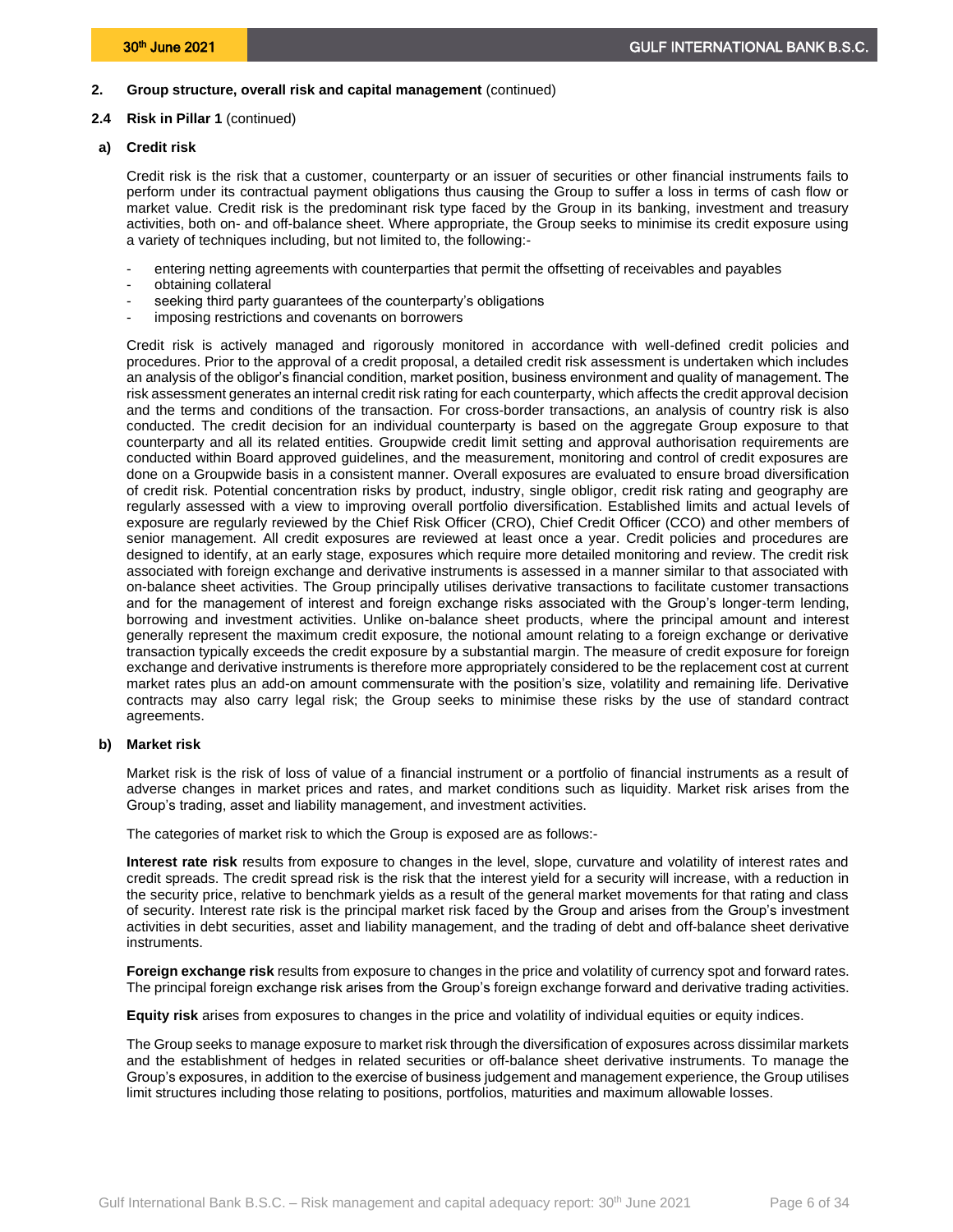### **2.4 Risk in Pillar 1** (continued)

### **b) Market risk** (continued)

A key element in the Group's market risk management framework is the estimation of potential future losses that may arise from adverse market movements. The Group utilises Value-at-Risk (VaR) to estimate such losses. The VaR is derived from quantitative models that use statistical and simulation methods that take account of all market rates and prices that may cause a change in a position's value. These include interest rates, foreign exchange rates and equity prices, their respective volatilities and the correlations between these variables. The Group's VaR is calculated using a historical based simulation.

The VaR takes account of potential diversification benefits of different positions both within and across different portfolios. Consistent with general market practice, VaR is computed for all financial instruments for which there are readily available daily prices or suitable proxies. VaR is viewed as an effective risk management tool and a valuable addition to the non-statistically based limit structure. It permits a consistent and uniform measurement of market risk across all applicable products and activities. Exposures are monitored against a range of limits both by risk category and portfolio and are regularly reported to and reviewed by senior management and the Board of Directors.

An inherent limitation of VaR is that past market movements may not provide an accurate prediction of future market losses. Historic analyses of market movements have shown that extreme market movements (i.e. beyond the 99 per cent confidence level) occur more frequently than VaR models predict. Stress tests are regularly conducted to estimate the potential economic losses in such abnormal markets. Stress testing combined with VaR provides a more comprehensive picture of market risk. The Group regularly performs stress tests that are constructed around changes in market rates and prices resulting from pre-defined market stress scenarios, including both historical and hypothetical market events. Historical scenarios include the 1998 Russian crisis, the events of 9/11 and the 2008 credit crisis. In addition, the Group performs stress testing based on internally developed hypothetical market stress scenarios. Stress testing is performed for all material market risk portfolios.

### **c) Operational risk**

Operational risk is the risk of loss arising from inadequate or failed internal processes, people and systems or from external events, whether intentional, unintentional or natural. It is an inherent risk faced by all businesses and covers a large number of potential operational risk events including business interruption and systems failures, internal and external fraud, employment practices and workplace safety, customer and business practices, transaction execution and process management, and damage to physical assets.

Operational risk is a distinct risk category which the Group manages within acceptable levels through sound operational risk management practices that are part of the day-to-day responsibilities of management at all levels. Whilst operational risk cannot be eliminated in its entirety, the Group endeavours to minimise it by ensuring that a strong control infrastructure is in place throughout the organisation.

The objective in managing operational risk is to ensure control of the Group's resources by protecting the assets of the Group and minimising the potential for financial loss. The Group's risk management approach involves identifying, assessing, managing, mitigating, monitoring and measuring the risks associated with all areas of the Group. Control assessments are performed on all services of the Group with the participation of representatives from the relevant businesses, internal audit, legal and the risk and finance departments. Various policies, procedures and processes are used to manage operational risk and include effective staff training, appropriate controls to safeguard assets and records, regular reconciliation of accounts and transactions, appropriate budgeting, target setting and performance review, compliance to regulations, close monitoring of risk limits, segregation of duties, and financial management and reporting. In addition, policies have been put in place to manage other control mitigation strategies for business continuity planning, insurance and legal risk (which includes regular reporting to management on legal matters).

Qualitative and quantitative methodologies and tools are used to identify and assess operational risk and to provide management with information for determining appropriate mitigating factors. These tools include a database of operational risk events categorised according to business lines and operational risk event types; a record of key risk indicators, which can provide an early warning of possible risk; and a risk and control assessment process to analyse business activities and identify operational risks related to those activities. The management of operational risk has a key objective of minimising the impact of losses suffered in the normal course of business (expected losses) and to avoid or reduce the likelihood of suffering a large extreme (unexpected) loss. There is a dedicated Operational Risk function for the Group which reports into the Operational Risk Management Committee and Group Risk Committee. The Board meets on a quarterly basis and is updated on all relevant aspects of the business including operational risk management matters. High impact risks and issues of critical importance are reported to the Board.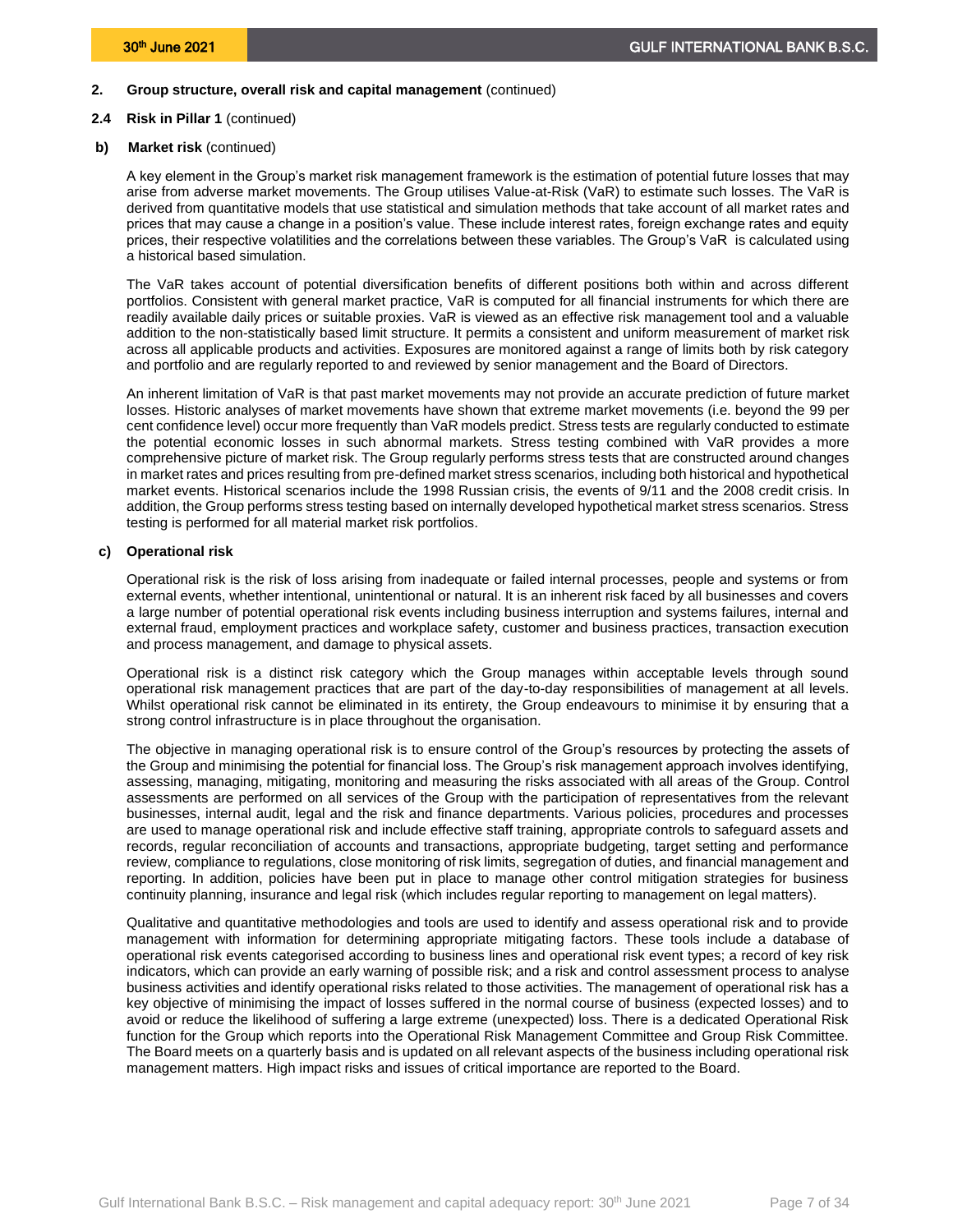# **2.5 Risk in Pillar 2**

<span id="page-9-0"></span>Other risk types are measured and assessed in Pillar 2. GIB measures and manages these risk types although they are not included in the calculation of the regulatory capital adequacy ratio. Most of the Pillar 2 risks are included in GIB's calculation of internal economic capital. Pillar 2 risk types include liquidity risk, interest rate risk in the banking book, concentration risk, pension obligation risk, and reputational risk.

# **a) Liquidity risk**

Liquidity risk is the risk that sufficient funds are not available to meet the Group's financial obligations on a punctual basis as they fall due. The risk arises from the timing differences between the maturity profiles of the Group's assets and liabilities. It includes the risk of losses arising from the following:-

- forced sale of assets at below normal market prices
- raising of deposits or borrowing funds at excessive rates
- the investment of surplus funds at below market rates

Liquidity management policies are designed to ensure that funds are available at all times to meet the funding requirements of the Group, even in adverse conditions. In normal conditions, the objective is to ensure that there are sufficient funds available not only to meet current financial commitments but also to facilitate business expansion. These objectives are met through the application of prudent liquidity controls. These controls provide access to funds without undue exposure to increased costs from the liquidation of assets or the aggressive bidding for deposits.

The Group's liquidity controls ensure that, over the short-term, the future profile of cash flows from maturing assets is adequately matched to the maturity of liabilities. Liquidity controls also provide for the maintenance of a stock of liquid and readily realisable assets and a diversified deposit base in terms of both maturities and range of depositors.

The management of liquidity and funding is primarily conducted in the Group's individual geographic entities within approved limits. The limits ensure that contractual net cash flows occurring over the following 30 day period do not exceed the eligible stock of available liquid resources.

It is the Group's general policy that each geographic entity should be self-sufficient in relation to funding its own operations.

The Group's liquidity management policies include the following:-

- the monitoring of (i) future contractual cash flows against approved limits, and (ii) the level of liquid resources available in a stress event
- the monitoring of balance sheet liquidity ratios
- the monitoring of the sources of funding in order to ensure that funding is derived from a diversified range of sources
- the monitoring of depositor concentrations in order to avoid undue reliance on individual depositors
- the maintenance of a satisfactory level of term financing; and
- the maintenance of liquidity and funding contingency plans. These plans identify early indicators of stress conditions and prescribe the actions to be taken in the event of a systemic or other crisis, while minimising adverse long-term implications for the Group's business activities.

# **b) Interest rate risk in the banking book**

Structural interest rate risk arises in the Group's core balance sheet as a result of mismatches in the repricing of interest rate sensitive financial assets and liabilities. The associated interest rate risk is managed within VaR limits and through the use of models to evaluate the sensitivity of earnings to movements in interest rates. Interest rate risk in the banking book is captured in GIB's Pillar 2 capital framework by gauging the impact of stress tests on the Group's interest rate exposure in the banking book.

# **c) Concentration risk**

Concentration risk is the risk related to the degree of diversification in the credit portfolio, i.e. the risk inherent in doing business with large customers or not being equally exposed across industries and regions.

Concentration risk is captured in GIB's Pillar 2 capital framework which considers single-name concentrations and sector concentrations in the credit portfolio.

Potential concentration risks by product, single obligor, and geography are regularly assessed with a view to improving overall portfolio diversification. Established limits and actual levels of exposure are regularly reviewed by senior management and the Board of Directors.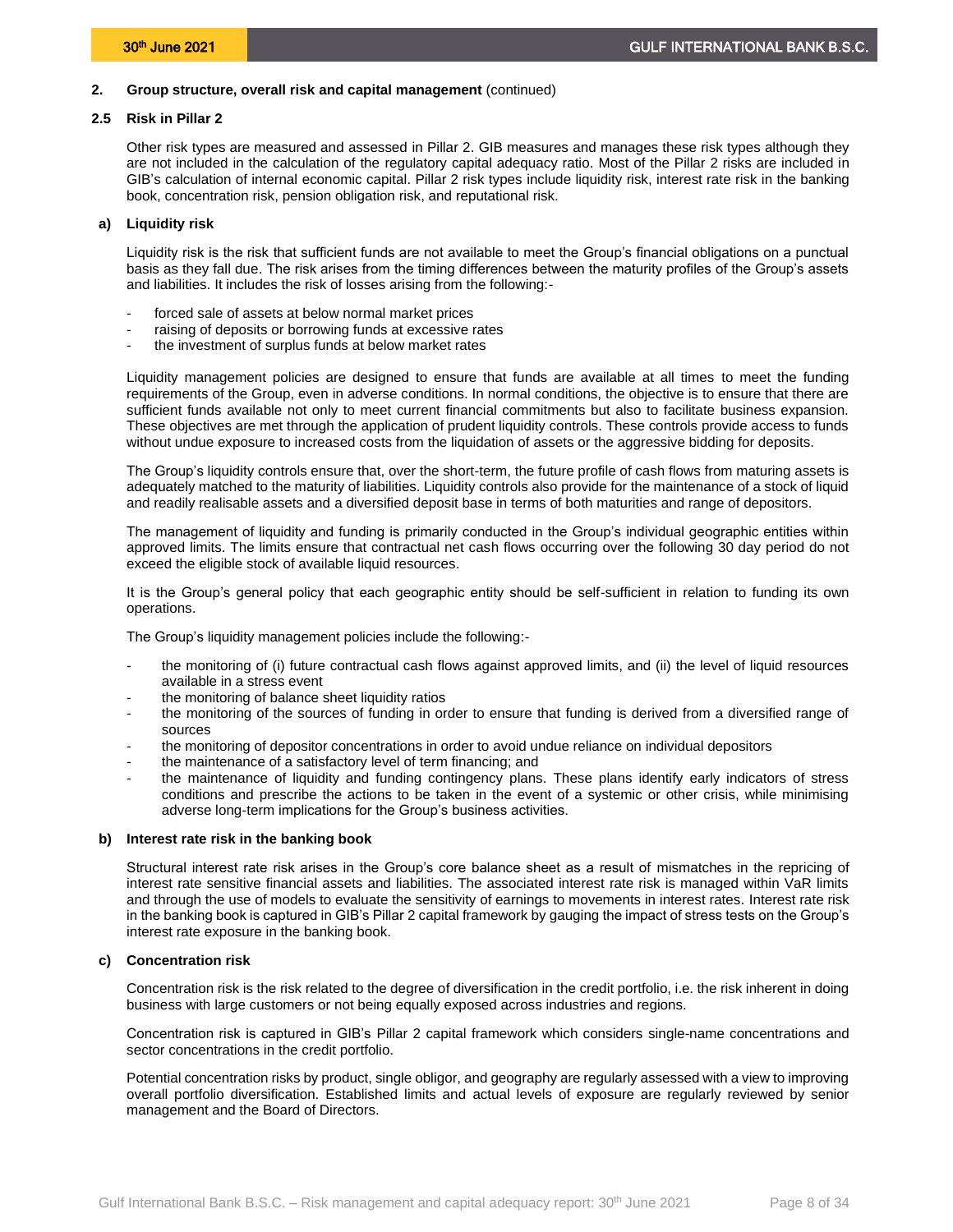# **2.5 Risk in Pillar 2** (continued)

### **d) Pension obligation risk**

Pension obligation risk is the risk that there may be a shortfall with respect to pension benefits due to employees/former employees within the funded defined benefit scheme of the Group's wholly owned subsidiary.

As part of GIB's ICAAP framework, an adverse scenario is applied to the scheme's assets and liabilities on a level of severity expected no more than once in every 200 years, i.e. a 99.5 per cent one year confidence level.

## **e) Reputational risk**

Reputational risk is the risk of losses resulting from adverse perceptions about the Group, its brand and franchise by its various stakeholders that is caused by a variety of internal and external factors. Preventive measures, including controls and processes have been deployed to manage reputational risk. These include a robust and comprehensive governance structure, which is based on set of well-defined policies and procedures.

The Group uses a reputational risk scorecard to quantify the amount of capital required for reputational risk under the ICAAP framework.

# **f) Information Technology (IT) risk**

Technology continues to play a critical role in the Bank's operations and in the fulfilment of its strategic objectives. The Group has in place a sound IT and Information Security governance framework that aligns its IT strategy and Information & Cyber Security Strategy with its overall business objectives.

# **g) Macroeconomic risk**

Macroeconomic risk relates to the risk of increasing stress levels in the principal economies in which the Group operates. These risks can be triggered by political uncertainties, social unrests, high/low commodity prices, excessive leverage in the financial system or an uncompetitive business environment. Due to the systemic nature of these macroeconomic triggers there will be an adverse impact on the Group's profitability and capital positions and the extent of loss would depend on the severity of the stress event.

Macroeconomic risk is captured in GIB's ICAAP framework through the use of stressed macroeconomic forecast to gauge the impact of potential losses that the Group could incur.

# **h) Legal risk**

In the ordinary course of its business, as a participant in the financial services industry, the Group may pursue litigation claims against third parties and may also have litigation claims and/or regulatory proceedings filed against it. The Bank has an in-house legal department comprising of qualified legal professionals. The department has put in place adequate policies & procedures and uses assistance of professional legal firms on need basis, to ensure effective and efficient management of legal risk.

#### **i) Strategic risk**

Strategic risk refers to the risk to earnings and profitability arising from strategic decisions, changes in business conditions, and improper implementation of decisions. Strategic risk is captured in GIB's ICAAP framework based on the assessment of the potential from strategic initiatives of the Group not materialising or being delayed.

#### **2.6 Monitoring and reporting**

<span id="page-10-0"></span>The monitoring and reporting to risk is conducted on a daily basis for market and liquidity risk, and on a monthly or quarterly basis for credit and operational risk.

Risk reporting is regularly made to senior management and the Board of Directors. The Board of Directors receives internal risk reports covering market, credit, operational and liquidity risks.

Capital management, including regulatory and internal economic capital ratios, is reported to senior management and the Board of Directors on a monthly basis.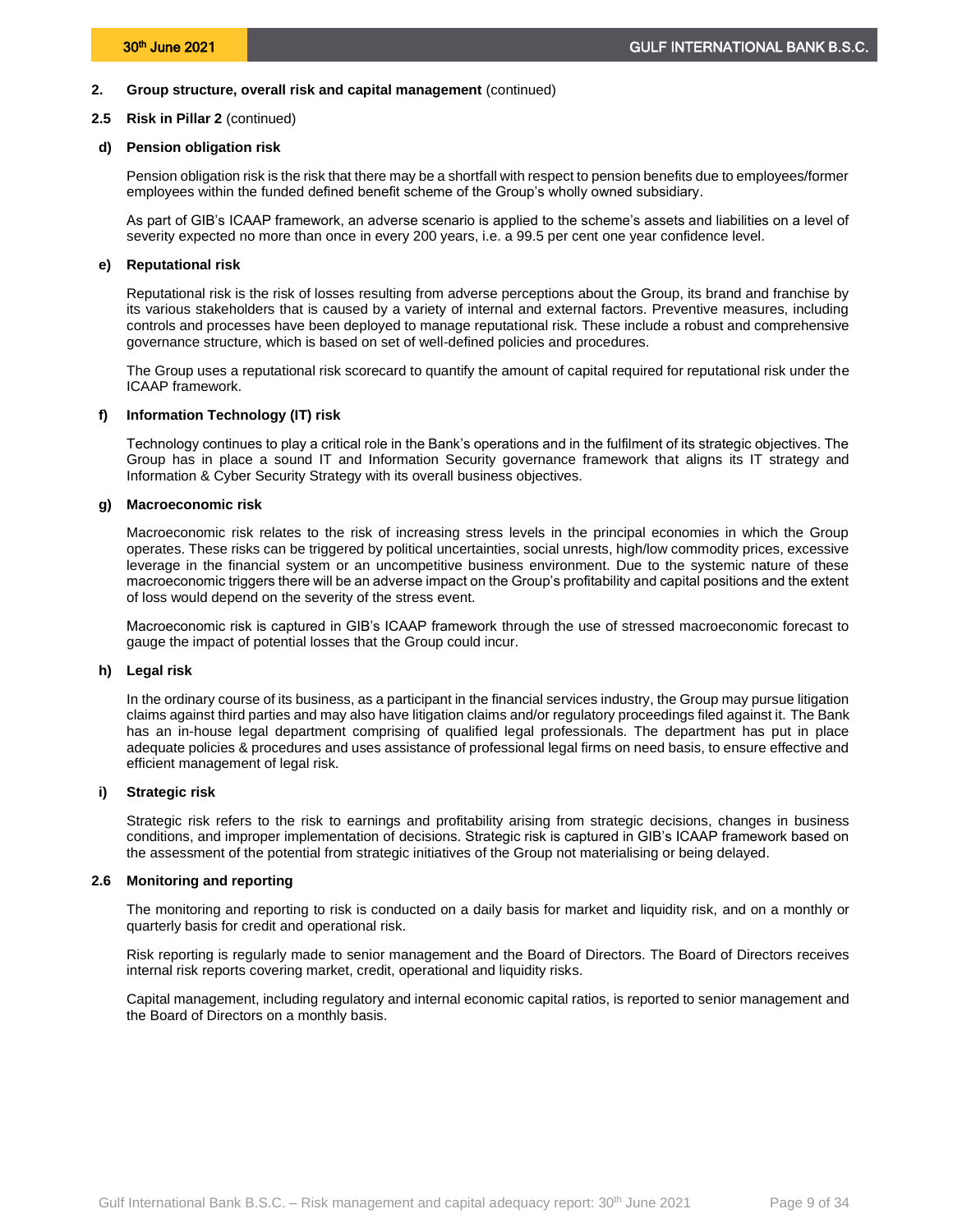# <span id="page-11-0"></span>**3. Regulatory capital requirements and the capital base**

This section describes the Group's regulatory capital requirements and capital base.

The composition of the total regulatory capital requirement was as follows:-



#### **3.1 Capital requirements for credit risk**

<span id="page-11-1"></span>For regulatory reporting purposes, GIB calculates the capital requirements for credit risk based on the standardised approach. Under the standardised approach, on- and off-balance sheet credit exposures are assigned to exposure categories based on the type of counterparty or underlying exposure. The exposure categories are referred to in the CBB's Basel 3 capital adequacy framework as standard portfolios. The primary standard portfolios are claims on sovereigns, claims on banks and claims on corporates. Following the assignment of exposures to the relevant standard portfolios, the RWAs are derived based on prescribed risk-weightings. Under the standardised approach, the riskweightings are provided by the CBB and are determined based on the counterparty's external credit rating. The external credit ratings are derived from eligible external rating agencies approved by the CBB. GIB uses ratings assigned by Standard & Poor's, Moody's and Fitch.

An overview of the exposures, RWAs and capital requirements for credit risk analysed by standard portfolio is presented in the table below:-

|                | Rated<br>exposure        | <b>Unrated</b><br>exposure | Total<br>exposure | Average<br>risk weight | <b>RWA</b>    | Capital<br>requirement |
|----------------|--------------------------|----------------------------|-------------------|------------------------|---------------|------------------------|
|                | US\$ millions            | US\$ millions              | US\$ millions     | %                      | US\$ millions | US\$ millions          |
| Sovereigns     | 11.269.0                 |                            | 11,269.0          | 3%                     | 296.3         | 37.0                   |
| <b>PSEs</b>    | 155.6                    |                            | 155.6             | 0%                     | ٠             |                        |
| <b>Banks</b>   | 5.709.9                  | 32.3                       | 5.742.2           | 28%                    | 1.597.3       | 199.7                  |
| Corporates     | 3,899.3                  | 11,178.6                   | 15,077.9          | 83%                    | 12,524.7      | 1,565.6                |
| Equities       | 7.3                      | 112.7                      | 120.0             | 114%                   | 137.3         | 17.2                   |
| Past due loans | $\overline{\phantom{0}}$ | 178.3                      | 178.3             | 112%                   | 199.9         | 25.0                   |
| Other assets   | 102.1                    | 616.6                      | 718.7             | 108%                   | 778.2         | 97.3                   |
|                | 21,143.2                 | 12,118.5                   | 33,261.7          | 47%                    | 15,533.7      | 1,941.8                |

Exposures are stated after taking account of credit risk mitigants where applicable. The treatment of credit risk mitigation is explained in more detail in section 4.4(g) of this report.

<span id="page-11-2"></span>The definitions of each standard portfolio and the related RWA requirements are set out in section 4 of this report.

### **3.2 Capital requirements for market risk**

In 2020, while the Bank adopted the internal models approach for computing the regulatory capital for general market risk, the Bank's principal subsidiaries adopted the standardized approach. The Group used the aggregation approach to compute the regulatory capital required for General Market risk. The regulatory capital for specific market risk was computed based on the standardized approach for all entities of the Group. Subsequent to the approval obtained from the Central Bank of Bahrain in 2021, all entities of the Group compute the regulatory capital for general market risk based on the standardised approach from 30<sup>th</sup> June 2021 onwards.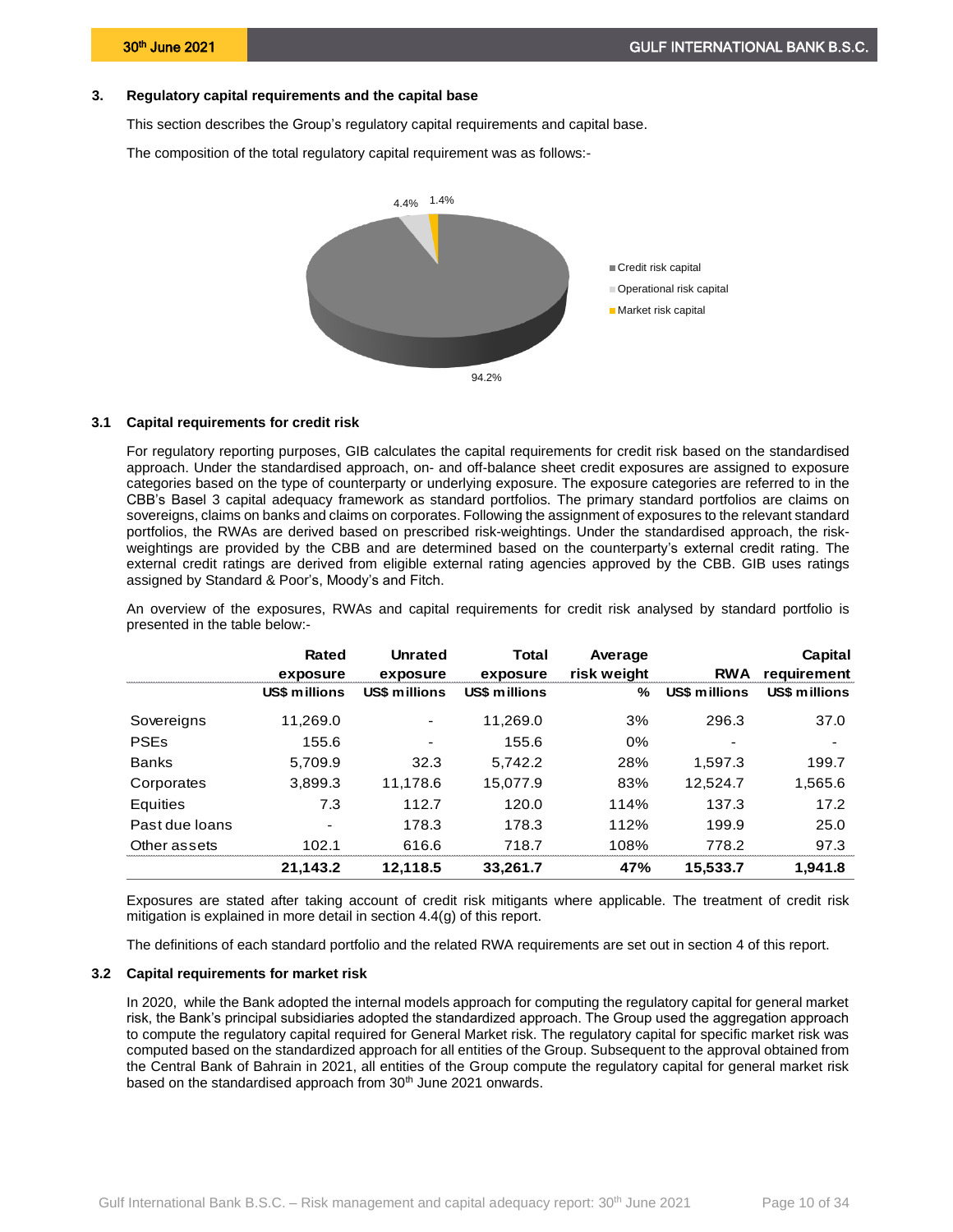# **3. Regulatory capital requirements and the capital base** (continued)

## **3.2 Capital requirements for market risk** (continued)

The RWAs and capital requirements for market risk are presented in the table below:-

|                            |               | Capital                |
|----------------------------|---------------|------------------------|
|                            |               | <b>RWA</b> requirement |
|                            | US\$ millions | US\$ millions          |
| Interest rate risk         | 65.9          | 8.2                    |
| Equities                   | 57.5          | 7.2                    |
| Foreign exchange risk      | 6.9           | 0.9                    |
| Total general market risk  | 130.3         | 16.3                   |
| Total specific market risk | 100.4         | 12.6                   |
|                            | 230.7         | 28.9                   |

The above computation is done on an end period basis and the maximum and minimum values during the period is not comparable as of 30<sup>th</sup> June 2021 as prior months included market risk data on internal models approach.

# **3.3 Sensitivity analysis – interest rate risk**

<span id="page-12-0"></span>The impact of a 200bps interest rate shock on the value of assets, liabilities and equity as of 30 June 2021 is presented in the table below:-

|                            | <b>Assets</b> | Liabilities   | Equity        |
|----------------------------|---------------|---------------|---------------|
|                            | US\$ millions | US\$ millions | US\$ millions |
| At 200bps - increase $(+)$ | (174.0)       | 158.4         | 15.6          |
| At 200bps - decrease (-)   | 174.0         | (158.4)       | (15.6)        |

# **3.4 Capital requirements for operational risk**

<span id="page-12-1"></span>For regulatory reporting purposes, the capital requirement for operational risk is calculated in accordance with the standardised approach. Under this approach, the Group's average gross income over the preceding three financial years is multiplied by a range of beta coefficients. The beta coefficients are determined based on the business line generating the gross income and are prescribed in the CBB's Basel 3 capital adequacy framework and range from 12 to 18 per cent.

The capital requirement for operational risk at 30<sup>th</sup> June 2021 amounted to US\$91.2 million.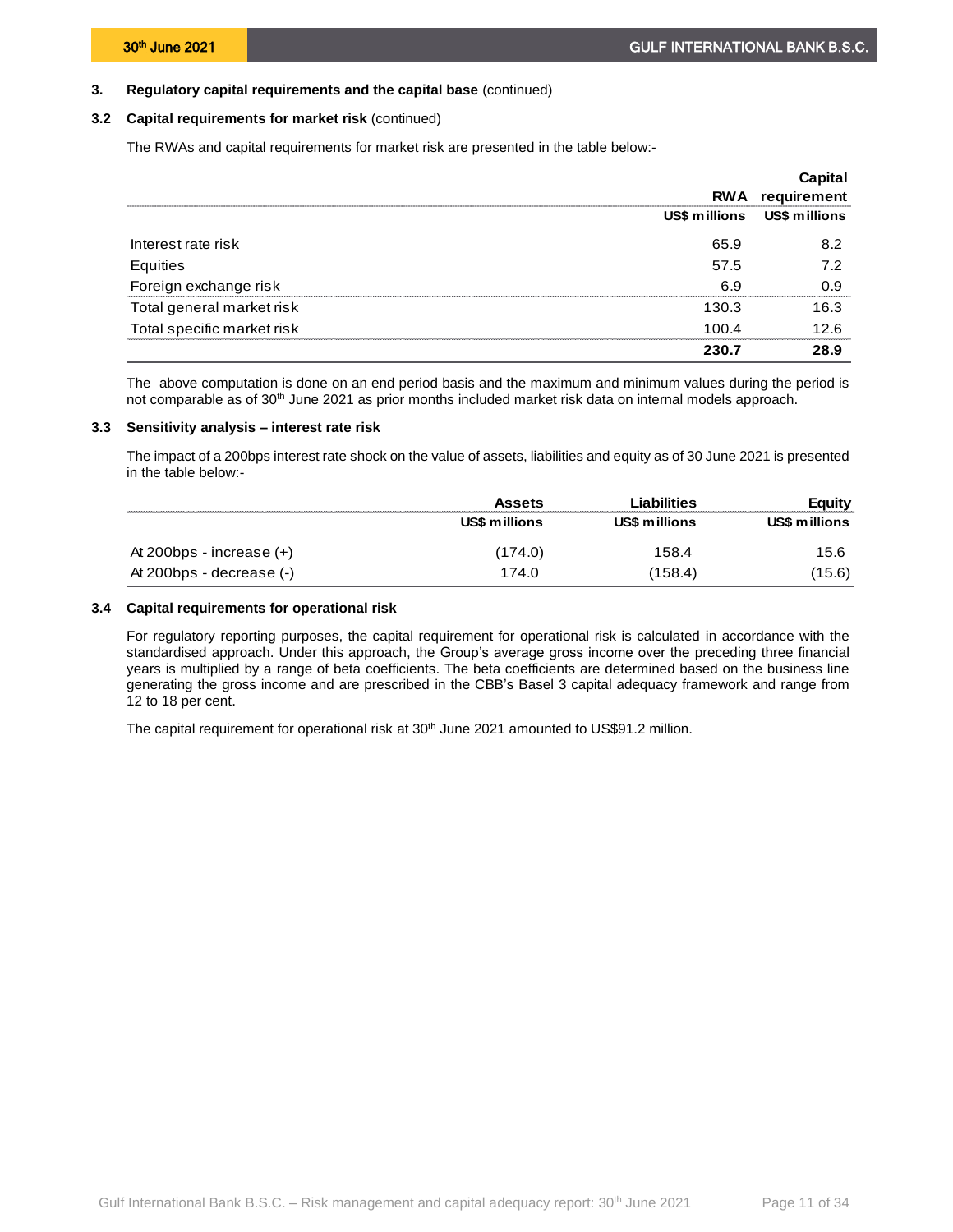# **3. Regulatory capital requirements and the capital base** (continued)

# **3.5 Capital base**

<span id="page-13-0"></span>The regulatory capital base is set out in the table below:-

|                                                                                     | Total         |
|-------------------------------------------------------------------------------------|---------------|
|                                                                                     | US\$ millions |
| Regulatory capital base                                                             |               |
| Tier 1 capital:                                                                     |               |
| <b>Total equity</b>                                                                 | 3,062.6       |
| Tier 1 adjustments - ineligible Tier 1 capital relating to non-controlling interest | (461.0)       |
| Tier 1 other adjustments                                                            | 147           |
| Tier 1 capital                                                                      | 2,616.3       |
| Tier 2 capital:                                                                     |               |
| Stage 1 and stage 2 provisions                                                      | 124 R         |
| Tier 2 capital                                                                      | 124.8         |
| <b>Total regulatory capital base</b>                                                | 2.741.1       |

Common equity tier 1 (CET 1) and tier 1 capital is defined as capital of the same or close to the character of paid up capital and comprises share capital, share premium, retained earnings and eligible reserves. Eligible reserves exclude revaluation gains and losses arising on the remeasurement to fair value of derivative cash flow hedging transactions, although include unrealised gains and losses arising on the remeasurement to fair value of equity investment securities classified as fair value through other comprehensive income (FVTOCI). Regulatory capital deductions are applied to tier 1 and tier 2 capital with respect to investment exposures for entities where the Group does not own more than 10 per cent of the issued share capital of the entity, and to tier 1 capital to exclude any outstanding cash flow hedge reserves.

Tier 2 capital comprises collective impairment provisions.

The CBB applies various limits to elements of the regulatory capital base. The amount of innovative tier 1 securities cannot exceed 15 per cent of total tier 1 capital; qualifying tier 2 capital cannot exceed tier 1 capital; and qualifying subordinated term finance cannot exceed 50 per cent of tier 1 capital. There are also restrictions on the amount of collective impairment provisions that may be included as part of tier 2 capital.

There are no impediments on the transfer of funds or regulatory capital within the Group other than restrictions over transfers of statutory deposits with central banks and safeguards to ensure minimum regulatory capital requirements are met for subsidiary companies.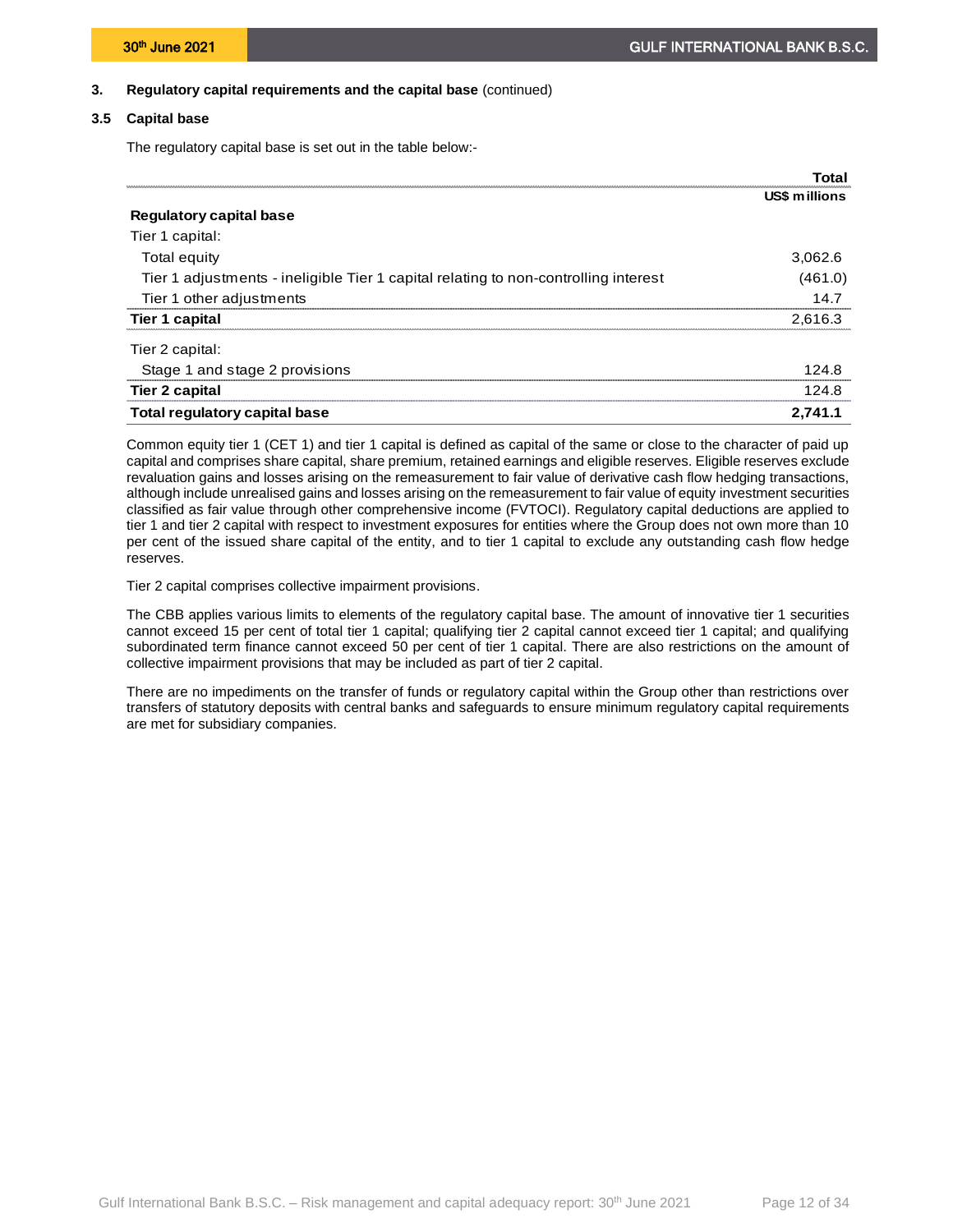# <span id="page-14-0"></span>**4. Credit risk – Pillar 3 disclosures**

This section describes the Group's exposure to credit risk and provides detailed disclosures on credit risk in accordance with the CBB's Basel 3 framework in relation to Pillar 3 disclosure requirements.

# **4.1 Definition of exposure classes**

<span id="page-14-1"></span>GIB has a diversified on- and off-balance sheet credit portfolio, the exposures of which are divided into the counterparty exposure classes defined by the CBB's Basel 3 capital adequacy framework for the standardised approach for credit risk. A high-level description of the counterparty exposure classes, referred to as standard portfolios in the CBB's Basel 3 capital adequacy framework, and the generic treatments, i.e. the risk weights to be used to derive the RWAs, are as follows:-

### **Sovereigns portfolio**

The sovereigns portfolio comprises exposures to governments and their respective central banks. The risk weights are 0 per cent for exposures in the relevant domestic currency, or in any currency for exposures to GCC governments. Foreign currency claims on other sovereigns are risk-weighted based on their external credit ratings.

Certain multilateral development banks as determined by the CBB may be included in the sovereigns portfolio and treated as exposures with a 0 per cent risk-weighting.

### **PSE portfolio**

Public sector entities (PSEs) are risk-weighted according to their external ratings with the exception of Bahrain PSEs, and domestic currency claims on other PSEs which are assigned a 0 per cent risk weight by their respective country regulator.

### **Banks portfolio**

Claims on banks are risk-weighted based on their external credit ratings. A preferential risk weight treatment is available for qualifying short-term exposures. Short-term exposures are defined as exposures with an original tenor of three months or less.

The Banks portfolio also includes claims on investment firms, which are risk-weighted based on their external credit ratings although without any option for preferential treatment for short-term exposures. A regulatory deduction is applied to investment exposures for entities where the Group does not own more than 10 per cent of the issued share capital of the bank.

#### **Corporates portfolio**

Claims on corporates are risk-weighted based on their external credit ratings. A 100 per cent risk weight is assigned to unrated corporate exposures. A preferential risk weight treatment is available for certain corporates owned by the Government of Bahrain, as determined by the CBB, which are assigned a 0 per cent risk weight.

#### **Equities portfolio**

The equities portfolio comprises equity investments in the banking book, i.e. in the investment securities portfolio and non-qualifying equities and funds in the trading portfolio. The credit (specific) risk for qualifying equities in the trading book is included in market risk RWAs for regulatory capital adequacy calculation purposes. A regulatory deduction is applied to investment exposures for entities where the Group does not own more than 10 per cent of the issued share capital of the entity.

A 100 per cent risk weight is assigned to listed equities and funds. Unlisted equities and funds are risk-weighted at 150 per cent. Investments in rated funds are risk-weighted according to their external credit rating.

In addition to the standard portfolios, other exposures are assigned to the following exposure classes:-

#### **Past due exposures**

All past due loan exposures, irrespective of the categorisation of the exposure if it were performing, are classified separately under the past due exposures asset class. A risk-weighting of either 100 per cent or 150 per cent is applied depending on the level of provision maintained against the loan.

#### **Other assets and holdings of securitisation tranches**

Cash balances are risk-weighted at 0 per cent, other assets are risk-weighted at 100 per cent. A credit valuation adjustment (CVA) is applied to applicable derivative exposures.

Securitisation tranches are risk-weighted based on their external credit ratings and tenor. Risk-weightings range from 20 per cent to 1250 per cent.

# **4.2 External rating agencies**

<span id="page-14-2"></span>GIB uses ratings issued by Standard & Poor's, Moody's and Fitch to derive the risk-weightings under the CBB's Basel 3 capital adequacy framework. Where ratings vary between rating agencies, the highest rating from the lowest two ratings is used to derive the risk-weightings for regulatory capital adequacy purposes.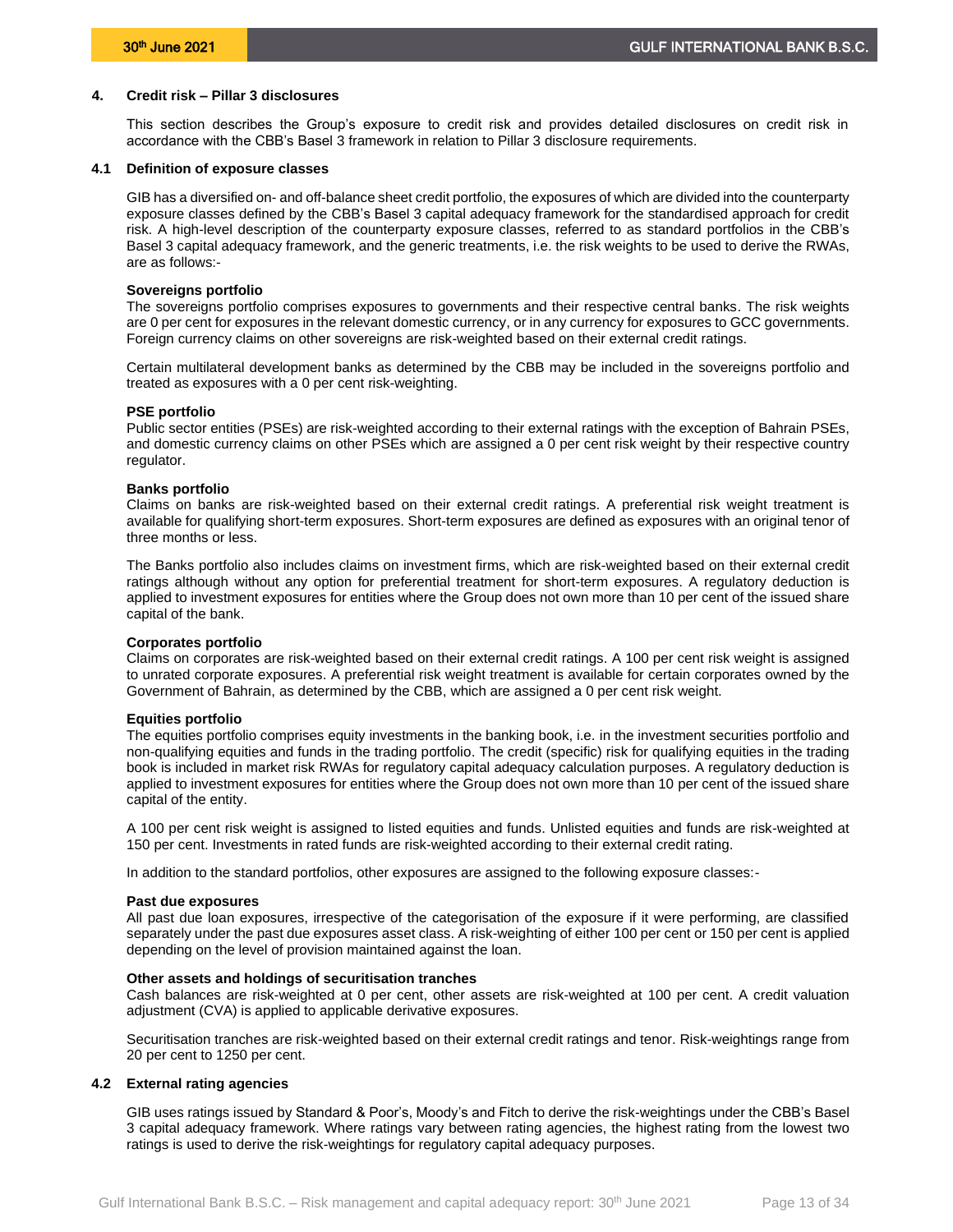### **4.3 Credit risk presentation under Basel 3**

<span id="page-15-0"></span>The credit risk exposures presented in this report may differ from the credit risk exposures reported in the consolidated financial statements. Differences arise due to the application of different methodologies, as illustrated below:-

- Under the CBB's Basel 3 framework, off-balance sheet exposures are converted into credit exposure equivalents by applying a credit conversion factor (CCF). The off-balance sheet exposure is multiplied by the relevant CCF applicable to the off-balance sheet exposure category. Subsequently, the exposure is treated in accordance with the standard portfolios referred to in section 4.1 of this report in the same manner as on-balance sheet exposures.
- Credit risk exposure reporting under Pillar 3 is frequently reported by standard portfolios based on the type of counterparty. The financial statement presentation is based on asset class rather than the relevant counterparty. For example, a loan to a bank would be classified in the Banks standard portfolio under the capital adequacy framework although is classified in loans and advances in the consolidated financial statements.
- Certain eligible collateral is applied to reduce exposure under the Basel 3 capital adequacy framework, whereas no such collateral netting is applicable in the consolidated financial statements.
- Based on the CBB's Basel 3 guidelines, certain exposures are either included in, or deducted from, regulatory capital rather than treated as an asset as in the consolidated financial statements.
- Under the CBB's Basel 3 capital adequacy framework, external rating agency ratings are based on the highest rating from the lowest two ratings, while for internal credit risk management purposes the Group uses the lowest rating.

# <span id="page-15-1"></span>**4.4 Credit exposure**

### **a) Gross credit exposure**

The gross and average gross exposure to credit risk before applying collateral, guarantees, and other credit enhancements was as follows:-

|                                                        |               | Gross credit Average gross |
|--------------------------------------------------------|---------------|----------------------------|
|                                                        |               | exposure credit exposure   |
|                                                        | US\$ millions | US\$ millions              |
| <b>Balance sheet items:</b>                            |               |                            |
| Cash and other liquid assets (including cash balances) | 6,712.6       | 8,599.7                    |
| Securities purchased under agreements to resell        | 1,330.0       | 1,128.3                    |
| <b>Placements</b>                                      | 5,616.4       | 5,797.1                    |
| Trading securities                                     | 102.9         | 111.5                      |
| Investment securities                                  | 4,431.4       | 4,399.0                    |
| Loans and advances                                     | 10,928.1      | 10,516.8                   |
| Accrued interest and fees receivable                   | 122.9         | 115.5                      |
| Total on-balance sheet credit exposure                 | 29,244.3      | 30,667.9                   |
| Off-balance sheet items:                               |               |                            |
| Credit-related contingent items                        | 5,605.4       | 5,386.0                    |
| Derivative and foreign exchange instruments            | 555.0         | 556.3                      |
| Total off-balance sheet credit exposure                | 6,160.4       | 5,942.3                    |
| Total gross credit exposure                            | 35,404.7      | 36,610.2                   |

The average gross credit exposure is based on monthly averages during the period ended 30<sup>th</sup> June 2021.

The gross credit exposure for derivative and foreign exchange instruments is the replacement cost (current exposure) representing the cost of replacing the contracts at current market rates should the counterparty default prior to the settlement date. The gross credit exposure reported in the table above does not include potential future exposure. Further details on the counterparty credit risk relating to off-balance sheet exposures are set out in section 7.3(a) of this report.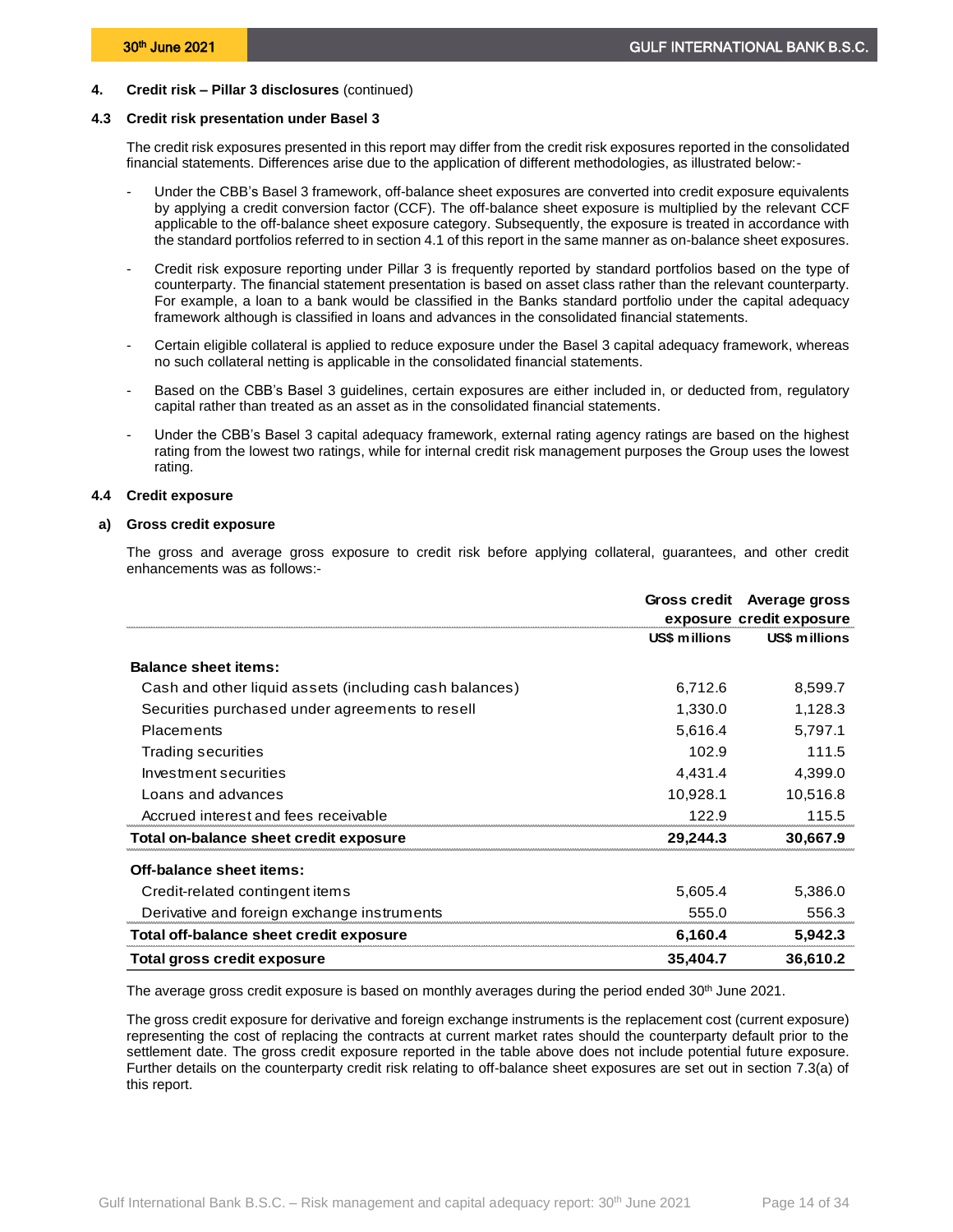# **4.4 Credit exposure** (continued)

# **b) Credit exposure by geography**

The classification of credit exposure by geography, based on the location of the counterparty, was as follows:-

|                      | Placements,<br>reverse repos |                   |                                           | <b>Accrued</b>            |                                           |          |
|----------------------|------------------------------|-------------------|-------------------------------------------|---------------------------|-------------------------------------------|----------|
|                      | & other liquid               |                   | Loans and                                 | interest-fees Off-balance |                                           |          |
|                      | assets                       | <b>Securities</b> | advances                                  |                           | receivable sheet items                    | Total    |
|                      |                              |                   | US\$ millions US\$ millions US\$ millions |                           | US\$ millions US\$ millions US\$ millions |          |
| GCC                  | 3,885.2                      | 3,642.7           | 10,500.6                                  | 83.7                      | 5.510.9                                   | 23,623.1 |
| Europe               | 7,869.1                      | 278.3             | 72.6                                      | 32.6                      | 231.5                                     | 8.484.1  |
| North America        | 1.071.4                      | 397.2             | 143.2                                     | 2.7                       | 352.1                                     | 1,966.6  |
| Asia                 | 832.6                        | 216.1             | 50.8                                      | 3.1                       | 37.5                                      | 1,140.1  |
| MENA (excluding GCC) | 0.7                          |                   | 160.9                                     | 0.8                       | 28.4                                      | 190.8    |
|                      | 13,659.0                     | 4.534.3           | 10.928.1                                  | 122.9                     | 6,160.4                                   | 35,404.7 |

The MENA region comprises the Middle East and North Africa.

# **c) Credit exposure by industrial sector**

The classification of credit exposure by industrial sector was as follows:-

|                               | Placements,    |                   |                                           |                                     |                                           |          |
|-------------------------------|----------------|-------------------|-------------------------------------------|-------------------------------------|-------------------------------------------|----------|
|                               | reverse repos  |                   |                                           | <b>Accrued</b>                      |                                           |          |
|                               | & other liquid |                   |                                           | Loans and interest-fees Off-balance |                                           |          |
|                               | assets         | <b>Securities</b> | advances                                  |                                     | receivable sheet items                    | Total    |
|                               |                |                   | US\$ millions US\$ millions US\$ millions |                                     | US\$ millions US\$ millions US\$ millions |          |
| Government                    | 7,288.4        | 3,288.6           | 641.8                                     | 33.8                                | 113.6                                     | 11,366.2 |
| <b>Financial services</b>     | 6,370.6        | 270.8             | 2,086.3                                   | 52.8                                | 1,125.4                                   | 9,905.9  |
| Energy, oil and petrochemical |                | 384.4             | 1,740.6                                   | 7.6                                 | 975.4                                     | 3,108.0  |
| Trading and services          |                |                   | 1,580.0                                   | 6.6                                 | 812.0                                     | 2,398.6  |
| Transportation                |                | 101.8             | 1,493.5                                   | 4.3                                 | 475.0                                     | 2,074.6  |
| Construction                  |                |                   | 452.8                                     | 3.3                                 | 1,505.4                                   | 1,961.5  |
| Manufacturing                 |                | 223.6             | 1,185.9                                   | 6.2                                 | 538.6                                     | 1,954.3  |
| Real estate                   |                | 50.7              | 668.5                                     | 3.7                                 | 19.1                                      | 742.0    |
| Agriculture and mining        |                |                   | 266.1                                     | 0.5                                 | 254.5                                     | 521.1    |
| Equity investments            |                | 201.0             |                                           | 0.4                                 |                                           | 201.4    |
| Communication                 |                |                   | 80.3                                      | 0.3                                 | 8.6                                       | 89.2     |
| Retail banking                |                |                   | 189.8                                     | 0.1                                 |                                           | 189.9    |
| Other                         |                | 13.4              | 542.5                                     | 3.3                                 | 332.8                                     | 892.0    |
|                               | 13,659.0       | 4,534.3           | 10,928.1                                  | 122.9                               | 6,160.4                                   | 35,404.7 |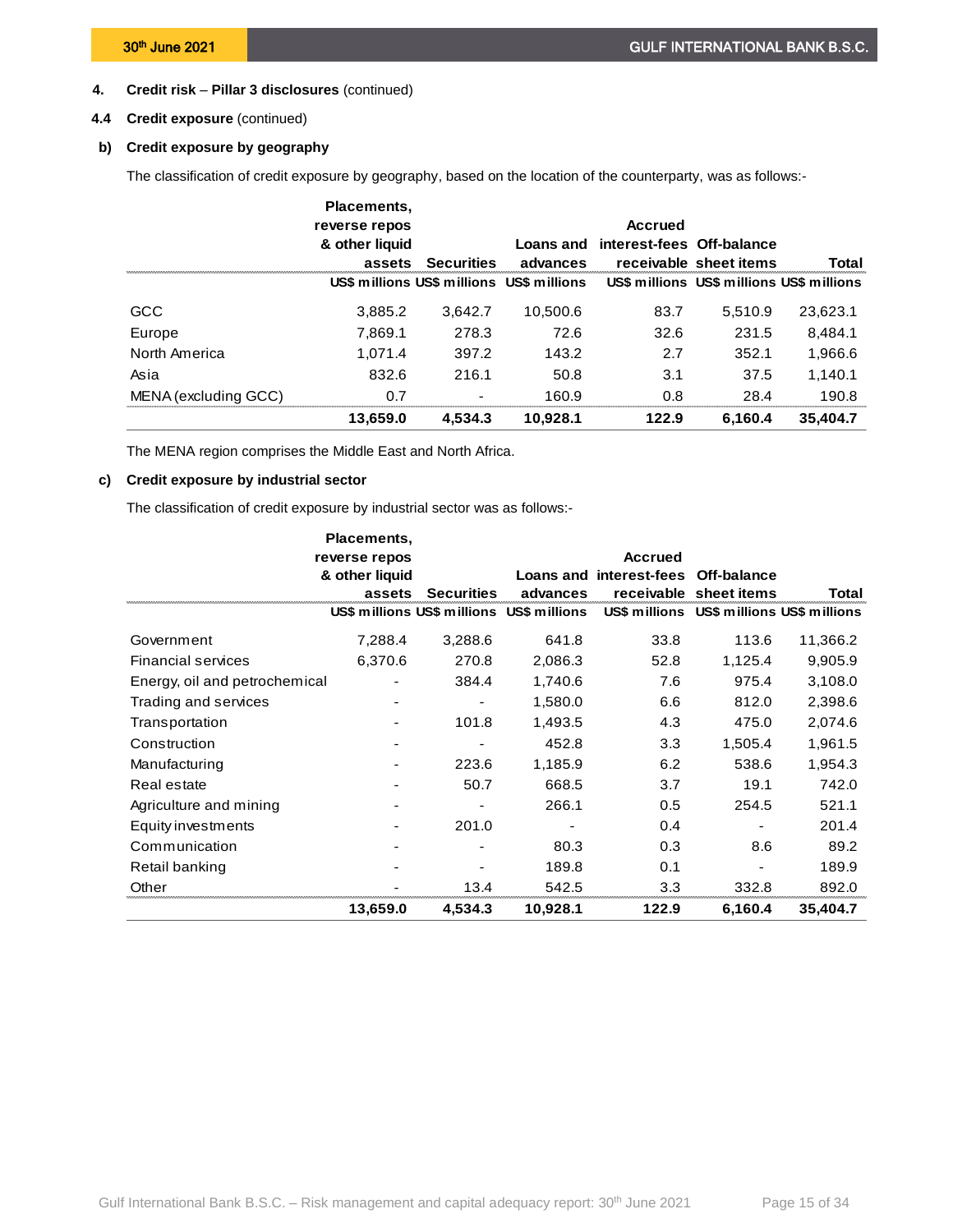# **4.4 Credit exposure** (continued)

# **d) Credit exposure by internal rating**

The credit risk profile based on internal credit ratings and presented based on the International Financial Reporting Standards (IFRS) 9 – Financial Instruments classification was as follows:-

|                             | Placements,    |                          |                                           |                |                                           |              |
|-----------------------------|----------------|--------------------------|-------------------------------------------|----------------|-------------------------------------------|--------------|
|                             | reverse repos  |                          |                                           | <b>Accrued</b> |                                           |              |
|                             | & other liquid |                          | Loans and                                 | interest-fees  | Off-balance                               |              |
|                             | assets         | <b>Securities</b>        | advances                                  |                | receivable sheet items                    | <b>Total</b> |
|                             |                |                          | US\$ millions US\$ millions US\$ millions |                | US\$ millions US\$ millions US\$ millions |              |
| Stage 1                     |                |                          |                                           |                |                                           |              |
| Rating grades 1 to 4-       | 13,344.5       | 4,001.6                  | 6,324.1                                   | 97.9           | 3,895.8                                   | 27,663.9     |
| Rating grades 5+ to 5-      | 292.2          | 331.7                    | 2,926.5                                   | 18.8           | 708.7                                     | 4,277.9      |
| Rating grades 6+ to 6-      | 22.3           |                          | 275.8                                     | 1.2            | 84.9                                      | 384.2        |
| Carrying amount (net)       | 13,659.0       | 4,333.3                  | 9,526.4                                   | 117.9          | 4,689.4                                   | 32,326.0     |
| Stage 2                     |                |                          |                                           |                |                                           |              |
| Rating grades 1 to 4-       |                |                          | 240.1                                     | 0.4            | 38.7                                      | 279.2        |
| Rating grades 5+ to 5-      |                |                          | 380.5                                     | 1.7            | 118.9                                     | 501.1        |
| Rating grades 6+ to 6-      |                |                          | 557.1                                     | 2.3            | 111.3                                     | 670.7        |
| Rating grade 7              |                |                          | 45.7                                      | 0.2            | 5.4                                       | 51.3         |
| Carrying amount (net)       |                | $\overline{\phantom{0}}$ | 1,223.4                                   | 4.6            | 274.3                                     | 1,502.3      |
| Stage 3                     |                |                          |                                           |                |                                           |              |
| Rating grade 8              |                |                          | 130.1                                     |                | 9.6                                       | 139.7        |
| Rating grade 9              |                |                          | 48.2                                      |                | 31.4                                      | 79.6         |
| Rating grade 10             |                |                          |                                           |                | 11.7                                      | 11.7         |
| Carrying amount (net)       |                |                          | 178.3                                     |                | 52.7                                      | 231.0        |
| Other credit risk exposures |                |                          |                                           |                |                                           |              |
| Equity investments          |                | 201.0                    |                                           | 0.4            |                                           | 201.4        |
| Performance bonds           |                |                          |                                           |                | 1,144.0                                   | 1,144.0      |
| Carrying amount             |                | 201.0                    |                                           | 0.4            | 1,144.0                                   | 1,345.4      |
|                             | 13,659.0       | 4,534.3                  | 10,928.1                                  | 122.9          | 6,160.4                                   | 35,404.7     |

The above on-balance sheet exposures analysis is reported net of the following provisions for impairment, whereas provisions for off-balance sheet items are recorded in other liabilities :-

|         | (0.2)                    | (2.6)                    | (311.4) |                          | (47.6) | (361.8) |
|---------|--------------------------|--------------------------|---------|--------------------------|--------|---------|
| Stage 3 | $\overline{\phantom{0}}$ | $\overline{\phantom{0}}$ | 98.0    | $\overline{\phantom{0}}$ | (39.3) | (ن. ≀ن∠ |
| Stage 2 | $\overline{\phantom{0}}$ | $\overline{\phantom{0}}$ | (49.0)  | $\overline{\phantom{0}}$ | (3.3)  | (52.3)  |
| Stage   | (0.2)                    | $2.6^\circ$              | (64.4)  | -                        | (5.0)  | $\sim$  |

Following the adoption of IFRS 9 – Financial Instruments, the Group has classified credit exposures in the following prescribed stages:-

- Stage 1: for financial instruments where there has not been a significant increase in credit risk since initial recognition and that are not credit-impaired on origination, the Group recognises an allowance based on 12-month expected credit losses.
- Stage 2: for financial instruments where there has been a significant increase in credit risk since initial recognition but they are not credit-impaired, the Group recognises an allowance for the lifetime expected credit losses.
- Stage 3: for credit-impaired financial instruments, the Group recognises the lifetime expected credit losses.

The analysis is presented prior to the application of credit risk mitigation techniques.

The Group's internal credit rating system is commented on in more detail in section 4.7 of this report.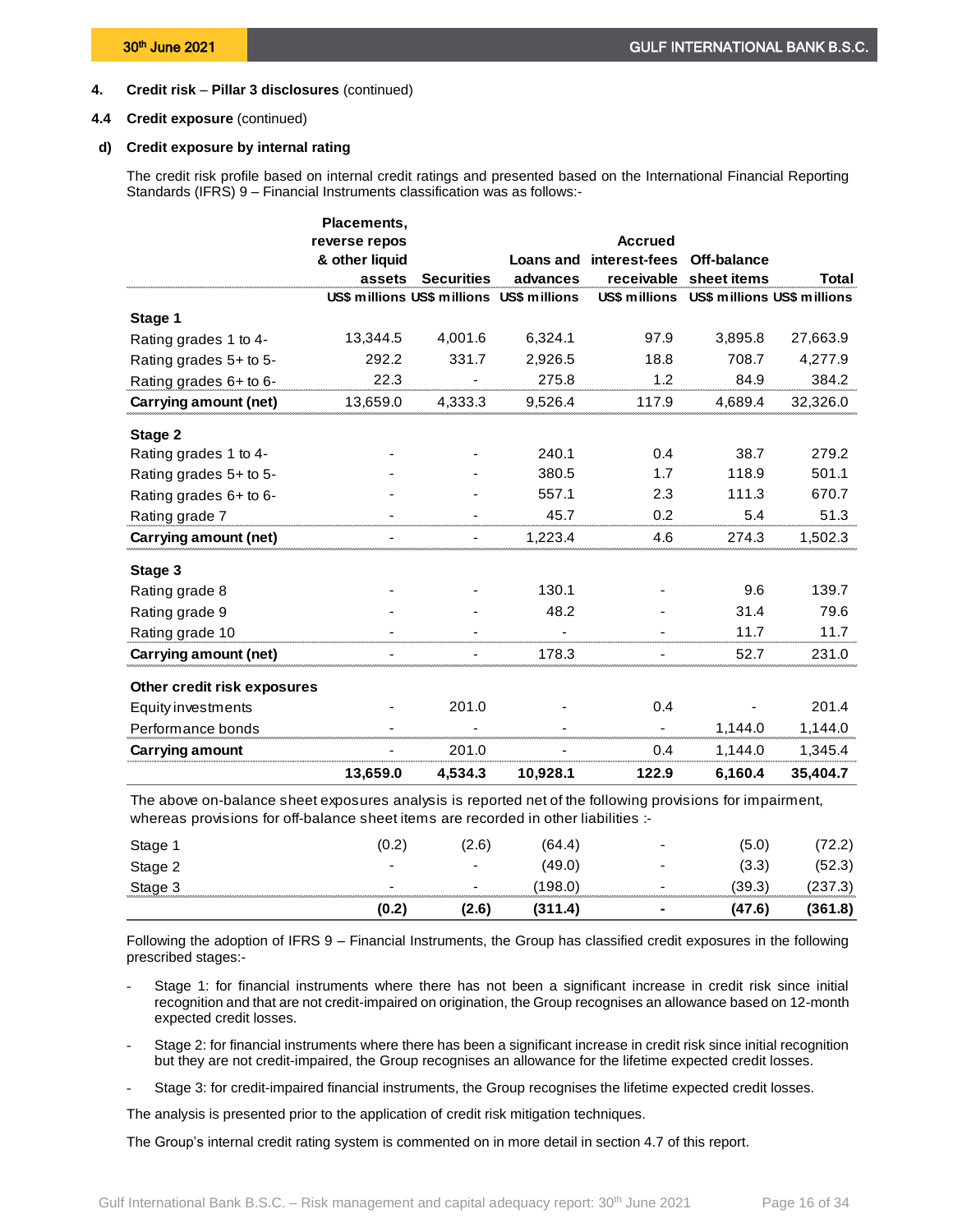# **4.4 Credit exposure** (continued)

# **e) Credit exposure by maturity**

The maturity profile of funded credit exposures based on contractual maturity dates was as follows:-

|                         | <b>Placements.</b><br>reverse repos |                   |                       | <b>Accrued</b>              |               |
|-------------------------|-------------------------------------|-------------------|-----------------------|-----------------------------|---------------|
|                         | & other liquid<br>assets            | <b>Securities</b> | Loans and<br>advances | interest-fees<br>receivable | Total         |
|                         | US\$ millions                       | US\$ millions     | US\$ millions         | US\$ millions               | US\$ millions |
| Within 3 months         | 11,155.9                            | 40.0              | 4.512.3               | 66.3                        | 15,774.5      |
| 4 months to 1 year      | 2.145.6                             | 291.1             | 2.102.0               | 56.6                        | 4.595.3       |
| Years 2 to 5            | 357.5                               | 1.523.8           | 3.412.4               | $\overline{\phantom{a}}$    | 5,293.7       |
| Years 6 to 10           |                                     | 2.423.7           | 556.9                 |                             | 2,980.6       |
| Years 11 to 20          |                                     | 57.3              | 38.3                  |                             | 95.6          |
| Over 20 years and other |                                     | 198.4             | 306.2                 |                             | 504.6         |
|                         | 13,659.0                            | 4.534.3           | 10.928.1              | 122.9                       | 29.244.3      |

An analysis of off-balance sheet exposure is set out in section 7 of this report.

Securities exposure over 20 years comprises equity investments and the securities non-specific provision.

# **f) Equities held in the banking book**

Equity investments included in investment securities in the consolidated balance sheet are included in the equities standard portfolio in the Pillar 1 credit risk capital adequacy framework. Such equity investment securities principally comprise listed equities received in settlement of a past due loan, investments of a private equity nature, and investments in funds managed by specialist managers.

At 30th June 2021, equity investment securities held in the banking book amounted to US\$98.1 million, of which US\$6.2 million comprised managed funds.

During the period ended 30<sup>th</sup> June 2021, US\$24.2 million of losses were realised on equity investments. At 30<sup>th</sup> June 2021, net unrealised losses on equity investment securities amounted to US\$7.3 million and are included as a deduction from tier 1 capital.

# **g) Credit risk mitigation**

The credit exposure information presented in section 4 of this report represents gross exposures prior to the application of any credit risk mitigants. Collateral items and guarantees which can be used for credit risk mitigation under the capital adequacy framework are referred to as eligible collateral. Only certain types of collateral and some issuers of guarantees are eligible for preferential risk weights for regulatory capital adequacy purposes. Furthermore, the collateral management process and the terms in the collateral agreements have to fulfil the CBB's prescribed minimum requirements (such as procedures for the monitoring of market values, insurance and legal certainty) set out in their capital adequacy regulations.

The reduction of the capital requirement attributable to credit risk mitigation is calculated in different ways, depending on the type of credit risk mitigation, as follows:-

- Adjusted exposure amount: GIB uses the comprehensive method for financial collateral such as cash, bonds and shares. The exposure amount is adjusted with regard to the financial collateral. The size of the adjustment depends on the volatility of the collateral and the exposure. GIB uses volatility adjustments specified by the CBB, known as supervisory haircuts, to reduce the benefit of collateral and to increase the magnitude of the exposure.
- Substitution of counterparty: The substitution method is used for guarantees, whereby the rating of the counterparty is substituted with the rating of the guarantor. This means that the credit risk in respect of the counterparty is substituted by the credit risk of the guarantor and the capital requirement is thereby reduced. Hence, a fully guaranteed exposure will be assigned the same capital treatment as if the exposure was to the guarantor rather than to the counterparty.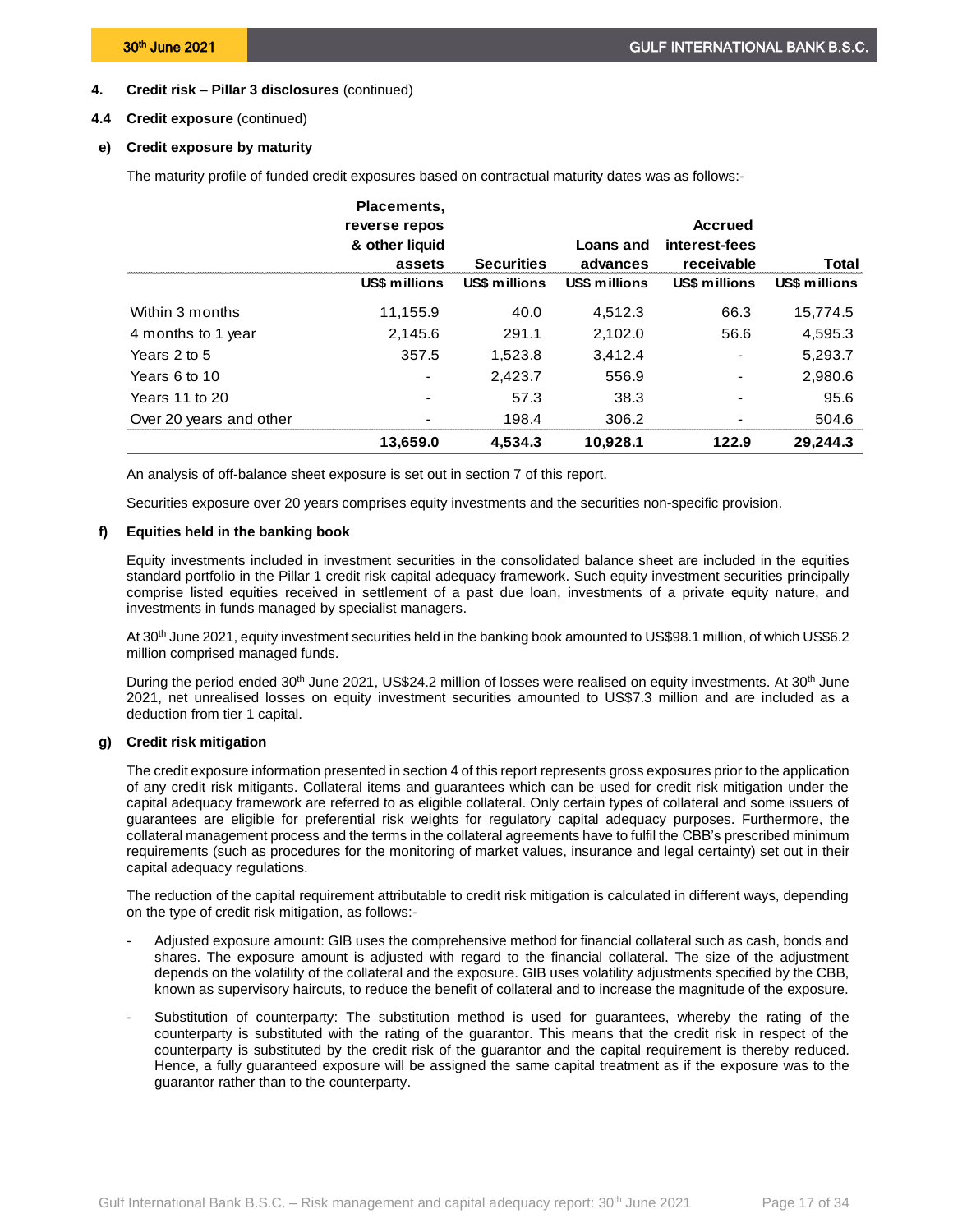# **4.4 Credit exposure** (continued)

**g) Credit risk mitigation** (continued)

### **Description of the main types of credit risk mitigation**

GIB uses a variety of credit risk mitigation techniques in several different markets which contribute to risk diversification and credit protection. The different credit risk mitigation techniques such as collateral, guarantees, credit derivatives, netting agreements and covenants are used to reduce credit risk. All credit risk mitigation activities are not necessarily recognised for capital adequacy purposes as they are not defined as eligible under the CBB's Basel 3 capital adequacy framework, e.g. covenants and non-eligible tangible collateral such as unquoted equities. The recognised credit risk mitigation activities are undertaken with various counterparties to ensure no additional credit or market risk concentrations occur.

Exposures secured by eligible financial collateral, guarantees and credit derivatives, presented by standard portfolio were as follows:-

|              |                        |                 | Of which secured by:       |
|--------------|------------------------|-----------------|----------------------------|
|              | <b>Exposure before</b> | <b>Eligible</b> | <b>Eligible guarantees</b> |
|              | credit risk mitigation | collateral      | or credit derivatives      |
|              | US\$ millions          | US\$ millions   | US\$ millions              |
| Sovereigns   | 58.3                   | -               | 58.3                       |
| <b>Banks</b> | 2,862.3                | 2,207.5         | 362.4                      |
| Corporates   | 187.7                  | 29.2            |                            |

### **Guarantees and credit derivatives**

Only eligible providers of guarantees and credit derivatives may be recognised in the standardised approach for credit risk. Guarantees issued by corporate entities may only be taken into account if their rating corresponds to A- or higher. The guaranteed exposures receive the risk weight of the guarantor.

GIB uses credit derivatives as credit risk protection only to a limited extent as the credit portfolio is considered to be well diversified.

#### **Collateral and valuation principles**

The amount and type of collateral is dependent upon the assessment of the credit risk of the counterparty. The market/ fair value of the collateral is actively monitored on a regular basis and requests are made for additional collateral in accordance with the terms of the facility agreements. In general, lending is based on the customer's repayment capacity rather than the collateral value. However, collateral is considered the secondary alternative if the repayment capacity proves inadequate. Collateral is not usually held against securities or placements.

#### **Types of eligible collateral commonly accepted**

The Group holds collateral against loans and advances in the form of physical assets, cash deposits, securities and guarantees.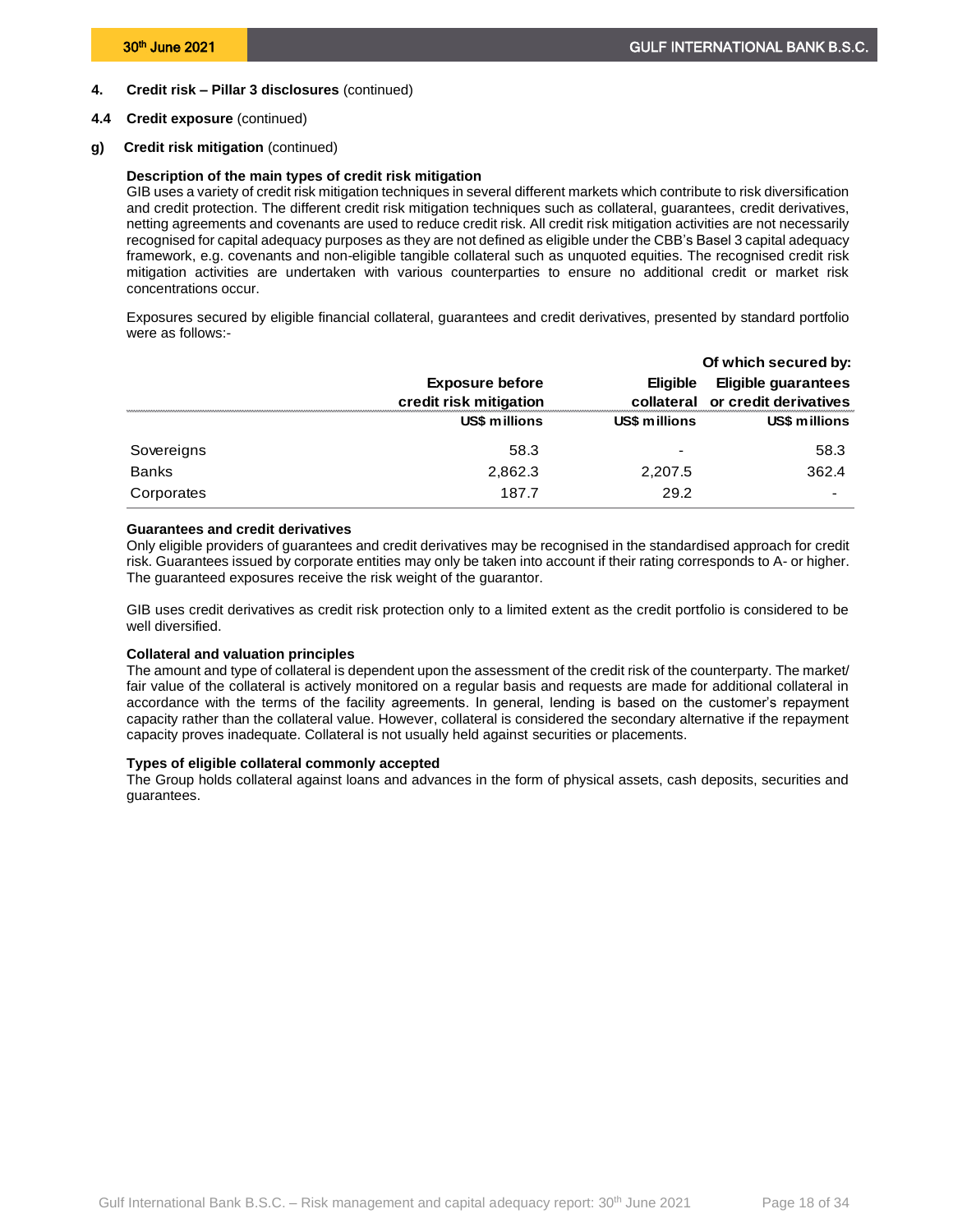# **4.5 Impaired credit facilities and provisions for impairment**

<span id="page-20-0"></span>Individually impaired financial assets represent assets for which there is objective evidence that the Group will not collect all amounts due, including both principal and interest, in accordance with the contractual terms of the obligation. Objective evidence that a financial asset is impaired may include: a breach of contract, such as default or delinquency in interest or principal payments, the granting of a concession that, for economic or legal reasons relating to the borrower's financial difficulties, would not otherwise be considered, indications that it is probable that the borrower will enter bankruptcy or other financial re-organisation, the disappearance of an active market, or other observable data relating to a group of assets such as adverse changes in the payment status of borrowers or issuers in the group, or economic conditions that correlate with defaults in the group.

Provisions for impairment are determined based on the difference between the net carrying amount and the recoverable amount of a financial asset. The recoverable amount is measured as the present value of expected future cash flows, including amounts recoverable from guarantees and collateral.

Provisions for impairment are also measured and recognised on a collective basis in respect of expected credit losses and are classified as either stage 1 or stage 2, in accordance with IFRS 9.

The stage 1 and stage 2 provisions reflect the probability-weighted estimate of expected credit losses. The provisions comprise both quantitative and qualitative information and analysis, based on the Group's historical experience and taking into consideration both internal and external indicators and includes forward-looking information.

Provisions for impairment are recognised in the consolidated statement of income and are reflected in an allowance account against loans and advances, investment securities and placements.

#### **a) Impaired loan facilities and related provisions for impairment**

Impaired loan facilities and the related provisions for impairment were as follows:-

|                | Gross<br>exposure | Impairment | provisions Net exposure                   |
|----------------|-------------------|------------|-------------------------------------------|
|                |                   |            | US\$ millions US\$ millions US\$ millions |
| Corporates     | 375.5             | 197.2      | 178.3                                     |
| Retail banking | 0.8               | 0.8        |                                           |
|                | 376.3             | 198.0      | 178.3                                     |

The impaired loan facilities were principally to counterparties in the GCC.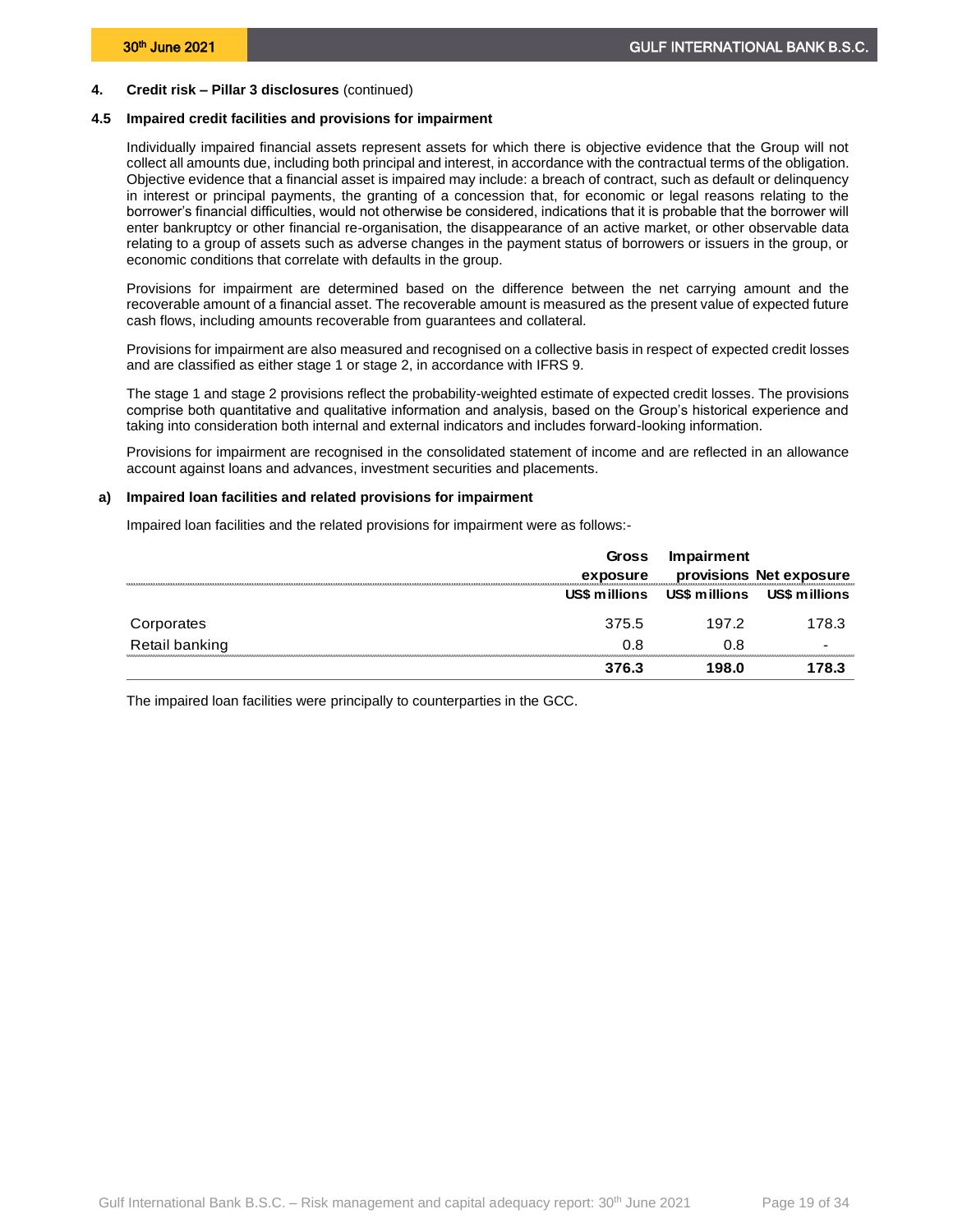# **4.5 Impaired credit facilities and provisions for impairment** (continued)

# **b) Provisions for impairment – loans and advances**

The movements in the provisions for the impairment of loans and advances were as follows:-

|                                     | <b>Collective provisions</b> |         | <b>Specific</b><br>provisions             |       |  |
|-------------------------------------|------------------------------|---------|-------------------------------------------|-------|--|
|                                     | Stage 1                      | Stage 2 | Stage 3                                   | Total |  |
|                                     | US\$ millions                |         | US\$ millions US\$ millions US\$ millions |       |  |
| At 1 <sup>st</sup> January 2021     | 59.4                         | 40.0    | 182.2                                     | 281.6 |  |
| Transfer to stage 2                 | (2.4)                        | 2.4     |                                           |       |  |
| Transfer to stage 3                 |                              | (1.9)   | 1.9                                       |       |  |
| Amounts utilised                    |                              |         | (0.4)                                     | (0.4) |  |
| Exchange rate movements             |                              |         | 0.1                                       | 0.1   |  |
| Net remeasurement of loss allowance | 7.4                          | 8.5     | 14.2                                      | 30.1  |  |
| At 30 <sup>th</sup> June 2021       | 64.4                         | 49.0    | 198.0                                     | 311.4 |  |

Included in the above table in relation to the Bank's retail exposures; total net remeasurement of loss allowance amounting to US\$0.7 million and amounts utilised of US\$0.4 million.

# **c) Impaired investment securities and related provisions for impairment**

There were no impaired debt investment securities at 30<sup>th</sup> June 2021.

# **d) Provisions for impairment – investment securities**

The movements in the provisions for the impairment of investment securities were as follows:-

|                                     | <b>Collective provisions</b> |                                                         | <b>Specific</b><br>provisions |       |
|-------------------------------------|------------------------------|---------------------------------------------------------|-------------------------------|-------|
|                                     | Stage 1                      | Stage 2                                                 | Stage 3                       | Total |
|                                     |                              | US\$ millions US\$ millions US\$ millions US\$ millions |                               |       |
| At 1 <sup>st</sup> January 2021     | 24                           |                                                         |                               |       |
| Net remeasurement of loss allowance | በ 2                          |                                                         |                               | 0.2   |
| At 30 <sup>th</sup> June 2021       |                              |                                                         |                               |       |

At 30th June 2021, the provisions for the impairment of investment securities entirely comprised non-specific provisions for debt investment securities determined on a collective basis.

# **e) Provisions for impairment – credit related financial instruments**

The movements in the provisions for the impairment of credit related financial instruments were as follows:-

|                                     | <b>Collective provisions</b> |         | <b>Specific</b><br>provisions                           |       |
|-------------------------------------|------------------------------|---------|---------------------------------------------------------|-------|
|                                     | Stage 1                      | Stage 2 | Stage 3                                                 | Total |
|                                     |                              |         | US\$ millions US\$ millions US\$ millions US\$ millions |       |
| At 1 <sup>st</sup> January 2021     | 5.3                          | 3.0     | 47.9                                                    | 56.2  |
| Transfer to stage 2                 | (0.1)                        | 0.1     | -                                                       |       |
| Net remeasurement of loss allowance | (0.2)                        | 0.2     | (8.6)                                                   | (8.6) |
| At 30 <sup>th</sup> June 2021       | 5.0                          | 3.3     | 39.3                                                    | 47.6  |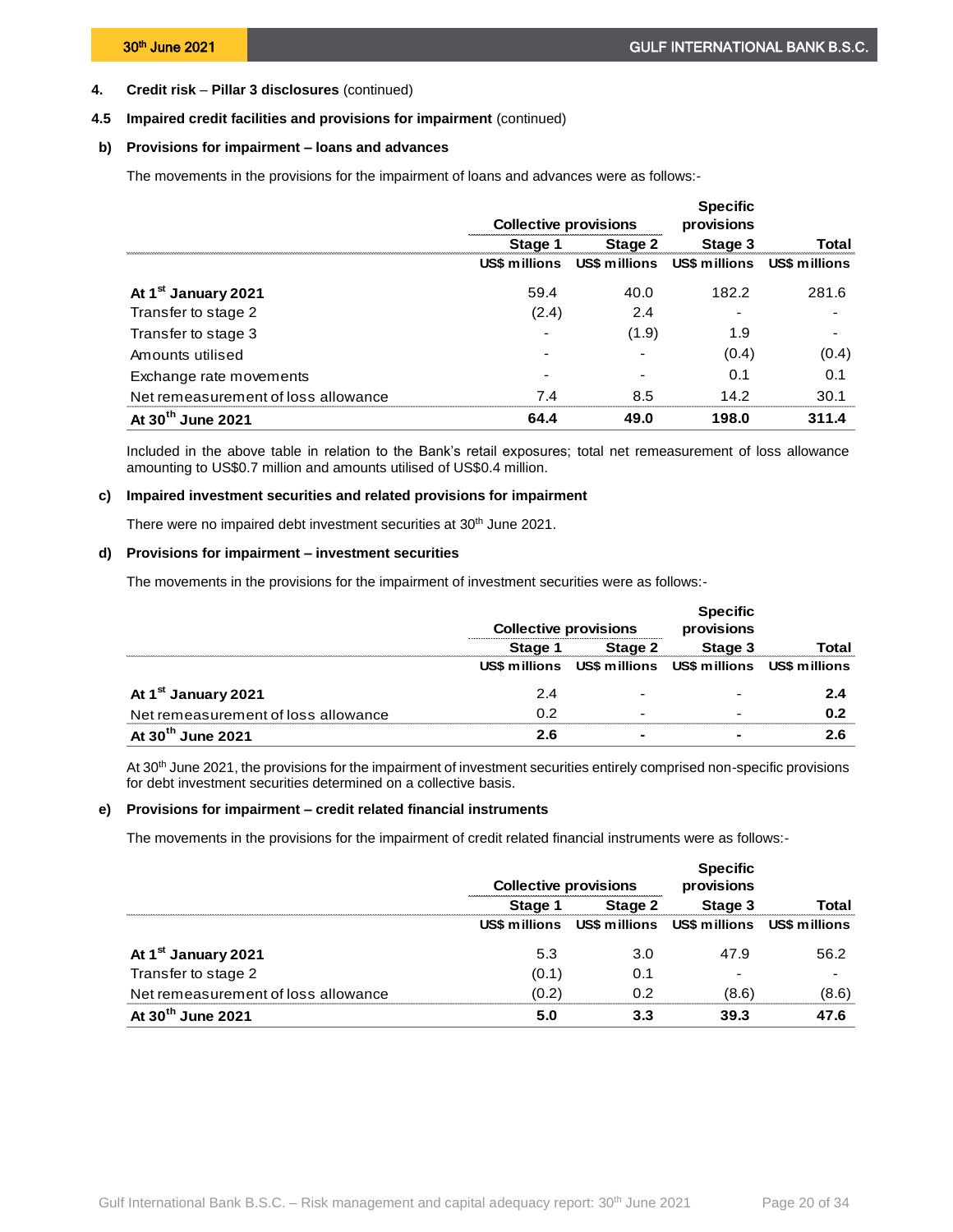### **4.6 Past due facilities**

<span id="page-22-0"></span>In accordance with guidelines issued by the CBB, credit facilities are placed on non-accrual status and interest income suspended when either principal or interest is overdue by 90 days whereupon unpaid and accrued interest is reversed from income. Interest on non-accrual facilities is included in income only when received. Credit facilities classified as past due are assessed for impairment in accordance with the IFRS guidelines as set out in section 4.5 of this report. A specific provision is established only where there is objective evidence that a credit facility is impaired.

### **a) Loans**

The gross and carrying amount of loans for which either principal or interest was over 90 days past due were as follows:-

|                | Gross         | Carrying<br>amount |
|----------------|---------------|--------------------|
|                | US\$ millions | US\$ millions      |
| Corporates     | 375.5         | 178.3              |
| Retail banking | 0.8           |                    |
|                | 376.3         | 178 3              |

The past due loan facilities were principally to counterparties in the GCC.

The overdue status of gross past due loans based on original contractual maturities were as follows:-

|                | Less than<br>vear | Years<br><b>2 and 3</b> | Over<br>3 years          | Total         |
|----------------|-------------------|-------------------------|--------------------------|---------------|
|                | US\$ millions     | US\$ millions           | US\$ millions            | US\$ millions |
| Corporates     | 8.4               | 2444                    | 122.7                    | 375.5         |
| Retail banking | 0.3               | 0.5                     | $\overline{\phantom{0}}$ | 0.8           |
|                |                   | 244.9                   | 1997                     | 376.3         |

#### **b) Investment securities**

<span id="page-22-1"></span>There were no debt investment securities for which either principal or interest was over 90 days past due.

#### **4.7 Restructured facilities**

<span id="page-22-2"></span>Credit facilties restructured during the period amounted to US\$508.6 million. The restructurings did not have any significant impact on the present or future earnings and were primarily extensions of the loan tenor.

### **4.8 Internal ratings**

The Group monitors, manages and controls credit risk exposures based on an internal credit rating system that rates individual obligors based on a rating scale from 1 to 10, subject to positive (+) and negative (-) modifiers for rating grades 2 to 6. The internal credit rating is a measure of the credit-worthiness of a single obligor, based on an assessment of the credit risk relating to senior unsecured, medium-term, foreign currency credit exposure. The primary objectives of the internal credit rating system are the maintenance of a single uniform standard for credit quality measurement, and to serve as the primary basis for Board-approved risk parameters and delegated credit authority limits.

The internal credit rating system is used throughout the organisation and is inherent in all business decisions relating to the extension of credit. A rating is an estimate that exclusively reflects the quantification of the repayment capacity of the customer, i.e. the risk of customer default. The internal credit rating system also serves as a key input into the Group's Risk-Adjusted Return on Capital (RAROC) performance measurement system. Ratings reflect a medium-term time horizon, thereby rating through an economic cycle.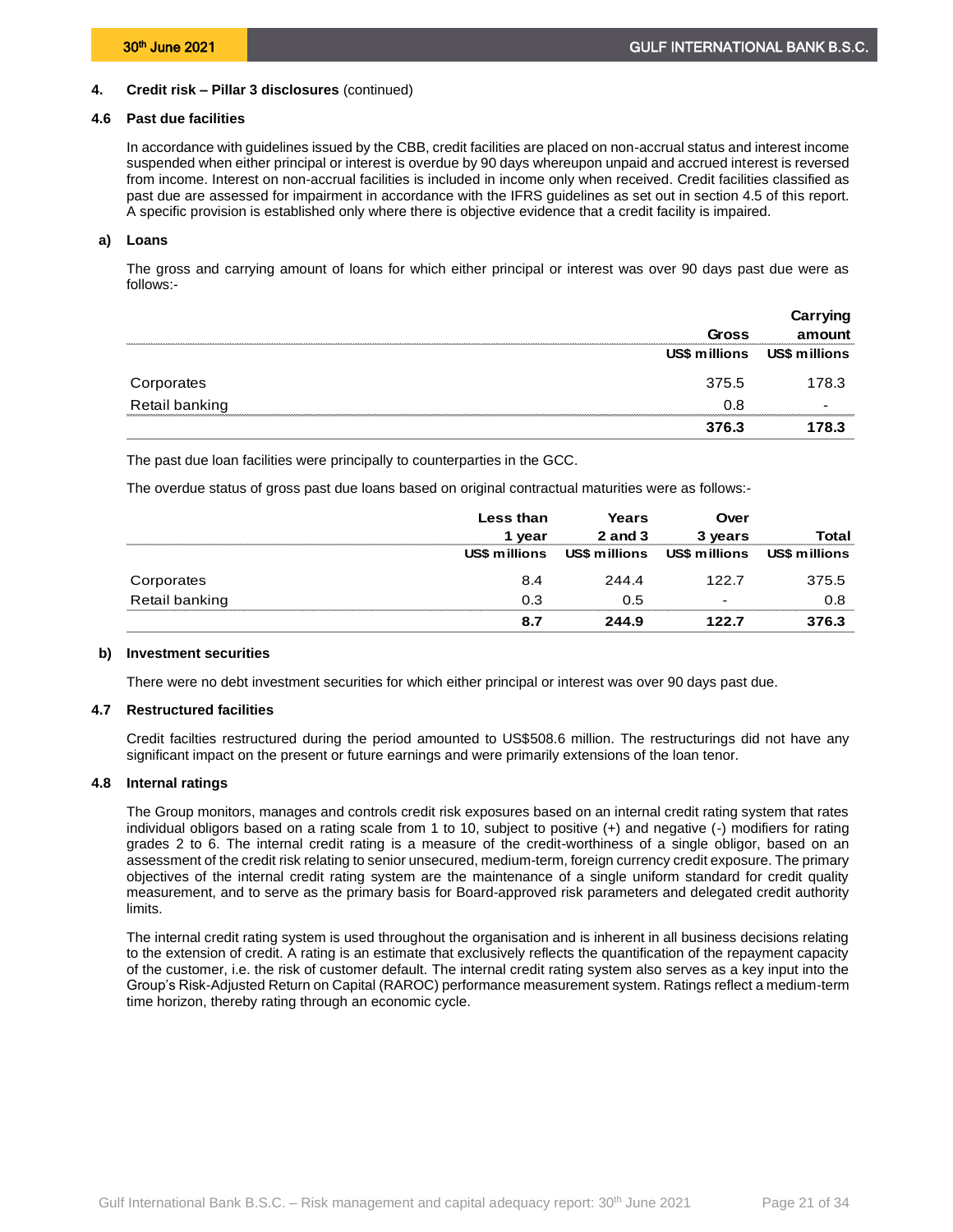# **4.8 Internal ratings** (continued)

The internal ratings map directly to the rating grades used by the international credit rating agencies as illustrated below:-

|                       |                 | <b>Fitch and</b>      |         |
|-----------------------|-----------------|-----------------------|---------|
|                       | <b>Internal</b> | <b>Standard &amp;</b> |         |
| Internal rating grade | classification  | Poor's                | Moody's |
|                       |                 |                       |         |
| Investment grade      |                 |                       |         |
| Rating grade 1        | Standard        | AAA                   | Aaa     |
| Rating grade 2        | Standard        | AA                    | Aa      |
| Rating grade 3        | Standard        | A                     | A       |
| Rating grade 4        | Standard        | <b>BBB</b>            | Baa     |
| Sub-investment grade  |                 |                       |         |
| Rating grade 5        | Standard        | <b>BB</b>             | Ba      |
| Rating grade 6        | Standard        | B                     | B       |
| Rating grade 7        | Standard        | ccc                   | Caa     |
| <b>Classified</b>     |                 |                       |         |
| Rating grade 8        | Substandard     | CC.                   | Ca      |
| Rating grade 9        | Doubtful        | C                     | C       |
| Rating grade 10       | Loss            | D                     |         |

The rating mapping does not intend to reflect that there is a fixed relationship between GIB's internal rating grades and those of the external agencies as the rating approaches differ.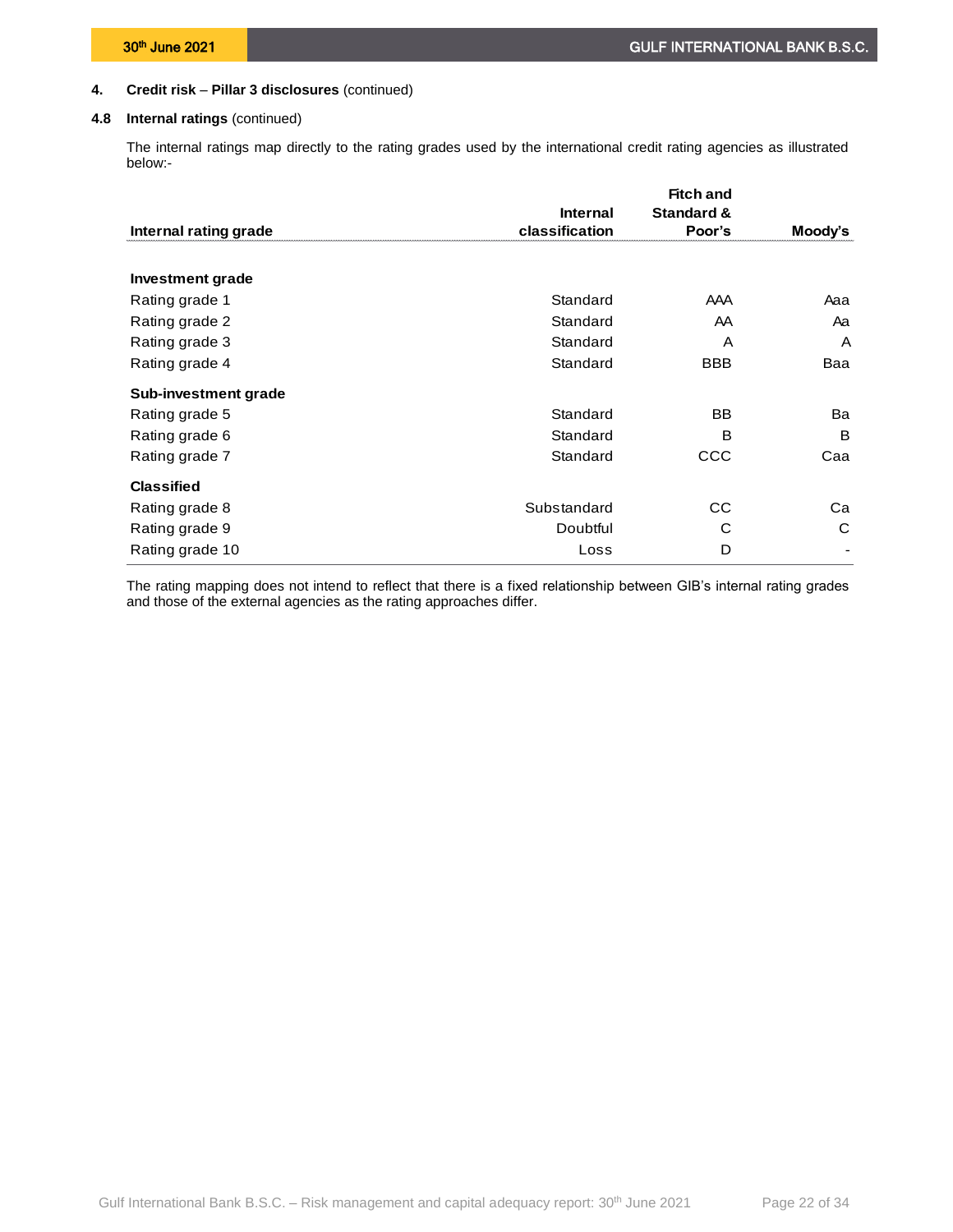# <span id="page-24-0"></span>**5. Market risk – Pillar 3 disclosures**

# **5.1 Market risk**

<span id="page-24-1"></span>Market risk is the risk of loss due to adverse changes in interest rates, foreign exchange rates, commodity prices, equity prices and market conditions, such as liquidity. The principal market risks to which the Group is exposed are interest rate risk and foreign exchange risk associated with its trading, investment and asset and liability management activities. The portfolio effects of holding a diversified range of instruments across a variety of businesses and geographic areas contribute to a reduction in the potential negative impact on earnings from market risk factors.

The Group's trading and foreign exchange activities principally comprise trading in debt securities, foreign exchange and derivative financial instruments. Derivative financial instruments include futures, forwards, swaps and options in the interest rate and foreign exchange markets. The Group manages and controls the market risk within its trading portfolios through limit structures of both a VaR and non-VaR nature. Non-VaR based constraints relate, inter alia, to positions, volumes, concentrations, allowable losses and maturities.

# **5.2 VaR model**

<span id="page-24-2"></span>A key element in the Group's market risk management framework is the estimation of potential future losses that may arise from adverse market movements. Exposure to general market risk is calculated utilising a VaR model. VaR is calculated at a 99 per cent confidence level (2.33 standard deviations) and a ten-day holding period using one-year unweighted historical daily movements in market rates and prices. Correlations across broad risk categories are excluded for regulatory capital adequacy purposes.

The VaR for the Group's trading positions as calculated in accordance with the regulatory parameters set out above, was as follows:-

|           |               | Average |                                           | .ow |
|-----------|---------------|---------|-------------------------------------------|-----|
|           | US\$ millions |         | US\$ millions US\$ millions US\$ millions |     |
| Total VaR |               |         |                                           |     |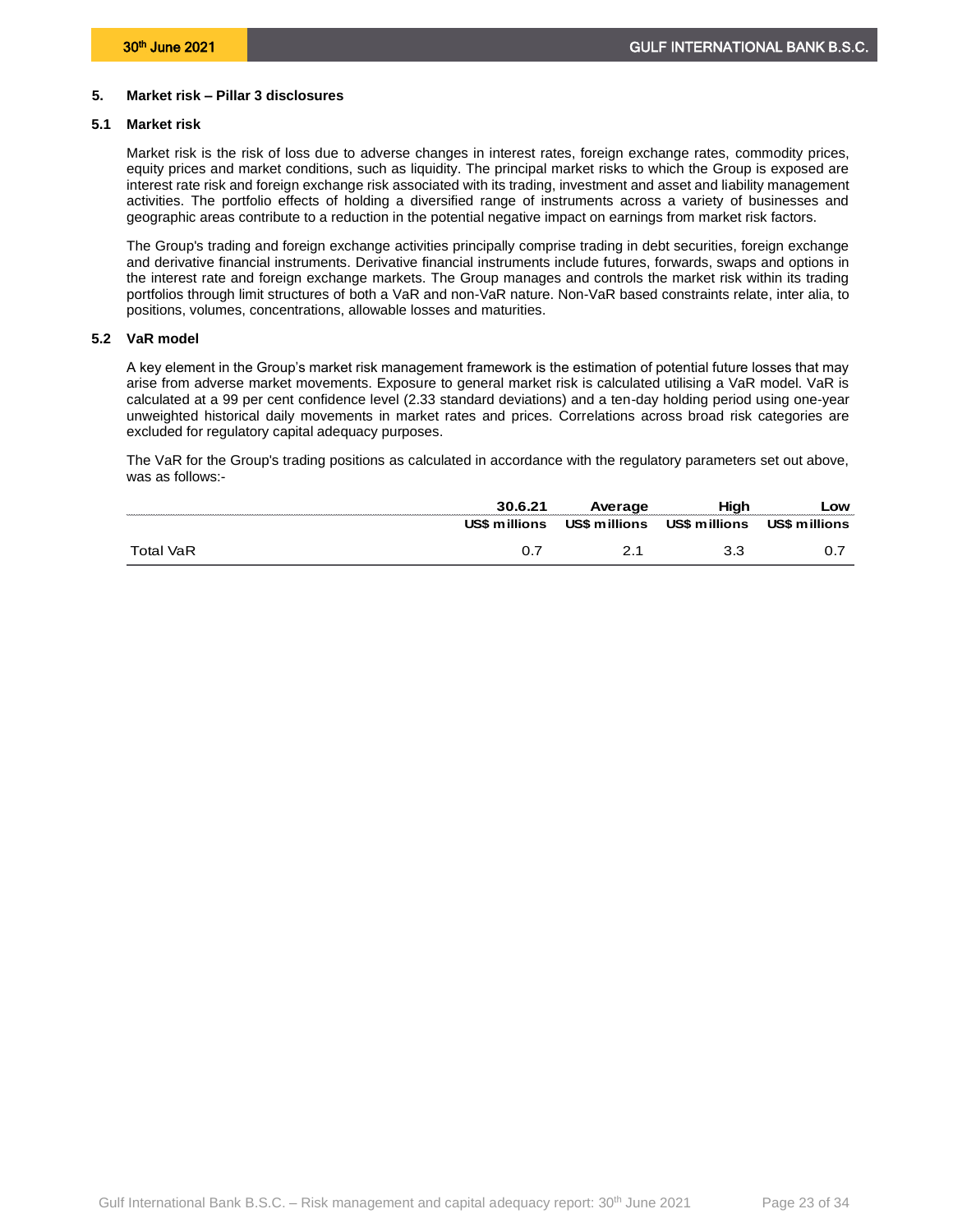# **5.2 VaR model** (continued)

The graph below sets out the total VaR for all the Group's trading activities at the close of each business day throughout the period ended 30<sup>th</sup> June 2021:-





The daily trading profits and losses during the period ended 30<sup>th</sup> June 2021 are summarised as follows:-



# Histogram of daily trading profits & losses - H1 2021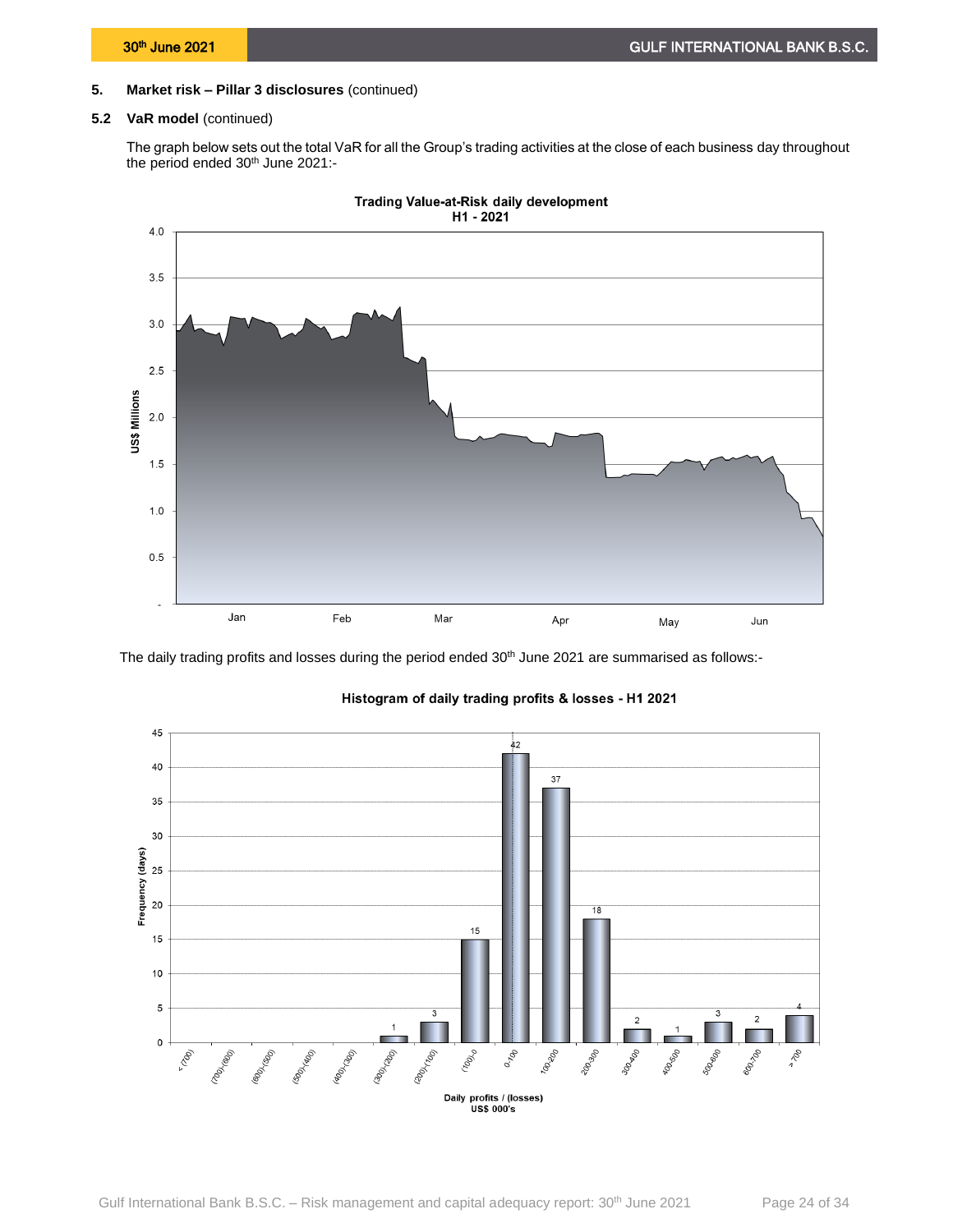## **5.2 VaR model** (continued)

The Group conducts daily VaR back testing for the internal evaluation of VaR against actual trading profits and losses. During the period ended 30<sup>th</sup> June 2021, there were no instances of a daily trading loss exceeding the trading VaR at the close of business on the previous business day.

The five largest daily trading losses during the period ended 30<sup>th</sup> June 2021 compared to the 1-day VaR at the close of business on the previous business day were as follows:-

|                                                                     | Daily trading losses  | 1-day VaR             |
|---------------------------------------------------------------------|-----------------------|-----------------------|
|                                                                     | <b>US\$ thousands</b> | <b>US\$ thousands</b> |
|                                                                     | 167                   | 562                   |
| 29 <sup>th</sup> Apr<br>3 <sup>rd</sup> May<br>18 <sup>th</sup> Jun | 141                   | 551                   |
|                                                                     | 98                    | 446                   |
| 9 <sup>th</sup> Apr<br>4 <sup>th</sup> Jun                          | 54                    | 550                   |
|                                                                     | 47                    | 469                   |

### **5.3 Sensitivity analysis**

<span id="page-26-0"></span>The sensitivity of the interest rate risk in the banking book to changes in interest rates is set out in section 8.1(c) of this report.

The Group's investment debt securities are measured at amortised cost. However, the Group nevertheless monitors the impact of changes in credit spreads on the fair value of the debt securities.

# <span id="page-26-1"></span>**6. Operational risk – Pillar 3 disclosures**

### **6.1 Operational risk**

<span id="page-26-2"></span>Whilst operational risk cannot be eliminated in its entirety, the Group endeavours to minimise it by ensuring that a strong control infrastructure is in place throughout the organisation. The various procedures and processes used to manage operational risk include effective staff training, appropriate controls to safeguard assets and records, regular reconciliation of accounts and transactions, close monitoring of risk limits, segregation of duties, and financial management and reporting. In addition, other control strategies, including business continuity planning and insurance, are in place to complement the procedures, as applicable.

As part of the Group's Operational Risk Management Framework (ORMF), comprehensive risk self-assessments are conducted, which identify the operational risks inherent in the Group's activities, processes and systems. The controls in place to mitigate these risks are also reviewed, and enhanced as necessary. A database of measurable operational risk events is maintained, together with a record of key risk indicators, which can provide an early warning of possible operational risk.

The Group has an independent operational risk function. As part of the Group's Operational Risk Management Framework (ORMF), comprehensive risk assessments are conducted, which identify operational risks inherent in the Group's activities, processes and systems. The controls in place to mitigate these risks are also reviewed, and enhanced if necessary.

The capital requirement for operational risk is calculated for regulatory purposes according to the standardised approach, in which the regulatory capital requirement is calculated based on a range of beta coefficients, ranging from 12 to 18 per cent, applied to the average gross income for the preceding three financial years for each of eight predefined business lines. Consequently, the operational risk capital requirement is updated only on an annual basis.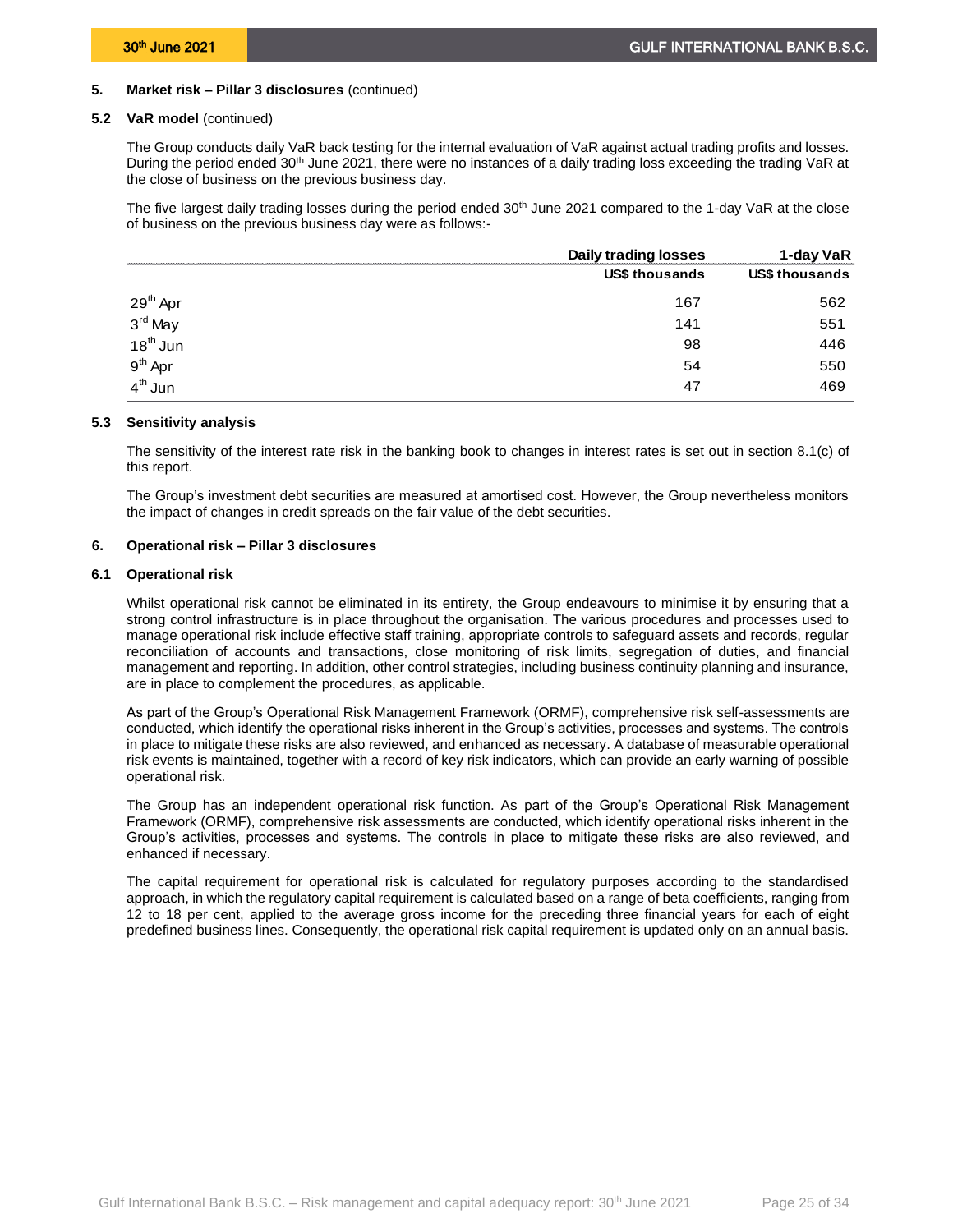# <span id="page-27-0"></span>**7. Off-balance sheet exposure and securitisations**

Off-balance sheet exposures are divided into two exposure types in accordance with the calculation of credit risk RWAs in the CBB's Basel 3 capital adequacy framework:-

- Credit-related contingent items: Credit-related contingent items comprise guarantees, credit commitments and unutilised approved credit facilities
- Derivative and foreign exchange instruments: Derivative and foreign exchange instruments are contracts, the value of which is derived from one or more underlying financial instruments or indices, and include futures, forwards, swaps and options in the interest rate, foreign exchange, equity and credit markets

In addition to counterparty credit risk measured within the Basel 3 credit risk framework, derivatives also incorporate exposure to market risk and carry a potential market risk capital requirement, as commented on in more detail in section 5 of this report. A credit valuation adjustment (CVA) is applied to the relevant derivative exposure RWA's.

For the two off-balance exposure types, there are different possible values for the calculation base of the regulatory capital requirement, as commented on below:-

### **7.1 Credit-related contingent items**

<span id="page-27-1"></span>For credit-related contingent items, the notional principal amount is converted to an exposure at default (EAD) through the application of a credit conversion factor (CCF). The CCF factors range from 20 per cent to 100 per cent depending on the type of contingent item and is intended to convert off-balance sheet notional amounts into equivalent on-balance sheet exposures.

Credit commitments and unutilised approved credit facilities represent commitments that have not been drawndown or utilised. The notional amount provides the calculation base to which a CCF is applied for calculating the EAD. The CCF ranges between 0 per cent and 100 per cent depending on the approach, product type and whether the unutilised amounts are unconditionally cancellable or irrevocable.

The table below summarises the notional principal amounts, RWAs and capital requirements for each credit-related contingent category:-

|                                                            | <b>Notional</b> |               |               |
|------------------------------------------------------------|-----------------|---------------|---------------|
|                                                            | principal       |               | Capital       |
|                                                            | amount          | <b>RWA</b>    | requirement   |
|                                                            | US\$ millions   | US\$ millions | US\$ millions |
| Direct credit substitutes                                  | 663.8           | 651.9         | 81.5          |
| Transaction-related contingent items                       | 2.342.1         | 269.5         | 33.7          |
| Short-term self-liquidating trade-related contingent items | 586.3           | 777.1         | 97.1          |
| Commitments                                                | 2.013.2         | 863.0         | 107.9         |
|                                                            | 5,605.4         | 2.561.5       | 320.2         |

Commitments include undrawn loan commitments and underwriting commitments under note issuance and revolving facilities, and may be drawn down on demand.

The notional principal amounts reported above are stated gross before applying credit risk mitigants, such as cash collateral, guarantees and counter-indemnities. At 30<sup>th</sup> June 2021, the Group held cash collateral, guarantees, counterindemnities or other high quality collateral in relation to credit-related contingent items amounting to US\$390.2 million.

### **7.2 Derivative and foreign exchange instruments**

<span id="page-27-2"></span>The Group utilises derivative and foreign exchange instruments to meet the needs of its customers, to generate trading revenues and as part of its asset and liability management activity to hedge its own exposure to market risk. Derivative and foreign exchange instruments are subject to the same types of credit and market risk as other financial instruments. The Group has appropriate and comprehensive Board-approved policies and procedures for the control of exposure to both credit and market risk from its derivative and foreign exchange activities.

In the case of derivative transactions, the notional principal typically does not change hands. It is simply a quantity which is used to calculate payments. While notional principal is a volume measure used in the derivative and foreign exchange markets, it is neither a measure of market nor credit risk. The Group's measure of credit exposure is the cost of replacing contracts at current market rates should the counterparty default prior to the settlement date. Credit risk amounts represent the gross unrealised gains on non-margined transactions before taking account of any collateral held or any master netting agreements in place.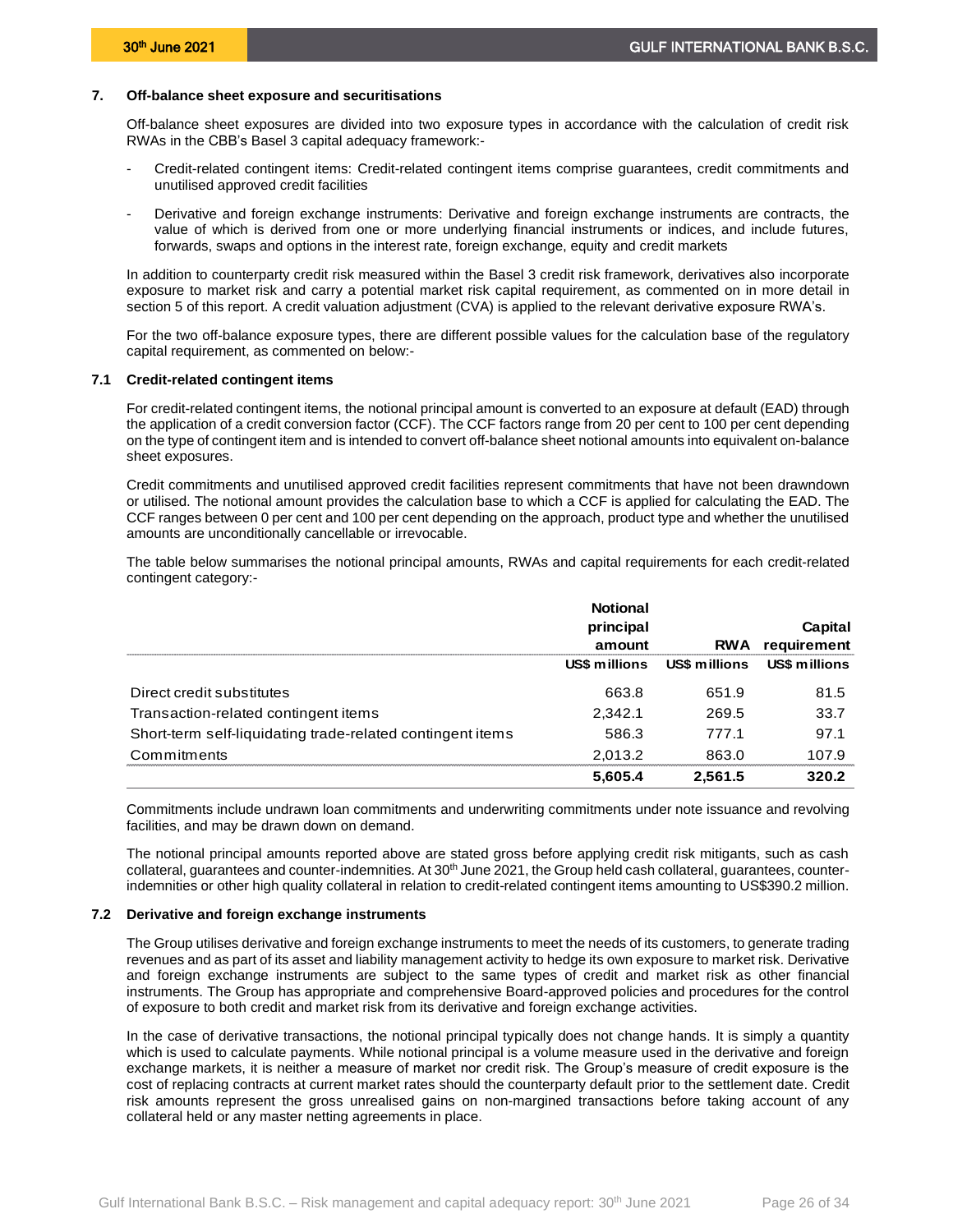# **7. Off-balance sheet exposure and securitisations** (continued)

### **7.2 Derivative and foreign exchange instruments** (continued)

The Group participates in both exchange traded and over-the-counter (OTC) derivative markets. Exchange traded instruments are executed through a recognised exchange as standardised contracts and primarily comprise futures and options. OTC contracts are executed between two counterparties who negotiate specific agreement terms, including the underlying instrument, notional amount, maturity and, where appropriate, exercise price. In general, the terms and conditions of these transactions are tailored to the requirements of the Group's customers although conform to normal market practice. Industry standard documentation is used, most commonly in the form of a master agreement. The existence of a master netting agreement is intended to provide protection to the Group in the event of a counterparty default.

The Group's derivative and foreign exchange activities are predominantly short-term in nature. Transactions with maturities over one year principally represent either fully offset trading transactions or transactions that are designated, and qualify, as fair value or cash flow hedges.

The aggregate notional amounts for derivative and foreign exchange instruments at 30<sup>th</sup> June 2021 were as follows:-

|                                               | <b>Trading</b> | <b>Hedging</b> | Total         |
|-----------------------------------------------|----------------|----------------|---------------|
|                                               | US\$ millions  | US\$ millions  | US\$ millions |
| Foreign exchange contracts:-                  |                |                |               |
| Unmatured spot, forward and futures contracts | 4,037.2        |                | 4,037.2       |
| Options purchased                             | 46.6           |                | 46.6          |
| Options written                               | 46.6           |                | 46.6          |
|                                               | 4,130.4        |                | 4,130.4       |
| Interest rate contracts:-                     |                |                |               |
| Interest rate swaps                           | 9,211.4        | 6,789.0        | 16,000.4      |
| Cross currency swaps                          | 72.3           |                | 72.3          |
| <b>Futures</b>                                |                | 29.1           | 29.1          |
| Options, caps and floors purchased            | 2,388.3        |                | 2,388.3       |
| Options, caps and floors written              | 2,388.3        |                | 2,388.3       |
|                                               | 14,060.3       | 6.818.1        | 20,878.4      |
| Equity and commodity contracts:-              |                |                |               |
| Options and swaps purchased                   | 50.9           |                | 50.9          |
| Options and swaps written                     | 50.9           |                | 50.9          |
|                                               | 101.8          |                | 101.8         |
|                                               | 18,292.5       | 6.818.1        | 25,110.6      |

#### **7.3 Counterparty credit risk**

<span id="page-28-0"></span>Counterparty credit risk is the risk that a counterparty to a contract in the interest rate, foreign exchange, commodity, equity or credit markets defaults prior to the maturity of the contract. The counterparty credit risk for derivative and foreign exchange instruments is subject to credit limits on the same basis as other credit exposures. Counterparty credit risk arises in both the trading book and the banking book.

# **a) Counterparty credit risk calculation**

For regulatory capital adequacy purposes, GIB uses the current exposure method to calculate the exposure for counterparty credit risk for derivative and foreign exchange instruments in accordance with the credit risk framework in the CBB's Basel 3 capital adequacy framework. A capital charge to cover the risk of mark-to-market losses on expected counterparty risk (CVA) is applied to over-the-counter derivatives. Credit exposure comprises the sum of current exposure (replacement cost), and potential future exposure. The potential future exposure is an estimate, which reflects possible changes in the market value of the individual contract during the remaining life of the contract, and is measured as the notional principal amount multiplied by an add-on. The add-on depends on the risk categorisation and maturity of the contract and the contract's remaining life. Netting of potential future exposures on contracts within the same legally enforceable netting agreement is done as a function of the gross potential future exposure.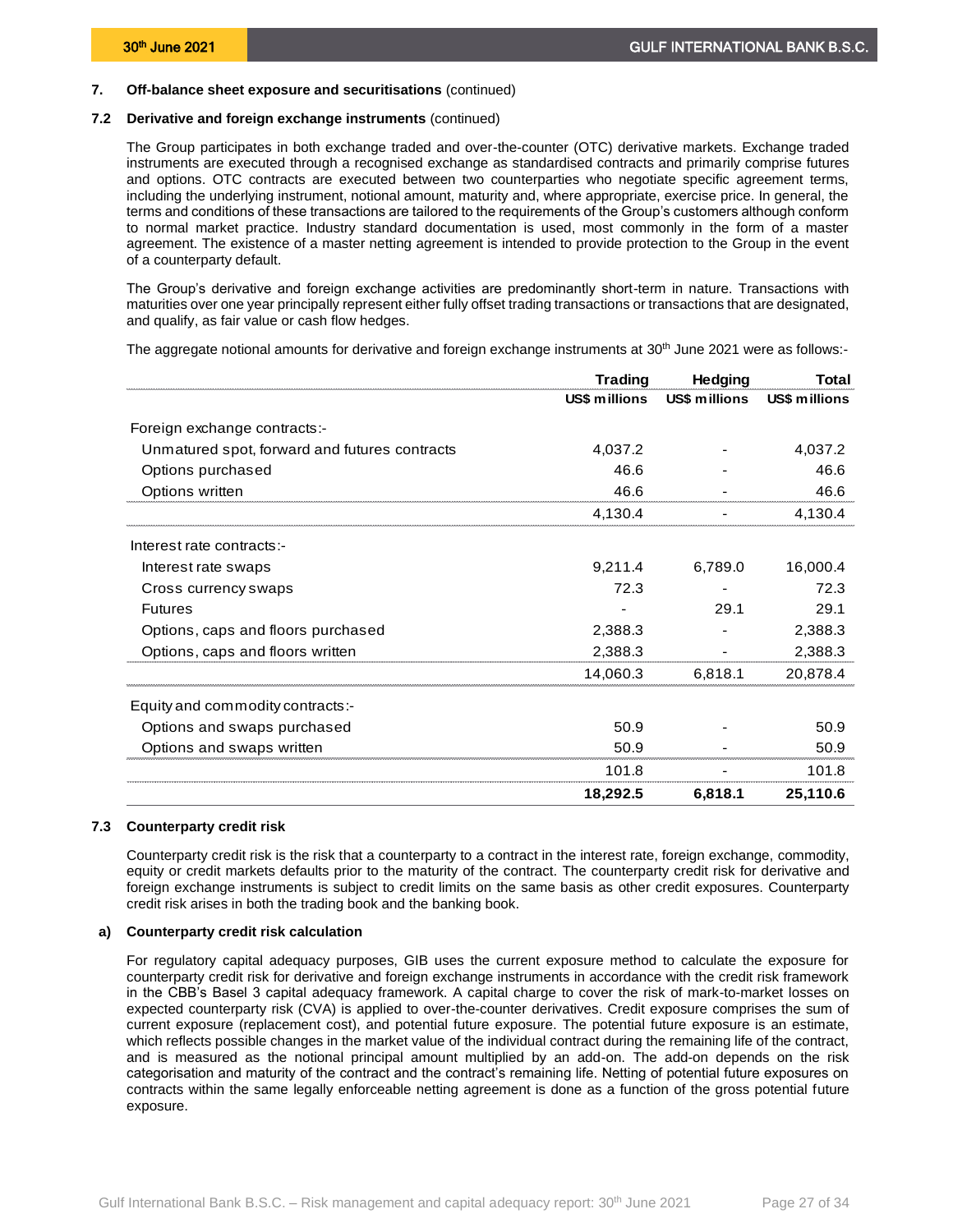# **7. Off-balance sheet exposure and securitisations** (continued)

# **7.3 Counterparty credit risk** (continued)

## **a) Counterparty credit risk calculation** (continued)

The EAD, CVA, RWAs and capital requirements for the counterparty credit risk of derivative and foreign exchange instruments analysed by standard portfolio, is presented in the table below:-

| <b>Exposure at Default (EAD)</b> |                |               |               |               |               |               |
|----------------------------------|----------------|---------------|---------------|---------------|---------------|---------------|
|                                  | <b>Current</b> | <b>Future</b> | Total         |               |               | Capital       |
|                                  | exposure       | exposure      | exposure      | <b>CVA</b>    | <b>RWA</b>    | requirement   |
|                                  | US\$ millions  | US\$ millions | US\$ millions | US\$ millions | US\$ millions | US\$ millions |
| <b>Banks</b>                     | 258.0          | 98.8          | 356.8         | 113.4         | 104.3         | 27.2          |
| Corporates                       | 293.7          | 185.9         | 479.6         | 117.4         | 279.7         | 49.6          |
| Governments                      | 3.3            | 4.6           | 7.9           | 0.7           | 3.7           | 0.6           |
|                                  | 555.0          | 289.3         | 844.3         | 231.5         | 387.7         | 77.4          |

# **b) Mitigation of counterparty credit risk exposure**

Risk mitigation techniques are widely used to reduce exposure to single counterparties. The most common risk mitigation technique for derivative and foreign exchange-related exposure is the use of master netting agreements, which allow the Group to net positive and negative replacement values of contracts under the agreement in the event of default of the counterparty.

The reduction of counterparty credit risk exposure for derivative and foreign exchange instruments through the use of risk mitigation techniques is demonstrated as follows:-

|                                   | <b>Current</b> | <b>Effect of netting</b> | <b>Netted current</b> |
|-----------------------------------|----------------|--------------------------|-----------------------|
|                                   | exposure       | agreements               | exposure              |
|                                   | US\$ millions  | US\$ millions            | US\$ millions         |
| Counterparty credit risk exposure | 555.0          | (279.9)                  | 275.1                 |

# **7.4 Securitisations**

<span id="page-29-0"></span>Securitisations are defined as structures where the cash flow from an underlying pool of exposures is used to secure at least two different stratified risk positions or tranches reflecting different degrees of credit risk. Payments to the investors depend upon the performance of the underlying exposures, as opposed to being derived from an obligation of the entity originating those exposures.

At 30<sup>th</sup> June 2021, the Group had no exposure to securitisation tranches.

The Group provides collateral management services to two collateralised debt obligations (CDOs) issued between 2002 and 2006. The CDOs are intended to extract relative value from a wide range of asset classes across a broad spectrum of credit ratings. The underlying collateral of the CDOs includes leveraged loans, residential and commercial real estate, consumer finance, lending to small and medium sized enterprises, and other receivables. Each CDO holds below 20 individual investments.

At 30<sup>th</sup> June 2021, the underlying investments in the CDOs for which the Group acted as collateral manager amounted to US\$95.0 million. At 30<sup>th</sup> June 2021, GIB did not hold any exposure to CDOs managed by the Group.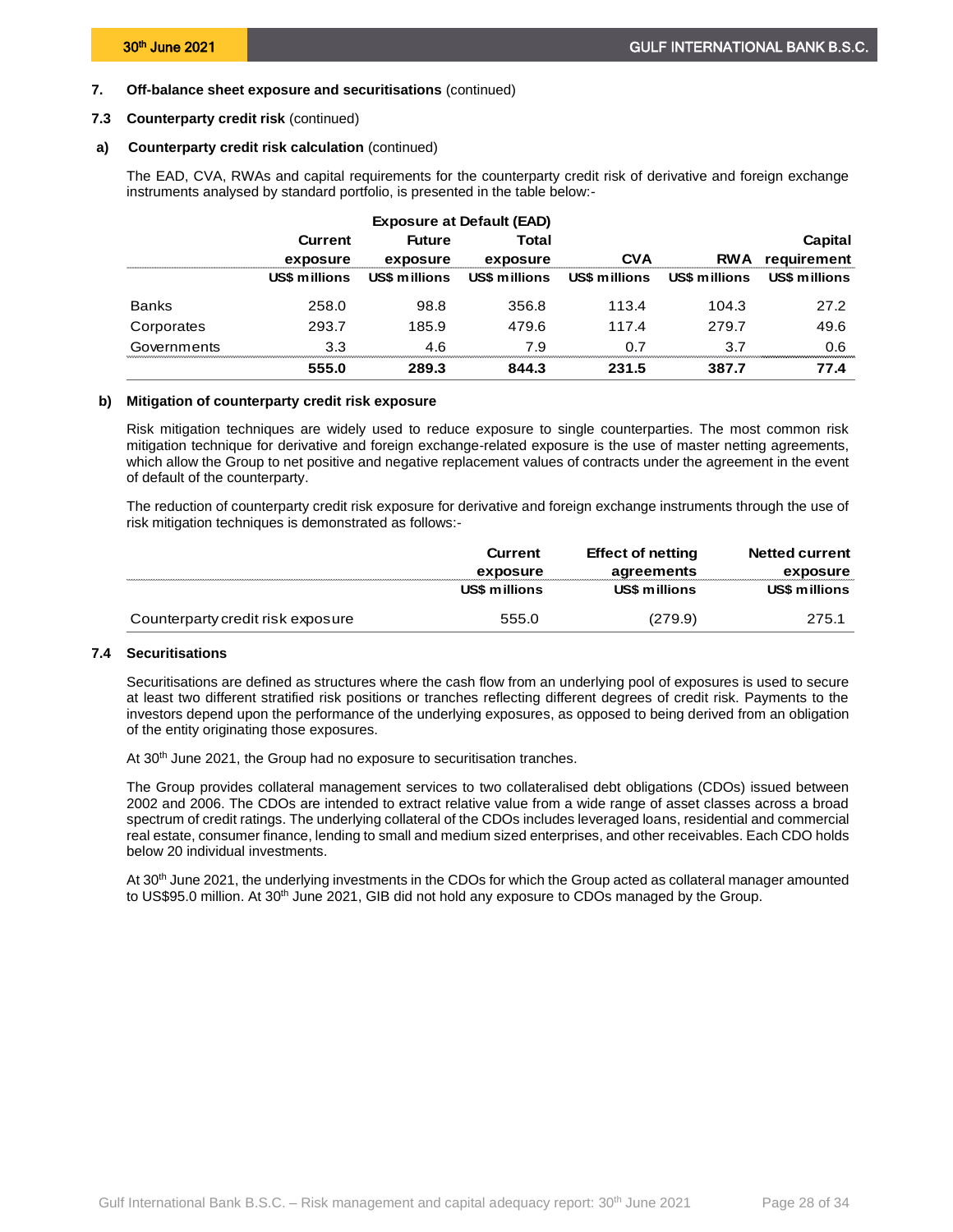# <span id="page-30-0"></span>**8. Pillar 2 risks**

GIB manages and measures other risk types that are not included under Pillar 1 in the CBB's Basel 3 framework through Internal Capital Adequacy Assessment Process (ICAAP). For this purpose, the Group has adopted a "Pillar 1 plus" approach. Pillar 1 capital calculations (for credit, market and operational risk) constitute the minimum capital required by the Group's home regulator, the Central Bank of Bahrain (CBB). In addition to the capital assessment for Pillar 1 risks, the Pillar 2 capital assessment considers risks that are not covered adequately under Pillar 1 risks to ensure sufficient capital coverage for all the underlying risks of the Group's business. This includes an analysis of the Group's liquidity risk, concentration risk, interest rate risk in the banking book (IRRBB), pension obligation risk, reputation risk, information technology risk and macroeconomic risk.

<span id="page-30-1"></span>This section describes GIB's Pillar 2 risks that are not addressed in Pillar 1 of the CBB's Basel 3 framework.

### **8.1 Other risk types**

# **a) Liquidity risk**

The Group has established approved limits which restrict the volume of liabilities maturing in the short-term. An independent risk management function monitors the future cash flow maturity profile against approved limits on a daily basis. The cash flows are monitored against limits applying to both daily and cumulative cash flows occurring over a 30 day period. The liquidity limits ensure that the net cash outflows over a 30 day period do not exceed the eligible stock of available liquid resources. The cash flow analysis is also monitored on a weekly basis by the Assets and Liabilities Committee (ALCO).

Customer deposits form a significant part of the Group's funding. The Group places considerable importance on maintaining the stability of both its customer and interbank deposits. The stability of deposits depends on maintaining confidence in the Group's financial strength and financial transparency.

The funding base is enhanced through term financing, amounting to US\$4,720.0 million at 30<sup>th</sup> June 2021. Access to available but uncommitted short-term funding from the Group's established GCC and international relationships provides additional comfort. In addition to the stable funding base, the Group maintains a stock of liquid and marketable securities that can be readily sold or repoed.

At 30<sup>th</sup> June 2021, 69.7 per cent of total assets were contracted to mature within one year. With regard to deposits, retention records demonstrate that there is considerable divergence between their contractual and effective maturities.

US\$11,398.0 million or 55.6 per cent of the Group's deposits at 30<sup>th</sup> June 2021 were from GCC countries. Historical experience has shown that GIB's deposits from counterparties in the GCC region are more stable than deposits derived from the international interbank market. At 30<sup>th</sup> June 2021, placements and other liquid assets with counterparties in non-GCC countries were greater than the deposits received, demonstrating that the Group is a net lender of funds in the international interbank market.

# **b) Concentration risk**

Concentration risk is the credit risk stemming from not having a well diversified credit portfolio, i.e. the risk inherent in doing business with large customers or being overexposed in particular industries or geographic regions. Concentration risk is captured in GIB's Pillar 2 capital framework through the use of a credit risk portfolio model which considers single-name concentrations and sector concentrations in the credit portfolio.

Under the CBB's single obligor regulations, banks incorporated in Bahrain are required to obtain the CBB's approval for any planned exposure to a single counterparty, or group of connected counterparties, exceeding 15 per cent of the regulatory capital base. At 30<sup>th</sup> June 2021, the following single obligor exposures exceeded 15 per cent of the Group's regulatory capital base (i.e. exceeded US\$411.2 million).

|                | On-balance<br>sheet exposure | Off-balance<br>sheet exposure | Total<br>exposure |
|----------------|------------------------------|-------------------------------|-------------------|
|                | US\$ millions                | US\$ millions                 | US\$ millions     |
| Counterparty A | 5,009.7                      | 187.8                         | 5,197.5           |
| Counterparty B | 4.395.7                      |                               | 4,395.7           |
| Counterparty C | 626.6                        | 1.5                           | 628.1             |
| Counterparty D | 606.2                        |                               | 606.2             |
| Counterparty E | 479.4                        | 107.8                         | 587.2             |
| Counterparty F | 572.3                        |                               | 572.3             |
| Counterparty G | 312.1                        | 208.9                         | 521.0             |
| Counterparty H | 379.6                        | 54.7                          | 434.3             |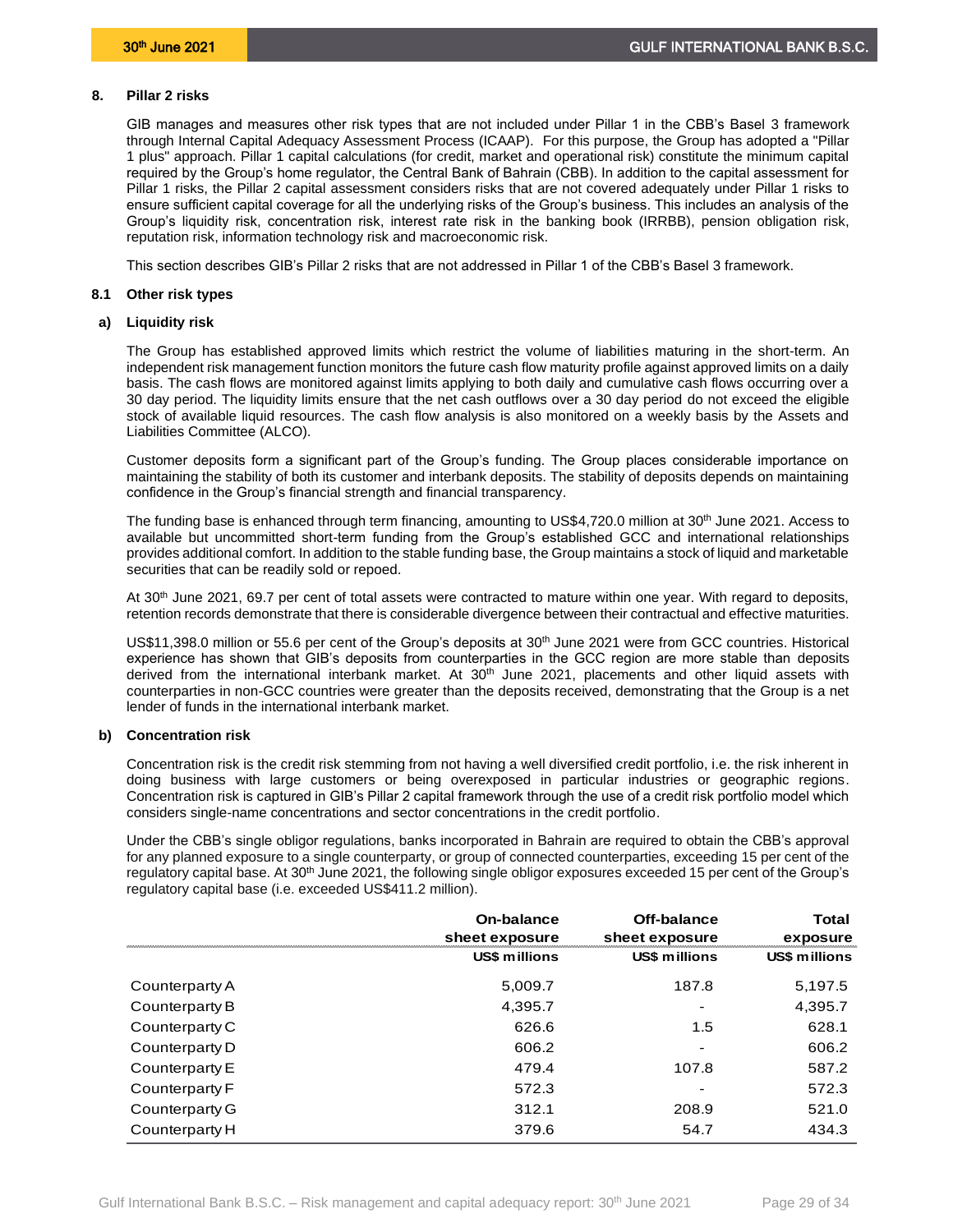# **8. Internal capital including other risk types** (continued)

# **8.1 Other risk types** (continued)

### **c) Interest rate risk in the banking book**

Structural interest rate risk arises in the Group's core balance sheet as a result of mismatches in the repricing of interest rate sensitive financial assets and liabilities. The associated interest rate risk is managed within VaR limits and through the use of models to evaluate the sensitivity of earnings to movements in interest rates.

The repricing profile of the Group's assets and liabilities, including the trading book, are set out in the table below:-

|                                       |                      |                      |                      |               | <b>Non-interest</b> |                      |
|---------------------------------------|----------------------|----------------------|----------------------|---------------|---------------------|----------------------|
|                                       | Within               | <b>Months</b>        | <b>Months</b>        | Over          | bearing             |                      |
|                                       | 3 months             | 4 to 6               | 7 to 12              | 1 year        | items               | <b>Total</b>         |
|                                       | <b>US\$ millions</b> | <b>US\$ millions</b> | <b>US\$ millions</b> | US\$ millions | US\$ millions       | <b>US\$ millions</b> |
| Cash and other liquid assets          | 6,706.7              |                      |                      |               | 5.9                 | 6,712.6              |
| Securities purchased under            |                      |                      |                      |               |                     |                      |
| agreements to resell                  | 650.0                | 680.0                |                      |               |                     | 1,330.0              |
| Placements                            | 3,794.8              | 646.5                | 1,175.1              |               |                     | 5,616.4              |
| <b>Trading securities</b>             |                      |                      |                      |               | 102.9               | 102.9                |
| Investment securities:                |                      |                      |                      |               |                     |                      |
| - Fixed rate                          | 30.0                 | 7.5                  | 12.2                 | 874.8         |                     | 924.5                |
| - Floating rate                       | 3,208.4              | 200.4                |                      |               |                     | 3,408.8              |
| - Equities                            |                      |                      |                      |               | 98.1                | 98.1                 |
| Loans and advances                    | 9,391.9              | 1,498.1              | 38.1                 |               |                     | 10,928.1             |
| Other assets                          |                      |                      |                      |               | 800.8               | 800.8                |
| <b>Total assets</b>                   | 23,781.8             | 3,032.5              | 1,225.4              | 874.8         | 1,007.7             | 29,922.2             |
| Deposits                              | 15,793.6             | 2,848.3              | 1,836.1              | 21.0          |                     | 20,499.0             |
| Securities sold under                 |                      |                      |                      |               |                     |                      |
| agreements to repurchase              | 588.7                |                      |                      | 73.0          |                     | 661.7                |
| Other liabilities                     |                      |                      |                      |               | 978.9               | 978.9                |
| Term financing                        | 4,720.0              |                      |                      |               |                     | 4,720.0              |
| Equity                                |                      |                      |                      |               | 3,062.6             | 3,062.6              |
| <b>Total liabilities &amp; equity</b> | 21,102.3             | 2,848.3              | 1,836.1              | 94.0          | 4,041.5             | 29,922.2             |
| Interest rate sensitivity gap         | 2,679.5              | 184.2                | (610.7)              | 780.8         | (3,033.8)           |                      |
| <b>Cumulative interest rate</b>       |                      |                      |                      |               |                     |                      |
| sensitivity gap                       | 2,679.5              | 2,863.7              | 2,253.0              | 3,033.8       |                     |                      |

The repricing profile is based on the remaining period to the next interest repricing date. Derivative financial instruments that have been used for asset and liability management purposes to hedge exposure to interest rate risk are incorporated in the repricing profiles of the related hedged assets and liabilities amounting to US\$6,789.0 million as at 30 June 2021. The non-specific investment security and loan provisions are classified in non-interest bearing items.

The substantial majority of assets and liabilities reprice within one year.

Interest rate asset exposure beyond one year amounted to US\$874.8 million or 2.9 per cent of total assets. This exposure principally represented the investment of the net free capital funds in fixed rate government securities. At 30<sup>th</sup> June 2021, the modified duration of these fixed rate government securities was 3.90. Modified duration represents the approximate percentage change in the portfolio value resulting from a 100 basis point change in yield. More precisely in dollar terms, the price value of a basis point of the fixed rate securities was US\$348,231.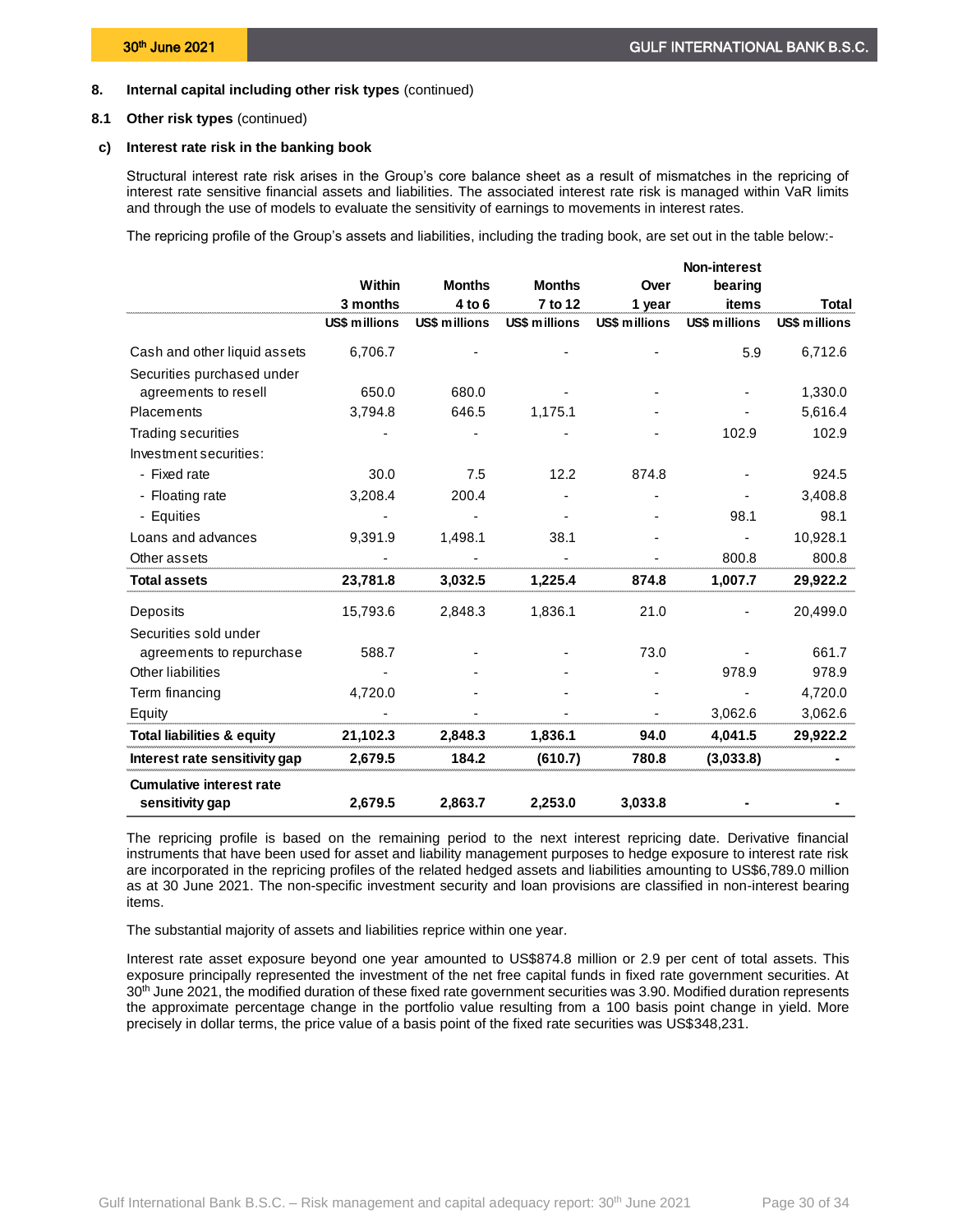# **8. Internal capital including other risk types** (continued)

# **8.1 Other risk types** (continued)

# **c) Interest rate risk in the banking book** (continued)

Based on the repricing profile at 30<sup>th</sup> June 2021, and assuming that the financial assets and liabilities were to remain until maturity or settlement with no action taken by the Group to alter the interest rate risk exposure, an immediate and sustained one per cent (100 basis points) increase in interest rates across all maturities would result in an increase in net income before tax for the following year and the Group's equity of approximately US\$23.2 million and US\$20.7 million, respectively, from exposures denominated in USD and approximately US\$8.8 million and US\$1.7 million, respectively, from expsosures denominated in SAR. The impact on the Group's equity represents the cumulative effect of the increase in interest rates over the entire duration of the mismatches in the repricing profile of the interest rate sensitive financial assets and liabilities.

# **d) Pension obligation risk**

Pension obligation risk is the risk that there may be a shortfall with respect to pension benefits due to employees/former employees within the defined benefit schemes of the Group's subsidiaries, GIBUK, GIB KSA and GIB Capital. The scheme was closed to new members during 2002. As a result the Group is exposed to the risk that it will need to make further unexpected future contributions to the scheme. The risk can arise from a number of factors including:

- Increased life expectancy increasing the value of future liabilities;
- Falling interest rates increasing the value of the future liabilities;
- Falling equity prices reducing the value of scheme assets;
- Increased salaries for staff still in employment.

As part of GIB's ICAAP framework, an adverse scenario is applied to the scheme's assets and liabilities on a level of severity expected no more than once in every 200 years, i.e. a 99.5 per cent one year confidence level.

# **e) Reputational risk**

Reputational risk is the risk of losses resulting from adverse perceptions about the Group, its brand and franchise by its various stakeholders that is caused by a variety of internal and external factors. Preventive measures, including controls and processes have been deployed to manage reputational risk. These include a robust and comprehensive governance structure, which is based on set of well-defined policies and procedures.

The Group has established a reputational risk reporting framework, providing relevant stakeholders with periodic overview on key reputational risks, loss event incidents, status of key risk indicators, and required management action. Training sessions on reputational risks are organised for employees to create awareness among them on reputational risk, encourage them to identify and understand emerging internal and external reputational risks, and guide them on the process to take action in order manage or mitigate their impact.

The Group's operating model has been designed to cater transparency and appropriate disclosures. The Corporate Communications function of the Group has the responsibility to ensure effective communications internally with the employees and externally with the media, shareholders, customers and authorities. It is charged with the responsibility of enhancing the image and reputation of the GIB brand through the various activities such as advertising, public relations, sponsorships, and donations.

# **f) Information Technology (IT) risk**

Technology continues to play a critical role in the Bank's operations and in the fulfilment of its strategic objectives. The Group has in place a sound IT and Information Security governance framework that aligns its IT strategy and Information & Cyber Security Strategy with its overall business objectives.

The Group has an IT Audit team with the mandate to examine and evaluate the Group's IT infrastructure, policies and procedures and compliance to those policies. The audits determine whether IT controls protect corporate assets, ensure data integrity and are aligned with the business overall objectives. This culminates in an audit plan which is reviewed and approved by the Board Audit committee. Based on the audit findings, exception reports and recommendations are prepared and sent to the relevant unit for prompt response and/or implementation. Follow up meetings are also made to ensure that issues identified are properly resolved and the recommendations made are being implemented.

In addition, the Group has newly created two teams, Information Security Governance and Information Security Compliance, who have the mandate to perform detailed Information & Cyber Security Risk Assessments and Information Security Compliance reviews.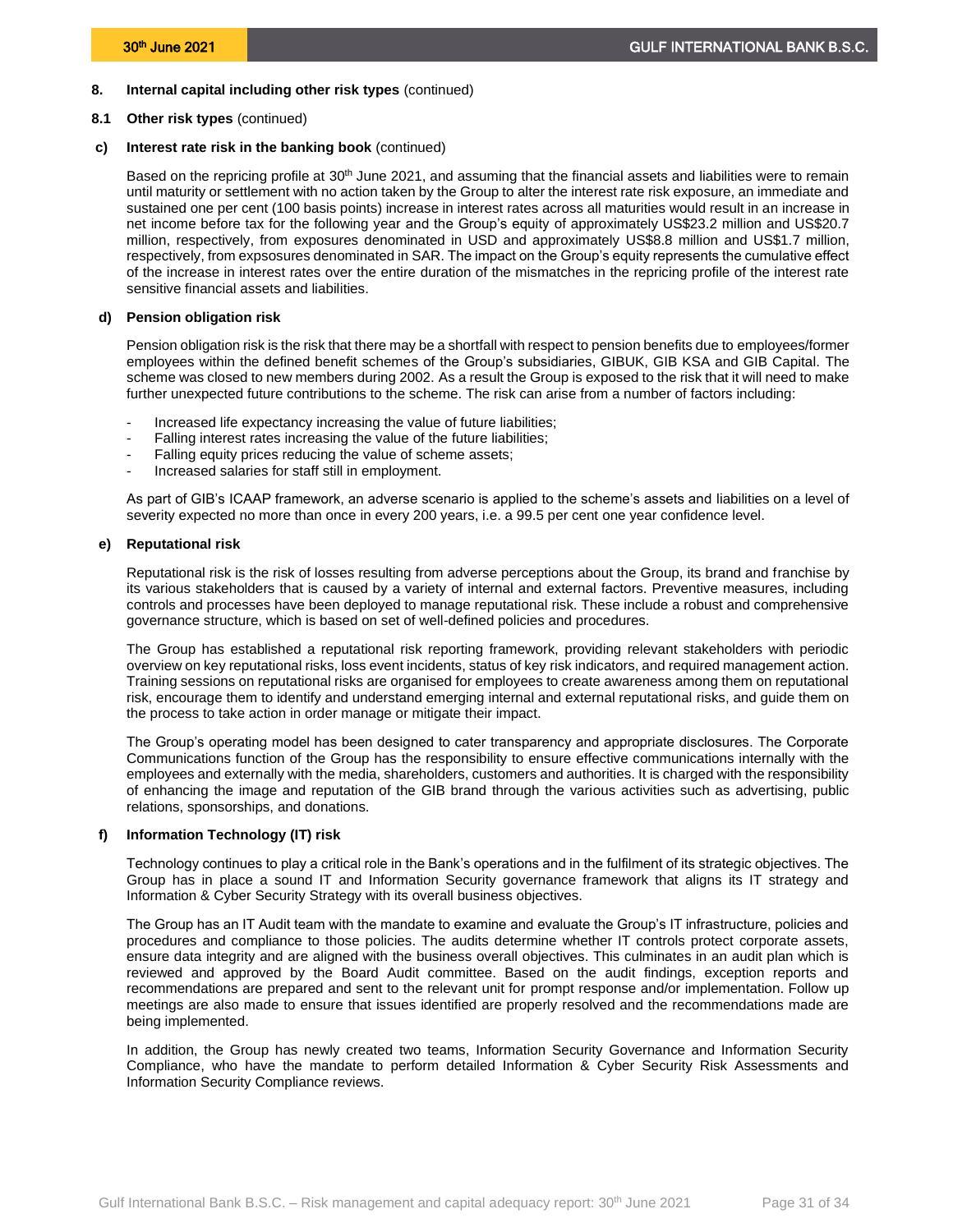# **8. Internal capital including other risk types** (continued)

# **8.1 Other risk types** (continued)

## **g) Macroeconomic risk**

Macroeconomic risk relates to the risk of increasing stress levels in the principal economies in which the Group operates. These risks can be triggered by political uncertainties, social unrests, high/low commodity prices, excessive leverage in the financial system or an uncompetitive business environment. Due to the systemic nature of these macroeconomic triggers there will be an adverse impact on the Group's profitability and capital positions and the extent of loss would depend on the severity of the stress event.

Macroeconomic risk is captured in GIB's ICAAP framework through the use of stressed macroeconomic forecast to gauge the impact of potential losses that the Group could incur.

# **h) Legal risk**

In the ordinary course of its business, as a participant in the financial services industry, the Group may pursue litigation claims against third parties and may also have litigation claims and/or regulatory proceedings filed against it. The Bank has an in-house legal department comprising of qualified legal professionals. The department has put in place adequate policies & procedures and uses assistance of professional legal firms on need basis, to ensure effective and efficient management of legal risk.

# **i) Strategic risk**

Strategic risk refers to the risk to earnings and profitability arising from strategic decisions, changes in the business conditions and improper implementation of decisions. Thus, a strategic risk arises due to adopting wrong strategies and choices that can cause loss to the Group in the form of a reduction in shareholder value and loss of earnings.

Strategic risk is identified, managed, mitigated and monitored jointly by the business (as the 1<sup>st</sup> line of defence) and the Economics & Strategy Management Unit. The Economics & Strategy Management Unit is responsible for the monitoring and reporting of the Group's strategic initiatives and provides the Management Committee, Board Risk Policy Committee (BRPC), and the Board of Directors a regular update on all the Group's strategic initiatives, including the strategic risks facing the Group. The Management Committee, the BRPC, and the Board review the strategic risks of the Group and ensure that adequate mitigating strategies are in place for the Group's strategic initiatives to be successfully implemented.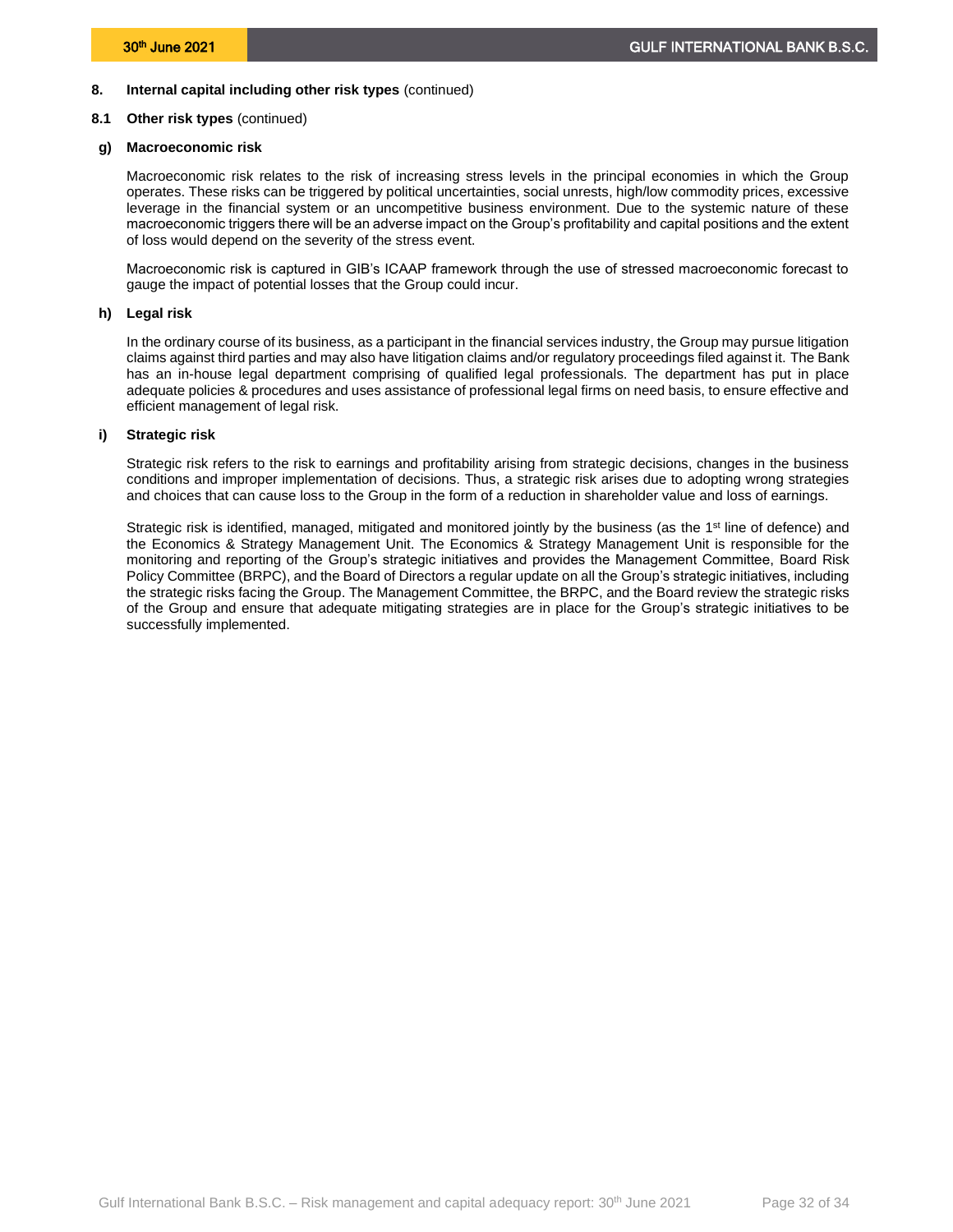# <span id="page-34-0"></span>**9. Capital adequacy ratios and other issues**

#### **9.1 Capital adequacy ratios**

<span id="page-34-1"></span>The Group's policy is to maintain a strong capital base so as to preserve investor, creditor and market confidence and to sustain the future development of the business. The impact of the level of capital on shareholders' return is also recognised as well as the need to maintain a balance between the higher returns that might be possible with greater gearing and the advantages and security afforded by a sound capital position. The Group manages its capital structure and makes adjustments to the structure taking account of changes in economic conditions and strategic business plans. The capital structure may be adjusted through the dividend payout or the issue of new shares.

The capital adequacy ratios of GIB's subsidiaries, GIBKSA and GIBUK, and the Group were as follows:-

|                                | <b>GIRKSA*</b> | GIRI IK | Group    |
|--------------------------------|----------------|---------|----------|
| Total RWAs (US\$ millions)     | 8.382.3        | 1.646.8 | 16.494.2 |
| Capital base (US\$ millions)   | 1.934.2        | 377.8   | 2.741.1  |
| Tier 1 capital (US\$ millions) | 1.888.6        | 377.8   | 2.616.3  |
| Tier 1 ratio (per cent)        | 22.5           | 22.9    | 15.9     |
| Total ratio (per cent)         | 23.1           | 22.9    | 16.6     |

\*GIBKSA numbers are inclusive of GIB capital which became a fully owned subsidiary of GIBKSA as of 1<sup>st</sup> Jan 2021.

GIB's internal target is to maintain a tier 1 capital adequacy ratio above 11.5 per cent and a total capital adequacy ratio in excess of 15.0 per cent.

#### **Strategies and methods for maintaining a strong capital adequacy ratio**

GIB prepares multi-year strategic projections on a rolling annual basis which include an evaluation of short-term capital requirements and a forecast of longer-term capital resources.

The evaluation of the strategic planning projections have historically given rise to capital injections. The capital planning process triggered the raising of additional tier 2 capital through a US\$400 million subordinated debt issue in 2005 to enhance the total regulatory capital adequacy ratio, and a US\$500 million capital increase in March 2007 to provide additional tier 1 capital to support planned medium-term asset growth. A further US\$1.0 billion capital increase took place in December 2007 to enhance capital resources and compensate for the impact of likely provisions relating to exposures impacted by the global credit crisis.

### **9.2 Leverage ratio**

<span id="page-34-2"></span>The leverage ratio serves as a supplementary measure to the risk-based capital requirements. The leverage ratio is computed on a consolidated basis and Bahraini conventional bank licensees must meet a 3.0 per cent leverage ratio minimum requirement at all times.

| Leverage Ratio components      |          |
|--------------------------------|----------|
| Tier 1 capital (US\$ millions) | 2.616.3  |
| Total Exposure (US\$ millions) | 33.862.8 |
| Leverage ratio (per cent)      |          |

### **9.3 ICAAP considerations**

<span id="page-34-3"></span>Pillar 2 in the Basel 3 framework covers two main processes: the ICAAP and the supervisory review and evaluation process. The ICAAP involves an evaluation of the identification, measurement, management and control of material risks in order to assess the adequacy of internal capital resources and to determine an internal capital requirement reflecting the risk appetite of the institution. The purpose of the supervisory review and evaluation process is to ensure that institutions have adequate capital to support the risks to which they are exposed and to encourage institutions to develop and apply enhanced risk management techniques in the monitoring and measurement of risk.

GIB's regulatory capital base exceeded the CBB's minimum requirement of 12.5 per cent throughout the period ended 30<sup>th</sup> June 2021. Based on the results of capital adequacy stress testing and capital forecasting, GIB considers that the buffers held for regulatory capital adequacy purposes are sufficient and that GIB's internal minimum capital targets of targets of 11.5 per cent for tier 1 capital and 15.0 per cent for total capital are adequate given its current risk profile and capital position. The Group's regulatory capital adequacy ratios set out in section 9.1 of this report significantly exceeded the minimum capital targets and are high by international comparison.